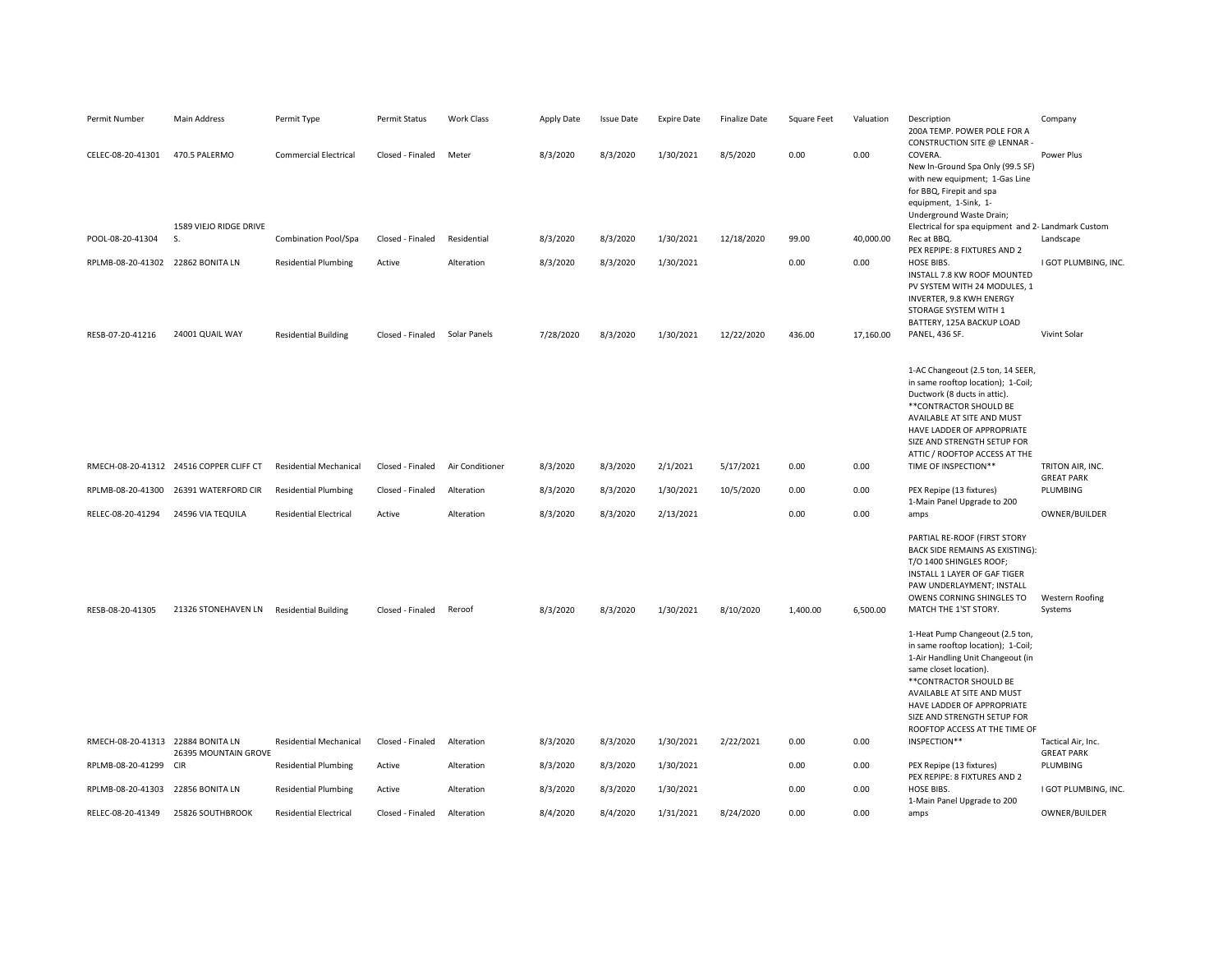|                                    | RPLMB-08-20-41340 21642 VINTAGE WAY           | <b>Residential Plumbing</b>   | Active           | Water Heater        | 8/4/2020  | 8/4/2020 | 1/31/2021 |           | 0.00     | 0.00       | CHANGE OUT 50 GAL WATER<br>HEATER WITH EXPANSION TANK<br>IN GARAGE.                                                                                                                                                                                                                                                                                                                                                                          | <b>IRAJ PARSA</b>                                               |
|------------------------------------|-----------------------------------------------|-------------------------------|------------------|---------------------|-----------|----------|-----------|-----------|----------|------------|----------------------------------------------------------------------------------------------------------------------------------------------------------------------------------------------------------------------------------------------------------------------------------------------------------------------------------------------------------------------------------------------------------------------------------------------|-----------------------------------------------------------------|
|                                    |                                               |                               |                  |                     |           |          |           |           |          |            | CHANGE OUT 3T AC IN PATIO AND                                                                                                                                                                                                                                                                                                                                                                                                                |                                                                 |
|                                    |                                               |                               |                  |                     |           |          |           |           |          |            | 40K BTU FURNACE IN ATTIC (BOTH GUARANTEED<br>IN SAME LOCATION) WITH COIL                                                                                                                                                                                                                                                                                                                                                                     | <b>QUALITY HEATING</b>                                          |
| RMECH-08-20-41353 28502 SALERNO DR |                                               | <b>Residential Mechanical</b> | Closed - Finaled | Air Conditioner     | 8/4/2020  | 8/4/2020 | 2/2/2021  | 8/6/2020  | 0.00     | 0.00       | AND DISCONNECT.                                                                                                                                                                                                                                                                                                                                                                                                                              | AND AIR                                                         |
|                                    | RPLMB-08-20-41347 22035 NEWBRIDGE WAY         | <b>Residential Plumbing</b>   | Closed - Finaled | Alteration          | 8/4/2020  | 8/4/2020 | 1/31/2021 | 10/5/2020 | 0.00     | 0.00       | PEX Repipe (13 fixtures)                                                                                                                                                                                                                                                                                                                                                                                                                     | <b>GREAT PARK</b><br>PLUMBING<br>INTEGRITY REPIPE,              |
| RPLMB-08-20-41332 25191 MILES AV   |                                               | <b>Residential Plumbing</b>   | Closed - Finaled | Alteration          | 8/4/2020  | 8/4/2020 | 1/31/2021 | 8/12/2020 | 0.00     | 0.00       | PEX Repipe (12 fixtures)                                                                                                                                                                                                                                                                                                                                                                                                                     | INC.<br><b>GREAT PARK</b>                                       |
|                                    | RPLMB-08-20-41345 26432 MARSHFIELD LN         | <b>Residential Plumbing</b>   | Active           | Alteration          | 8/4/2020  | 8/4/2020 | 1/31/2021 |           | 0.00     | 0.00       | PEX Repipe (13 fixtures)                                                                                                                                                                                                                                                                                                                                                                                                                     | PLUMBING                                                        |
|                                    |                                               |                               |                  |                     |           |          |           |           |          |            | A New 3 Story SFD "Amara @<br>Serrano Summit" Plan 3-XB (R) /<br>3,300 sq. ft. / Garage 421 sq. ft. /<br>Porch 23 sq. ft. / Outdoor Room<br>192 SF / 2'd Floor Deck 154 SF /<br>3rd. Floor Deck 173 SF / (10) Solar LENNAR HOMES OF                                                                                                                                                                                                          |                                                                 |
| RESB-07-20-41091                   | 569 Serrano Summit Drive Residential Building |                               | Closed - Finaled | New                 | 7/21/2020 | 8/4/2020 | 1/31/2021 | 2/19/2021 | 3,300.00 | 409,356.00 | Panels 3.20/3.40 Kw / Lot 9                                                                                                                                                                                                                                                                                                                                                                                                                  | CA, INC.<br>INTEGRITY REPIPE,                                   |
| RPLMB-08-20-41335                  | 21441 MORESBY WAY                             | <b>Residential Plumbing</b>   | Closed - Finaled | Alteration          | 8/4/2020  | 8/4/2020 | 1/31/2021 | 8/12/2020 | 0.00     | 0.00       | PEX Repipe (12 fixtures)<br>A New SFD "Serrano Summit" Plan<br>3C-R / 2,685 sq. ft. / Garage 421<br>sq. ft. / Porch 18 sq. ft. / Outdoor<br>Room 192 sq. Ft. / Deck 154 Sq. Ft.                                                                                                                                                                                                                                                              | INC.                                                            |
| RESB-07-20-41098                   | 602 CARDONA                                   | <b>Residential Building</b>   | Closed - Finaled | New                 | 7/21/2020 | 8/4/2020 | 5/12/2021 | 2/22/2021 | 2,685.00 | 340,537.00 | / (9) Solar Panels 2.88/3.06 Kw /<br>Lot 79<br>COPPER REPIPE: REPLACE THE<br>MAIN COLD WATER LINE TO                                                                                                                                                                                                                                                                                                                                         | LENNAR HOMES OF<br>CA, INC.                                     |
| RPLMB-08-20-41351                  | 24522 BENDRICON LN                            | <b>Residential Plumbing</b>   | Active           | Alteration          | 8/4/2020  | 8/4/2020 | 1/31/2021 |           | 0.00     | 0.00       | SUPPLY UNITS A-D.                                                                                                                                                                                                                                                                                                                                                                                                                            | OWNER-BUILDER                                                   |
| RPLMB-08-20-41346                  | 22005 NEWBRIDGE WAY                           | <b>Residential Plumbing</b>   | Closed - Finaled | Alteration          | 8/4/2020  | 8/4/2020 | 1/31/2021 | 10/5/2020 | 0.00     | 0.00       | PEX Repipe (13 fixtures)<br>Replace an existing water heater                                                                                                                                                                                                                                                                                                                                                                                 | <b>GREAT PARK</b><br>PLUMBING                                   |
| RPLMB-08-20-41350 26031 FALLBROOK  |                                               | <b>Residential Plumbing</b>   | Closed - Finaled | <b>Water Heater</b> | 8/4/2020  | 8/4/2020 | 1/31/2021 | 8/5/2020  | 0.00     | 0.00       | with a new tankless one inside the<br>garage.<br>One (1) Illuminated Wall Sign for                                                                                                                                                                                                                                                                                                                                                           | <b>OWNER-BUILDER</b>                                            |
| SIGN-08-20-41339                   | 20505 CRESCENT BAY DR Sign                    |                               | Closed - Finaled | Wall Sign           | 8/4/2020  | 8/4/2020 | 1/31/2021 | 2/25/2021 | 40.00    | 9,000.00   | "Invitrx Therapeutics"; Includes<br>electrical for sign.                                                                                                                                                                                                                                                                                                                                                                                     | Outdoor Dimensions,<br><b>LLC</b>                               |
|                                    | RPLMB-08-20-41352 21151 KENSINGTON LN         | <b>Residential Plumbing</b>   | Closed - Finaled | Alteration          | 8/4/2020  | 8/4/2020 | 1/31/2021 | 8/10/2020 | 0.00     | 0.00       | PEX Repipe (13 fixtures)                                                                                                                                                                                                                                                                                                                                                                                                                     | Ameri-Cal Repipe &<br>Plumbing, Inc.                            |
| RESB-07-20-41245                   | 25315 VIA VIEJO                               | <b>Residential Building</b>   | Closed - Finaled | Repair              | 7/30/2020 | 8/4/2020 | 1/31/2021 | 2/26/2021 | 0.00     | 35,000.00  | FIRE REPAIR TO INCLUDE:<br>REPLACE FIRE DAMAGED ROOF<br>FRAMING OVER ENTIRE UNIT<br>APPROX. 765 SF; REPLACE<br>DAMAGED DRYWALLS APPROX.<br>5100 SF, REPLACE WINDOWS;<br>CHANGE OUT 68K BTU FURNACE<br>IN INSIDE CLOSET (SAME<br>LOCATION) AND MECH.<br>DUCTWORK; 2 VENT. FANS, I<br>HOOD; REPLACE 1 BATH TUB, 1<br>DISH. W, 4 SINKS, 1 SHOWER, 2<br>TOILETS; RE-WIRE THE WHOLE<br>HOUSE. ** PERMIT REVISED ON<br>2/25/21 TO ADD A SUBPANEL** | <b>ATTERHOLT</b><br><b>CONSTRUCTION AND</b><br><b>INTERIORS</b> |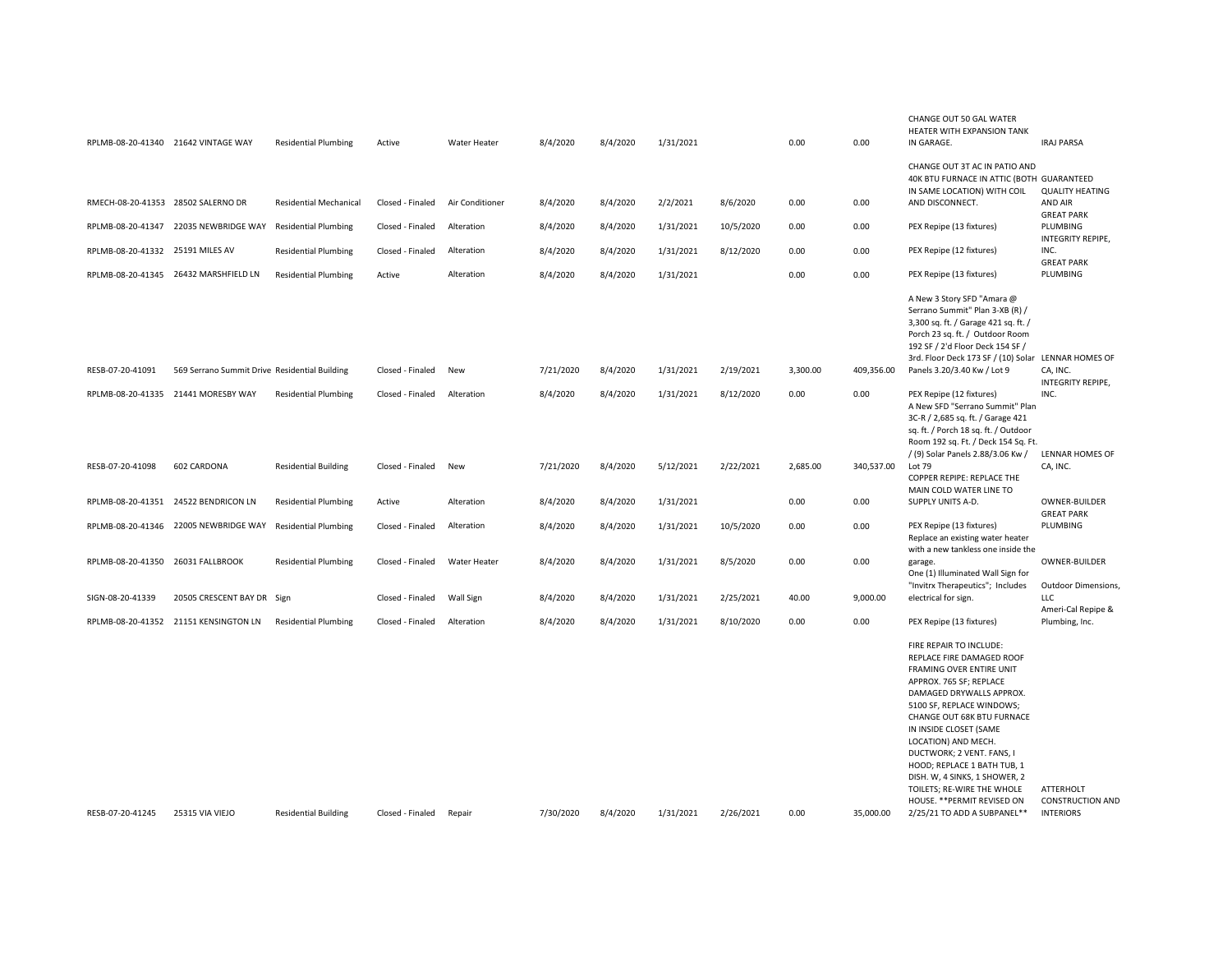| RESB-07-20-41097      | 608 CARDONA                               | <b>Residential Building</b> | Closed - Finaled New          |                 | 7/21/2020 | 8/4/2020 | 5/12/2021 | 2/22/2021  | 2,656.00 | 341,222.00 | A New SFD "Amara @ Serrano<br>Summit" Plan 1-AR / 2,656 sq. ft. /<br>Garage 462 sq. ft. / Porch 57 sq. ft.<br>/ Outdoor Room 161 SF / View<br>Deck 161 SF / Deck 70 SF / (9)<br>Solar Panels 2.88/3.06 Kw / Lot 78 CA, INC.<br>CHANGE OUT 3T AC IN BACK YARD<br>AND 36K BTU FURNACE IN CLOSET AIR CARE HEATING &                                                                                                                            | LENNAR HOMES OF                                          |
|-----------------------|-------------------------------------------|-----------------------------|-------------------------------|-----------------|-----------|----------|-----------|------------|----------|------------|---------------------------------------------------------------------------------------------------------------------------------------------------------------------------------------------------------------------------------------------------------------------------------------------------------------------------------------------------------------------------------------------------------------------------------------------|----------------------------------------------------------|
|                       | RMECH-08-20-41334 22013 LAKELAND AV       | Residential Mechanical      | Active                        | Air Conditioner | 8/4/2020  | 8/4/2020 | 1/31/2021 |            | 0.00     | 0.00       | (BOTH IN SAME LOCATION) WITH AIR CONDITIONING<br>COIL.                                                                                                                                                                                                                                                                                                                                                                                      | INC                                                      |
| RESB-07-20-41244      | 25313 VIA VIEJO                           | <b>Residential Building</b> | Closed - Finaled              | Repair          | 7/30/2020 | 8/4/2020 | 1/31/2021 | 11/13/2020 | 0.00     | 7,500.00   | FIRE REPAIR TO INCLUDE:<br>REPLACE (1) CUT DAMAGED ROOF<br>TRUSS AND FIRE DAMAGED<br>CRIPPLE STUDS; ROOF SHATHING<br>REPAIR AS NEEDED; REPLACE<br>DAMAGED DRYWALLS AND<br>COMMON WALL INSULATION,<br>REPLACE DUCTWORK; 1 SINK, 1<br>DISH.W ; REPLACE DAMAGED<br>WIRING, OUTLETS, LIGHTING AS<br>NEEDED, REPLACE DAMAGED<br>VENT PIPES AS NEEDED; REPAIR<br>DAMAGED DRAIN LINES AND<br>SUPPLY LINES AS NEEDED.<br>A New SFD "Amara @ Serrano | ATTERHOLT<br><b>CONSTRUCTION AND</b><br><b>INTERIORS</b> |
|                       |                                           |                             |                               |                 |           |          |           |            |          |            | Summit" Plan 2-A / 2,637 sq. ft. /<br>Garage 424 sq. ft. / Porch 23 sq. ft.<br>/ Outdoor Room 134 SF / Deck<br>134 SF / (9) Solar Panels 2.88/3.06 LENNAR HOMES OF                                                                                                                                                                                                                                                                          |                                                          |
| RESB-07-20-41096      | 575 SERRANO SUMMIT                        | <b>Residential Building</b> | Closed - Finaled              | New             | 7/21/2020 | 8/4/2020 | 1/31/2021 | 2/19/2021  | 2,637.00 | 333,504.00 | Kw. / Lot 10<br>CHANGE OUT 50 GAL WATER                                                                                                                                                                                                                                                                                                                                                                                                     | CA, INC.                                                 |
| RPLMB-08-20-41336 CIR | 26361 MOUNTAIN GROVE                      | <b>Residential Plumbing</b> | Closed - Finaled              | Water Heater    | 8/4/2020  | 8/4/2020 | 1/31/2021 | 8/5/2020   | 0.00     | 0.00       | HEATER WITH EXPANSION TANK<br>IN GARAGE (SAME LOCATION).                                                                                                                                                                                                                                                                                                                                                                                    | OWNER-BUILDER                                            |
| RESB-08-20-41371      | 21961 YELLOWSTONE LN Residential Building |                             | Closed - Finaled              | Remodel         | 8/5/2020  | 8/5/2020 | 2/27/2021 | 3/10/2021  | 0.00     | 0.00       | KITCHEN REMODEL TO INCLUDE: 6<br>LIGHTS, 1 SW, 6 REC, 1 SINK, 1<br>DISH WASHER, DRY WALLS REPAIR<br>AS NEEDED.                                                                                                                                                                                                                                                                                                                              | <b>CY BLADY</b>                                          |
| RESB-06-20-40509      | 24815 CAMINO VILLA                        | <b>Residential Building</b> | Closed - Finaled Solar Panels |                 | 6/17/2020 | 8/5/2020 | 2/1/2021  | 11/9/2020  | 144.00   | 4,000.00   | ADDITION TO AN EXISTING 16<br>MODULES 3.87 KW PV SYSTEM<br>AND INSTALL 2.56 KW NEW ROOF<br>MOUNTED PV SYSTEM WITH 8<br>MODULES, 1 INVERTER, 144 SF.                                                                                                                                                                                                                                                                                         | GUYOU<br><b>CONSTRUCTION INC</b>                         |
| RESB-08-20-41327      | 23962 AZUSA ST                            | <b>Residential Building</b> | Closed - Finaled              | Reroof          | 8/3/2020  | 8/5/2020 | 2/1/2021  | 8/18/2020  | 2,200.00 | 13,000.00  | T/O EXISTING 2200 SF SHINGLES<br>ROOF (SLOPED AREA) AND BUILT<br>UP ROOF (FLAT AREA); WOOD<br>REPAIR AS NEEDED; INSTALL 1<br>LAYER OF #30 UNDERLAYMENT;<br>INSTALL GAF HD TIMBERLINE<br>SHINGLES ON SLOPED AREA;<br>TORCH DOWN ON FLAT AREA.                                                                                                                                                                                                | Luis Mendoza Roofing                                     |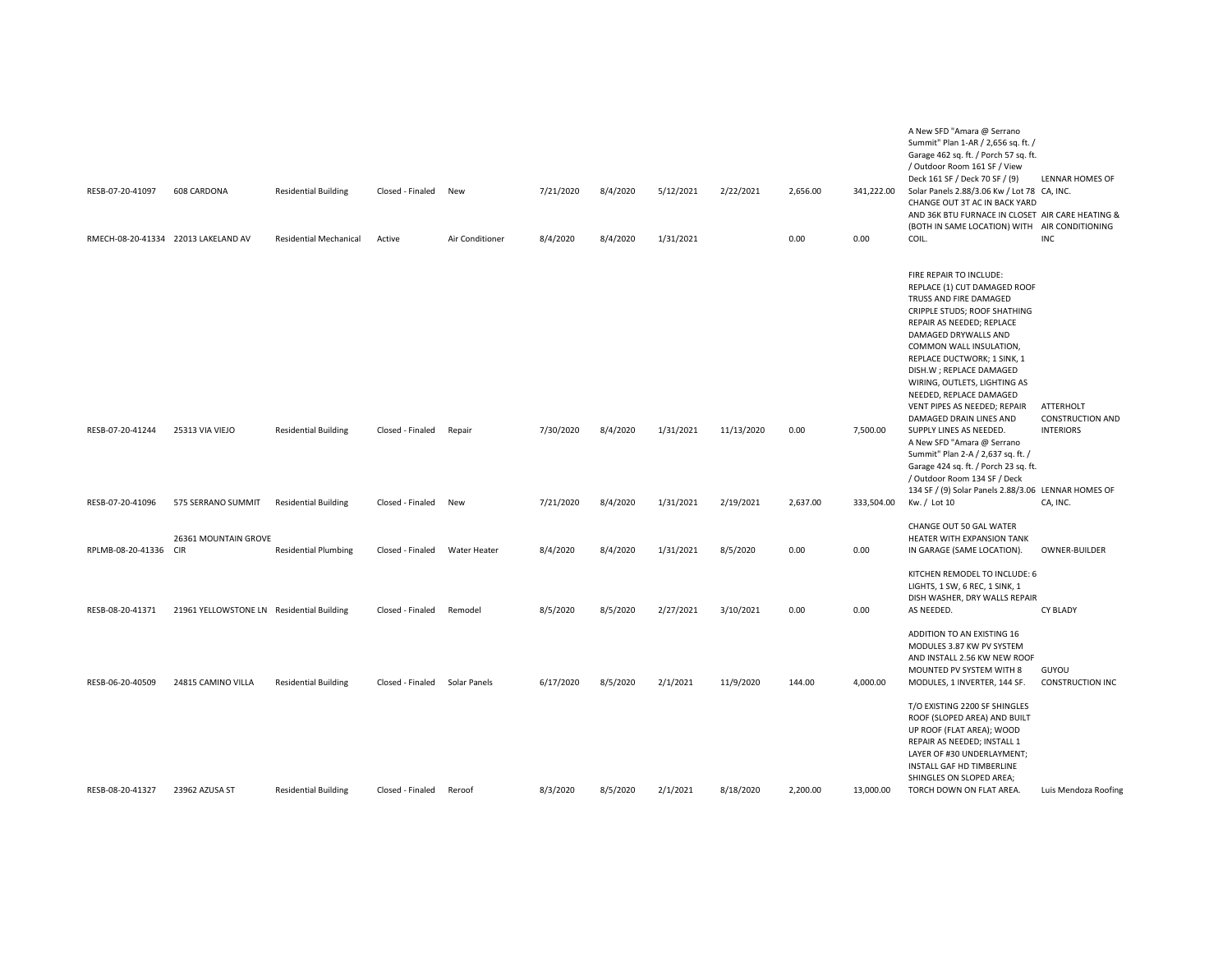|                   |                                           |                               |                               |                                    |           |          |          |            |          |            | Interior T.I. at "Precept                                             |                                 |
|-------------------|-------------------------------------------|-------------------------------|-------------------------------|------------------------------------|-----------|----------|----------|------------|----------|------------|-----------------------------------------------------------------------|---------------------------------|
|                   |                                           |                               |                               |                                    |           |          |          |            |          |            | Environmental": Install glass                                         |                                 |
|                   |                                           |                               |                               |                                    |           |          |          |            |          |            | doors & windows in interior of<br>suite; New suspended ceiling tiles; |                                 |
| COMB-08-20-41369  | 22 RANCHO CIR                             | <b>Commercial Building</b>    | Active                        | Tenant Improvement                 | 8/5/2020  | 8/5/2020 | 2/1/2021 |            | 1,100.00 | 2,500.00   | Replace 1-Sink; Install 1-Insta-Hot. OWNER/BUILDER                    |                                 |
|                   |                                           |                               |                               |                                    |           |          |          |            |          |            | INSTALL 4.08 KW ROOF MOUNTED                                          |                                 |
|                   |                                           |                               |                               |                                    |           |          |          |            |          |            | PV SYSTEM WITH 12 MODULES, 1                                          |                                 |
| RESB-07-20-40994  | 26032 DUNDEE DR                           | <b>Residential Building</b>   | Active                        | Solar Panels                       | 7/16/2020 | 8/5/2020 | 2/1/2021 |            | 236.00   | 8,000.00   | INVERTER, 236 SF.                                                     | <b>TESLA</b>                    |
|                   |                                           |                               |                               |                                    |           |          |          |            |          |            | <b>INSTALL 27 KWH ENERGY</b>                                          |                                 |
|                   |                                           |                               |                               |                                    |           |          |          |            |          |            | STORAGE SYSTEM WITH (2)                                               |                                 |
| RELEC-07-20-40972 | 22391 RIPPLING BROOK                      | <b>Residential Electrical</b> | Active                        | Remodel                            | 7/16/2020 | 8/5/2020 | 2/1/2021 |            | 0.00     | 0.00       | POWERWALLS, 225A LOAD<br>CENTER.                                      | <b>TESLA</b>                    |
|                   |                                           |                               |                               |                                    |           |          |          |            |          |            | New SFD "Brookhaven" / Plan 3-                                        |                                 |
|                   |                                           |                               |                               |                                    |           |          |          |            |          |            | AR / 3,099 SF / Garage 475 SF /                                       |                                 |
|                   |                                           |                               |                               |                                    |           |          |          |            |          |            | Porch 4 SF / CA Room 162 SF / P-E- LANDSEA HOLDINGS                   |                                 |
| RESB-03-20-39295  | 2159 ALISO PEAK WAY                       | <b>Residential Building</b>   | Closed - Finaled              | New                                | 7/20/2020 | 8/5/2020 | 2/1/2021 | 11/18/2020 | 3,099.00 | 352,306.00 | M / LOT# 1                                                            | CORPORATION                     |
|                   |                                           |                               |                               |                                    |           |          |          |            |          |            | INSTALL 9.57 KW ROOF MOUNTED                                          |                                 |
|                   |                                           |                               |                               |                                    |           |          |          |            |          |            | PV SYSTEM WITH 29 MODULES,                                            |                                 |
|                   |                                           |                               |                               |                                    |           |          |          |            |          |            | MICROINVERTERS, MAIN PENEL                                            |                                 |
|                   |                                           |                               |                               |                                    |           |          |          |            |          |            | UPGRADE TO 225 A, 100 A                                               |                                 |
| RESB-07-20-40987  | 25541 LOGANBERRY LN                       | <b>Residential Building</b>   | Closed - Finaled              | Solar Panels                       | 7/16/2020 | 8/5/2020 | 2/1/2021 | 8/19/2020  | 523.00   | 18,000.00  | COMBINER BOX, 523 SF.                                                 | SOLAR OPTIMUM INC               |
|                   |                                           |                               |                               |                                    |           |          |          |            |          |            | New SFD "Windstone" / Plan 1-AR                                       |                                 |
|                   |                                           |                               |                               |                                    |           |          |          |            |          |            | / 3,272 SF / Garage 599 SF / Porch<br>85 SF / CA Room 208 SF / Opt.   |                                 |
|                   | 1652 SONORA CREEK                         |                               |                               |                                    |           |          |          |            |          |            | Master Terrace 181 SF / P-M-E /                                       | LANDSEA HOLDINGS                |
| RESB-06-20-40635  | LANE                                      | <b>Residential Building</b>   | Closed - Finaled              | New                                | 6/24/2020 | 8/5/2020 | 2/1/2021 | 1/14/2021  | 3,272.00 | 402,519.00 | LOT # 5                                                               | CORPORATION                     |
|                   |                                           |                               |                               |                                    |           |          |          |            |          |            |                                                                       |                                 |
|                   |                                           |                               |                               |                                    |           |          |          |            |          |            | INSTALL 6.72 KW ROOF MOUNTED                                          |                                 |
| RESB-06-20-40678  | 298 PINNACLE DRIVE                        | <b>Residential Building</b>   | Closed - Finaled              | Solar Panels                       | 6/26/2020 | 8/5/2020 | 2/1/2021 | 9/18/2020  | 381.00   | 20,000.00  | PV SYSTEM WITH 21 MODULES, 1 REGAL SOLAR<br>INVERTER, 380.95 SF.      | <b>ELECTRIC INC</b>             |
|                   |                                           |                               |                               |                                    |           |          |          |            |          |            |                                                                       |                                 |
|                   |                                           |                               |                               |                                    |           |          |          |            |          |            | ADDITION TO AN EXISTING SOLAR                                         |                                 |
|                   |                                           |                               |                               |                                    |           |          |          |            |          |            | SYSTEM: INSTALL 4.62 KW ROOF                                          |                                 |
|                   |                                           |                               |                               |                                    |           |          |          |            |          |            | MOUNTED PV SYSTEM WITH 14                                             |                                 |
|                   |                                           |                               |                               |                                    |           |          |          |            |          |            | MODULES, MICROINVERTERS,                                              |                                 |
|                   |                                           |                               |                               |                                    |           |          |          |            |          |            | MAIN PENEL UPGRADE TO 225 A,<br>100 A COMBINER BOX, 252.56 SF         |                                 |
|                   |                                           |                               |                               |                                    |           |          |          |            |          |            | (NEW ARRAY AREA), 500SF TOTAL                                         |                                 |
| RESB-07-20-40988  | 11 LA SOLITA                              | <b>Residential Building</b>   | Closed - Finaled Solar Panels |                                    | 7/16/2020 | 8/5/2020 | 2/1/2021 | 8/19/2020  | 257.00   | 10,000.00  | ARRAY AREA.                                                           | SOLAR OPTIMUM INC               |
|                   |                                           |                               |                               |                                    |           |          |          |            |          |            | New SFD "Windstone" / Plan 3-BR                                       |                                 |
|                   |                                           |                               |                               |                                    |           |          |          |            |          |            | / 3,814 SF / Garage 579 SF / CA                                       |                                 |
|                   |                                           |                               |                               |                                    |           |          |          |            |          |            | Room 206 SF / Opt. Covered                                            |                                 |
| RESB-06-20-40636  | 1644 SONORA CREEK<br>LANE                 | <b>Residential Building</b>   | Closed - Finaled              | New                                | 6/24/2020 | 8/5/2020 | 2/1/2021 | 1/14/2021  | 3,814.00 | 463,109.00 | Master Terrace 206 SF / P-M-E /<br>LOT#4                              | LANDSEA HOLDINGS<br>CORPORATION |
|                   |                                           |                               |                               |                                    |           |          |          |            |          |            |                                                                       |                                 |
|                   |                                           |                               |                               |                                    |           |          |          |            |          |            | <b>GABION TYPE RETAINING WALL</b>                                     |                                 |
|                   | TRACT 18189 SERRANO                       |                               |                               |                                    |           |          |          |            |          |            | MAX 9'H WITH BLOCK WALL MAX                                           |                                 |
|                   | SUMMIT LUCANIA STREET                     |                               |                               |                                    |           |          |          |            |          |            | 6'H FOR SERRANO SUMMIT,                                               | LENNAR HOMES OF                 |
| FCWL-06-20-40610  | <b>GABION WALL</b>                        | Fence/Wall                    | Active                        | Retaining Wall Over 6 ft 6/23/2020 |           | 8/6/2020 | 2/2/2021 |            | 3,736.00 | 130,000.00 | TRACT 18189, LUCANIA STREET.                                          | CALIFORNIA, INC.                |
|                   |                                           |                               |                               |                                    |           |          |          |            |          |            | INSTALL 4.20 KW ROOF MOUNTED                                          |                                 |
|                   |                                           |                               |                               |                                    |           |          |          |            |          |            | PV SYSTEM WITH 12 MODULES,                                            |                                 |
| RESB-08-20-41378  | 22022 BROKEN BOW DR                       | <b>Residential Building</b>   | Closed - Finaled              | Solar Panels                       | 8/5/2020  | 8/6/2020 | 2/2/2021 | 8/28/2020  | 216.00   | 7,200.00   | MICROINVERTERS, 216 SF.                                               | Aikyum Solar                    |
|                   |                                           |                               |                               |                                    |           |          |          |            |          |            | INSTALL 8.96 KW ROOF MOUNTED                                          |                                 |
| RESB-06-20-40423  | 23312 DESERT WOOD ST Residential Building |                               | Closed - Finaled              | Solar Panels                       | 6/11/2020 | 8/6/2020 | 2/2/2021 | 8/19/2020  | 492.00   | 44,800.00  | PV SYSTEM WITH 28 MODUELS, 1<br>INVERTER, 492 SF.                     | SEMPER SOLARIS                  |
|                   |                                           |                               |                               |                                    |           |          |          |            |          |            |                                                                       |                                 |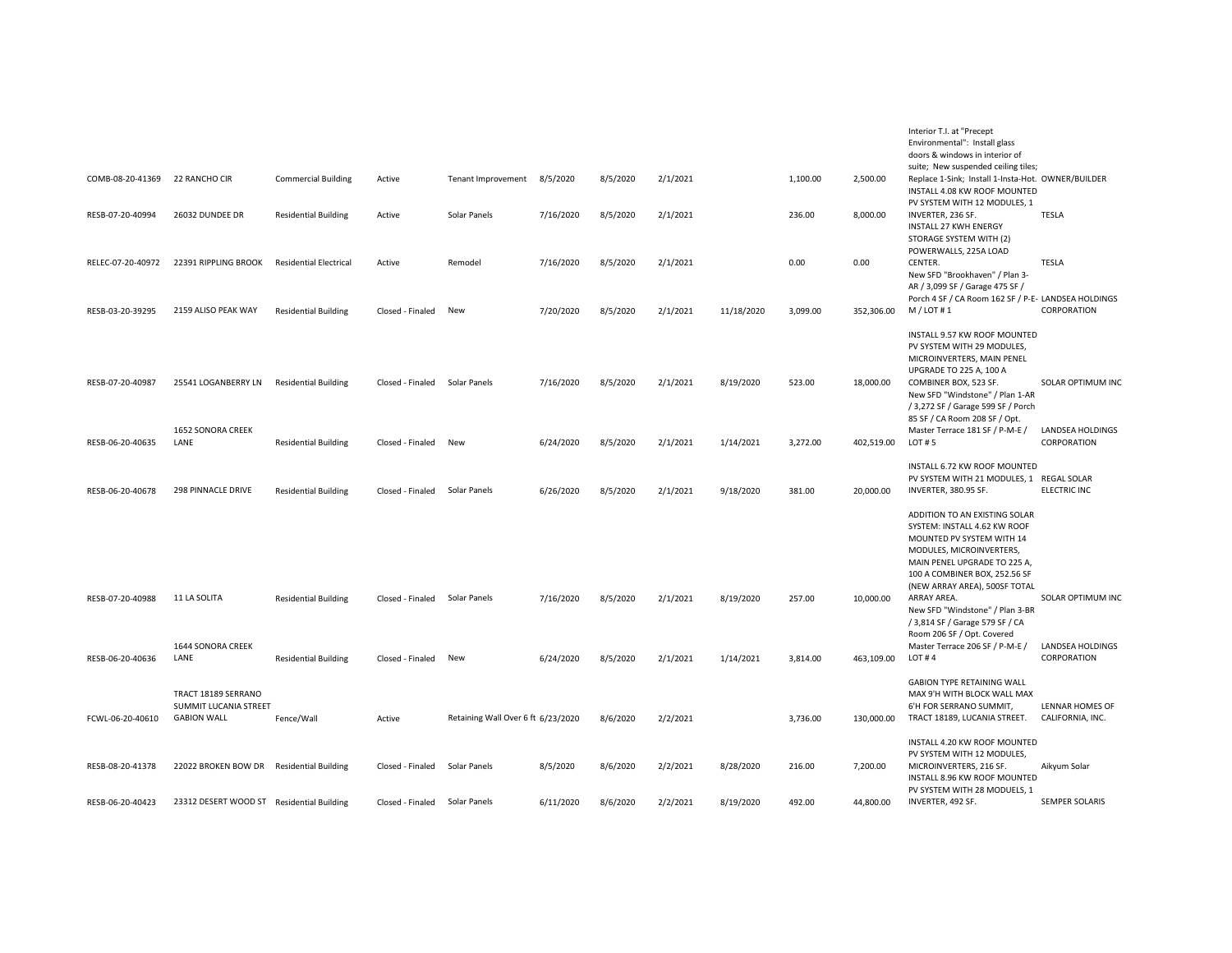|                                        |                                          |                               |                  |                       |           |          |          |            |          |           | 1,906 SF SINGLE STORY HOUSE                             |                         |
|----------------------------------------|------------------------------------------|-------------------------------|------------------|-----------------------|-----------|----------|----------|------------|----------|-----------|---------------------------------------------------------|-------------------------|
|                                        |                                          |                               |                  |                       |           |          |          |            |          |           | <b>REMODEL TO INCLUDE:</b>                              |                         |
|                                        |                                          |                               |                  |                       |           |          |          |            |          |           | DEMOLITION/CONSTRUCTION OF                              |                         |
|                                        |                                          |                               |                  |                       |           |          |          |            |          |           | INTERIOR WALLS; CONSTRUCTION                            |                         |
|                                        |                                          |                               |                  |                       |           |          |          |            |          |           |                                                         |                         |
|                                        |                                          |                               |                  |                       |           |          |          |            |          |           | OF NEW POSTS AND BEAMS;                                 |                         |
|                                        |                                          |                               |                  |                       |           |          |          |            |          |           | REPLACE THE EXISTING BACK                               |                         |
|                                        |                                          |                               |                  |                       |           |          |          |            |          |           | DOOR WITH A NEW WINDOW,                                 |                         |
|                                        |                                          |                               |                  |                       |           |          |          |            |          |           | DECREASING THE NUMBER OF                                |                         |
|                                        |                                          |                               |                  |                       |           |          |          |            |          |           | BEDROOMS FROM 4 TO 1; WHOLE                             |                         |
|                                        |                                          |                               |                  |                       |           |          |          |            |          |           | HOUSE RE-WIRE, MAIN PANEL                               |                         |
|                                        |                                          |                               |                  |                       |           |          |          |            |          |           | UPGRADE TO 200A, INSTALL 2 EV                           |                         |
|                                        |                                          |                               |                  |                       |           |          |          |            |          |           | CHARGERS (1 OUTLET, 1 WALL                              |                         |
|                                        |                                          |                               |                  |                       |           |          |          |            |          |           | CHARGER) INSIDE THE GARAGE),                            |                         |
|                                        |                                          |                               |                  |                       |           |          |          |            |          |           | 63 REC, 75 LIGHTS, 34 SW, 1                             |                         |
|                                        |                                          |                               |                  |                       |           |          |          |            |          |           | TANKLESS WATER HEATER IN                                |                         |
|                                        |                                          |                               |                  |                       |           |          |          |            |          |           | GARAGE, 1 DISH.W, 1 CLOTHES.W,                          |                         |
|                                        |                                          |                               |                  |                       |           |          |          |            |          |           | 2 DISPOSALS, 5 FANS, 1 RANGE, 1                         |                         |
|                                        |                                          |                               |                  |                       |           |          |          |            |          |           | DRYER, (1) NEW 4.5T AIR                                 |                         |
|                                        |                                          |                               |                  |                       |           |          |          |            |          |           | HANDLING UNIT IN SIDE YARD                              |                         |
|                                        |                                          |                               |                  |                       |           |          |          |            |          |           | WITH 4 WALL MOUNTED SPLIT                               |                         |
|                                        |                                          |                               |                  |                       |           |          |          |            |          |           | UNITS, 1 HOOD, 6 VENT. FANS,                            |                         |
|                                        |                                          |                               |                  |                       |           |          |          |            |          |           | DUCTWORK, WHOLE HOUSE PEX                               |                         |
|                                        |                                          |                               |                  |                       |           |          |          |            |          |           | REPIPE, 1 BATH TUB, EXTENSION                           |                         |
|                                        |                                          |                               |                  |                       |           |          |          |            |          |           | TO AN EXISTING GAS LINE, 1 HOSE                         |                         |
|                                        |                                          |                               |                  |                       |           |          |          |            |          |           | BIB, 7 SINKS, 2 SHOWERS, 2                              |                         |
| RESB-07-20-40849                       | 24341 BLUERIDGE RD                       | <b>Residential Building</b>   | Closed - Finaled | Remodel               | 7/9/2020  | 8/6/2020 | 2/2/2021 | 11/19/2020 | 1,906.00 | 45,000.00 | TOILETS.                                                | OWNER-BUILDER           |
|                                        |                                          |                               |                  |                       |           |          |          |            |          |           |                                                         |                         |
|                                        |                                          |                               |                  |                       |           |          |          |            |          |           | INSTALL 8.625 KW ROOF                                   |                         |
|                                        |                                          |                               |                  |                       |           |          |          |            |          |           | MOUNTED PV SYSTEM WITH 25                               |                         |
|                                        |                                          |                               |                  |                       |           |          |          |            |          |           | MODULES, 1 INVERTER, MAIN                               |                         |
| RESB-07-20-41134                       | 31 MARSEILLE WAY                         | <b>Residential Building</b>   | Closed - Finaled | Solar Panels          | 7/24/2020 | 8/6/2020 |          |            |          |           |                                                         |                         |
| RMECH-08-20-41388 25885 TRABUCO RD 183 |                                          |                               |                  |                       |           |          |          |            |          |           |                                                         |                         |
|                                        |                                          |                               |                  |                       |           |          | 2/2/2021 | 8/24/2020  | 450.00   | 30,000.00 | PANEL UPGRADE TO 225A, 450 SF. Semper Solaris           |                         |
|                                        |                                          | <b>Residential Mechanical</b> | Closed - Finaled | Alteration            | 8/6/2020  | 8/6/2020 | 2/2/2021 | 1/14/2021  | 0.00     | 0.00      | DUCTWORK ONLY (5 DUCTS).                                | Tactical Air, Inc.      |
|                                        |                                          |                               |                  |                       |           |          |          |            |          |           | T/O EXISTING 2500 SF TILE ROOF;                         |                         |
|                                        |                                          |                               |                  |                       |           |          |          |            |          |           | INSTALL (2) LAYERS OF #30                               |                         |
|                                        |                                          |                               |                  |                       |           |          |          |            |          |           | UNDERLAYMENT; WOOD REPAIR                               |                         |
|                                        |                                          |                               |                  |                       |           |          |          |            |          |           | AS NEEDED; INSTALL BORAL                                |                         |
|                                        |                                          |                               |                  |                       |           |          |          |            |          |           | SAXONY 900 TILES (9.7 PSF -                             |                         |
| RESB-08-20-41307                       | 21941 CHASTER RD                         | <b>Residential Building</b>   | Closed - Finaled | Reroof                | 8/3/2020  | 8/6/2020 | 2/2/2021 | 9/14/2020  | 2.500.00 | 13,835.00 | IAPMO ER 412)                                           | Bruce Allen Roofing     |
|                                        |                                          |                               |                  |                       |           |          |          |            |          |           |                                                         |                         |
|                                        |                                          |                               |                  |                       |           |          |          |            |          |           | Set-up two (2) Temporary Canopy                         |                         |
|                                        |                                          |                               |                  |                       |           |          |          |            |          |           | Tents (20' x 20' each; 800 SF total)                    |                         |
|                                        |                                          |                               |                  |                       |           |          |          |            |          |           | in parking lot of "Sammy's                              |                         |
|                                        |                                          |                               |                  |                       |           |          |          |            |          |           | Restaurant" for outdoor dining                          |                         |
| COMB-08-20-41384                       | 23221 LAKE CENTER DR Commercial Building |                               | Active           | Special Investigation | 8/6/2020  | 8/6/2020 | 2/2/2021 |            | 800.00   | 0.00      | (due to COVID-19).                                      | OWNER/BUILDER           |
|                                        |                                          |                               |                  |                       |           |          |          |            |          |           |                                                         |                         |
|                                        |                                          |                               |                  |                       |           |          |          |            |          |           | Tear-off existing composition                           |                         |
|                                        |                                          |                               |                  |                       |           |          |          |            |          |           | shingles; Use existing sheathing;                       |                         |
|                                        |                                          |                               |                  |                       |           |          |          |            |          |           | Install 30 lb. paper and new                            |                         |
| RESB-08-20-41385                       | 21161 LARCHMONT DR                       | <b>Residential Building</b>   | Closed - Finaled | Reroof                | 8/6/2020  | 8/6/2020 | 2/2/2021 | 9/4/2020   | 2,100.00 | 10,900.00 | Certainteed composition shingles. Norland Roofing, Inc. |                         |
|                                        |                                          |                               |                  |                       |           |          |          |            |          |           | ADDING A SEWER CLEANOUT                                 | SERVICE CHAMPIONS,      |
| RPLMB-08-20-41387                      | 22847 RIDGE ROUTE DR                     | <b>Residential Plumbing</b>   | Void             | Alteration            | 8/6/2020  | 8/6/2020 | 2/2/2021 | 8/25/2020  | 0.00     | 0.00      | $(4"X3')$ .                                             | LLC                     |
|                                        |                                          |                               |                  |                       |           |          |          |            |          |           | 1-AC Changeout (3 ton, 16 SEER,                         |                         |
|                                        |                                          |                               |                  |                       |           |          |          |            |          |           | in same backyard location) with                         |                         |
|                                        |                                          |                               |                  |                       |           |          |          |            |          |           | Disconnect; 1-Coil; 1-FAU                               |                         |
|                                        |                                          |                               |                  |                       |           |          |          |            |          |           | Changeout (60,000 BTU, in same                          | Alicia Air Conditioning |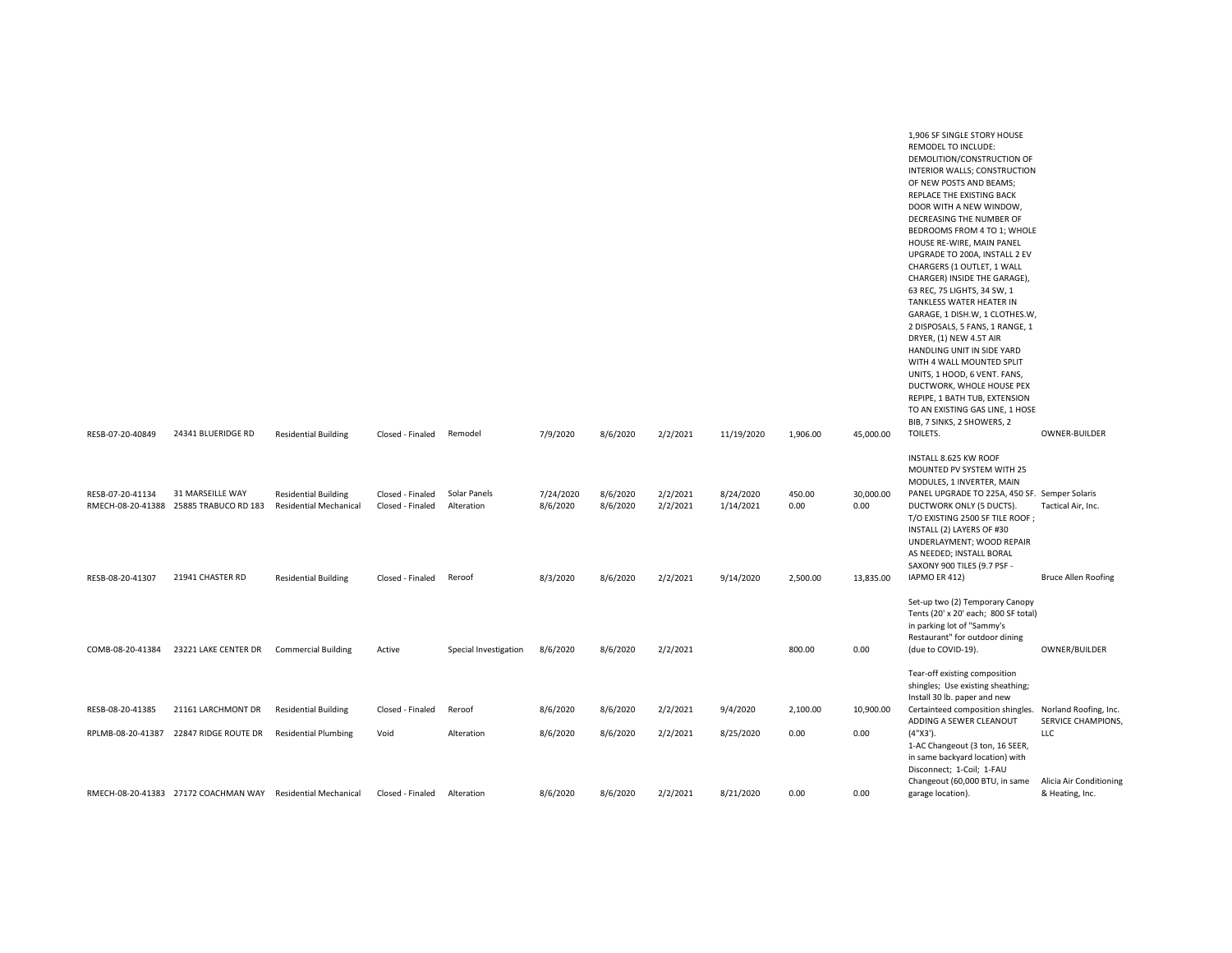|                                     |                                         |                               |                  |                 |           |           |           |            |        |           | 131 SF 2'D FLOOR LOFT IN-FILL TO                                 |                               |
|-------------------------------------|-----------------------------------------|-------------------------------|------------------|-----------------|-----------|-----------|-----------|------------|--------|-----------|------------------------------------------------------------------|-------------------------------|
|                                     |                                         |                               |                  |                 |           |           |           |            |        |           | CREAT A BED ROOM AND A                                           |                               |
|                                     |                                         |                               |                  |                 |           |           |           |            |        |           | BATHROOM; 3 NEW WINDOWS, 1                                       |                               |
|                                     |                                         |                               |                  |                 |           |           |           |            |        |           | SINK, 1 SHOWER, 1 TOILET,<br>DUCTWORK, 1 VENT. FAN, 6 REC,       |                               |
| RESB-07-20-41073                    | 19412 DORADO DR                         | <b>Residential Building</b>   | Closed - Finaled | Loft            | 7/20/2020 | 8/6/2020  | 2/2/2021  | 8/24/2020  | 131.00 | 20,000.00 | 2 LIGHTS, 3 SW.                                                  | OWNER/BUILDER                 |
|                                     |                                         |                               |                  |                 |           |           |           |            |        |           | INSTALL 4.55 KW ROOF MOUNTED                                     |                               |
|                                     |                                         |                               |                  |                 |           |           |           |            |        |           | PV SYSTEM WITH 14 MODULES, 1                                     |                               |
| RESB-08-20-41315                    | 21102 PASEO VERDURA                     | <b>Residential Building</b>   | Closed - Finaled | Solar Panels    | 8/3/2020  | 8/6/2020  | 2/2/2021  | 9/16/2020  | 254.00 | 10,010.00 | INVERTER, 254 SF.                                                | <b>VIVINT SOLAR</b>           |
|                                     |                                         |                               |                  |                 |           |           |           |            |        |           |                                                                  |                               |
|                                     |                                         |                               |                  |                 |           |           |           |            |        |           | LITCHEN REMODEL: DRYWALLS                                        |                               |
|                                     |                                         |                               |                  |                 |           |           |           |            |        |           | REPAIR AS NEEDED; EXTENSION                                      |                               |
|                                     |                                         |                               |                  |                 |           |           |           |            |        |           | TO GAS LINE, SEWER LINE, WATER<br>LINE; 1 DISH WASHER, 1 SINK, 1 |                               |
|                                     |                                         |                               |                  |                 |           |           |           |            |        |           | ICE MAKER, 1 HOOD, I STOVE, 1                                    |                               |
|                                     |                                         |                               |                  |                 |           |           |           |            |        |           | DISPOSAL, 10 REC, 10 LIGHTS, 4                                   | Farthing                      |
| RESB-08-20-41386                    | 25062 PASEO ARBOLEDA                    | <b>Residential Building</b>   | Active           | Remodel         | 8/6/2020  | 8/6/2020  | 2/2/2021  |            | 0.00   | 25,000.00 | SW.                                                              | Development, Inc.             |
|                                     |                                         |                               |                  |                 |           |           |           |            |        |           | CHANGE OUT 4T AC IN BACK YARD WHITE MECHANICAL,                  |                               |
| RMECH-08-20-41408 25931 WINDSONG    |                                         | <b>Residential Mechanical</b> | Active           | Air Conditioner | 8/7/2020  | 8/7/2020  | 2/3/2021  |            | 0.00   | 0.00      | (SAME LOCATION).                                                 | INC.                          |
|                                     |                                         |                               |                  |                 |           |           |           |            |        |           | INSTALL 5.20 KW ROOF MOUNTED<br>PV SYSTEM WITH 13 MODULES,       |                               |
|                                     |                                         |                               |                  |                 |           |           |           |            |        |           | MICROINVERTERS, 100 A LOAD                                       | SunPower                      |
| RESB-07-20-40985                    | 23942 DUBLIN ST                         | <b>Residential Building</b>   | Closed - Finaled | Solar Panels    | 7/16/2020 | 8/7/2020  | 2/24/2021 | 8/28/2020  | 266.00 | 13,000.00 | CENTER, 266 SF.                                                  | Corporation, Systems          |
|                                     |                                         |                               |                  |                 |           |           |           |            |        |           | INSTALL NEW DUCTLESS MINI                                        |                               |
|                                     |                                         |                               |                  |                 |           |           |           |            |        |           | SPLIT CONDENSER IN FRONT YARD                                    |                               |
|                                     |                                         |                               |                  |                 |           |           |           |            |        |           | WITH 3 AIR HANDLERS AND NEW                                      |                               |
| RESB-08-20-41410                    | 23216 ORANGE AV 6                       | <b>Residential Building</b>   | Closed - Finaled | Remodel         | 8/7/2020  | 8/7/2020  | 2/3/2021  | 10/26/2020 | 0.00   | 0.00      | ELECTRICAL.                                                      | <b>WE CARE</b>                |
|                                     |                                         |                               |                  |                 |           |           |           |            |        |           | CHANGE OUT 3.5T AC IN BACK                                       |                               |
|                                     |                                         |                               |                  |                 |           |           |           |            |        |           | YARD AND 80K BTU FURNACE IN                                      |                               |
|                                     |                                         |                               |                  |                 |           |           |           |            |        |           | INDOOR CLOSET (BOTH IN SAME                                      |                               |
|                                     |                                         |                               |                  |                 |           |           |           |            |        |           | LOCATION) WITH COIL,                                             | WHITE MECHANICAL,             |
| RMECH-08-20-41409 25542 ASHBROOK    |                                         | <b>Residential Mechanical</b> | Closed - Finaled | Air Conditioner | 8/7/2020  | 8/7/2020  | 2/3/2021  | 8/31/2020  | 0.00   | 0.00      | DISCONNECT AND DUCTWORK.                                         | INC.                          |
|                                     |                                         |                               |                  |                 |           |           |           |            |        |           | INSTALL 5.25 KW ROOF MOUNTED                                     |                               |
|                                     |                                         |                               |                  |                 |           |           |           |            |        |           | PV SYSTEM WITH 15 MODULES,                                       | SunPower                      |
| RESB-07-20-40979                    | 24 Alessio                              | <b>Residential Building</b>   | Closed - Finaled | Solar Panels    | 7/16/2020 | 8/7/2020  | 2/3/2021  | 2/25/2021  | 271.00 | 15,000.00 | MICROINVERTERS, 270.45 SF                                        | Corporation, Systems          |
|                                     |                                         |                               |                  |                 |           |           |           |            |        |           |                                                                  |                               |
|                                     |                                         |                               |                  |                 |           |           |           |            |        |           | <b>INSTALL NEW PRE-</b>                                          |                               |
|                                     |                                         |                               |                  |                 |           |           |           |            |        |           | MANUFACTURED ABOVE THE<br>GROUND SPA USING NEW ELECT.            |                               |
| RESB-08-20-41407                    | 22351 PRAIRIE RD                        | <b>Residential Building</b>   | Closed - Finaled | Remodel         | 8/7/2020  | 8/7/2020  | 2/3/2021  | 4/9/2021   | 0.00   | 1,000.00  | LINE WITHIN EXISTING CONDUIT. OWNER-BUILDER                      |                               |
|                                     |                                         |                               |                  |                 |           |           |           |            |        |           | 1-Mech. Alt. - DUCTWORK ONLY (8                                  |                               |
|                                     | RMECH-08-20-41461 24912 CANYON RIM PL   | <b>Residential Mechanical</b> | Closed - Finaled | Alteration      | 8/10/2020 | 8/10/2020 | 2/6/2021  | 9/16/2020  | 0.00   | 0.00      | Ducts)                                                           | Tactical Air, Inc.            |
|                                     |                                         |                               |                  |                 |           |           |           |            |        |           | CHANGE OUT A 50 GAL WATER                                        |                               |
|                                     |                                         |                               |                  |                 |           |           |           |            |        |           | HEATER IN LAUNDRY ROOM                                           |                               |
| RPLMB-08-20-41455                   | 26342 FOREST RIDGE 5B                   | <b>Residential Plumbing</b>   | Closed - Finaled | Water Heater    | 8/10/2020 | 8/10/2020 | 2/6/2021  | 8/17/2020  | 0.00   | 0.00      | (SAME LOCATION) WITH<br><b>EXPANSION TANK.</b>                   | SAL CAL PLUMBING<br>AND DRAIN |
|                                     |                                         |                               |                  |                 |           |           |           |            |        |           | INSTALL 8.16 KW ROOF MOUNTED                                     |                               |
|                                     |                                         |                               |                  |                 |           |           |           |            |        |           | PV SYSTEM WITH 24 MODULES, 1                                     |                               |
| RESB-08-20-41375                    | 19712 TORRES WAY                        | <b>Residential Building</b>   | Closed - Finaled | Solar Panels    | 8/5/2020  | 8/10/2020 | 2/6/2021  | 9/1/2020   | 472.00 | 24,000.00 | INVERTER, 472 SF.                                                | <b>TESLA</b>                  |
|                                     |                                         |                               |                  |                 |           |           |           |            |        |           |                                                                  | SEVERSON                      |
| RPLMB-08-20-41464                   | 26255 HILLSFORD PL                      | <b>Residential Plumbing</b>   | Active           | Alteration      | 8/10/2020 | 8/10/2020 | 2/6/2021  |            | 0.00   | 0.00      | PEX Repipe (11 fixtures)<br>CHANGE OUT A 50 GAL WATER            | PLUMBING, INC.                |
|                                     |                                         |                               |                  |                 |           |           |           |            |        |           | HEATER IN LAUNDRY ROOM                                           |                               |
|                                     |                                         |                               |                  |                 |           |           |           |            |        |           | (SAME LOCATION) WITH                                             | SAL CAL PLUMBING              |
|                                     | RPLMB-08-20-41456 26342 FOREST RIDGE 5F | <b>Residential Plumbing</b>   | Closed - Finaled | Water Heater    | 8/10/2020 | 8/10/2020 | 2/13/2021 | 8/17/2020  | 0.00   | 0.00      | <b>EXPANSION TANK.</b>                                           | AND DRAIN                     |
|                                     |                                         |                               |                  |                 |           |           |           |            |        |           | Install fixed ALPR cameras and                                   |                               |
| ENCRH-08-20-41466 Various Locations |                                         | Encroachment                  | Closed - Finaled | Construction    | 8/10/2020 | 8/10/2020 | 11/8/2020 | 8/31/2020  | 0.00   | 0.00      | solar panels on 12' poles.                                       | <b>Flock Safety</b>           |
|                                     |                                         |                               |                  |                 |           |           |           |            |        |           |                                                                  |                               |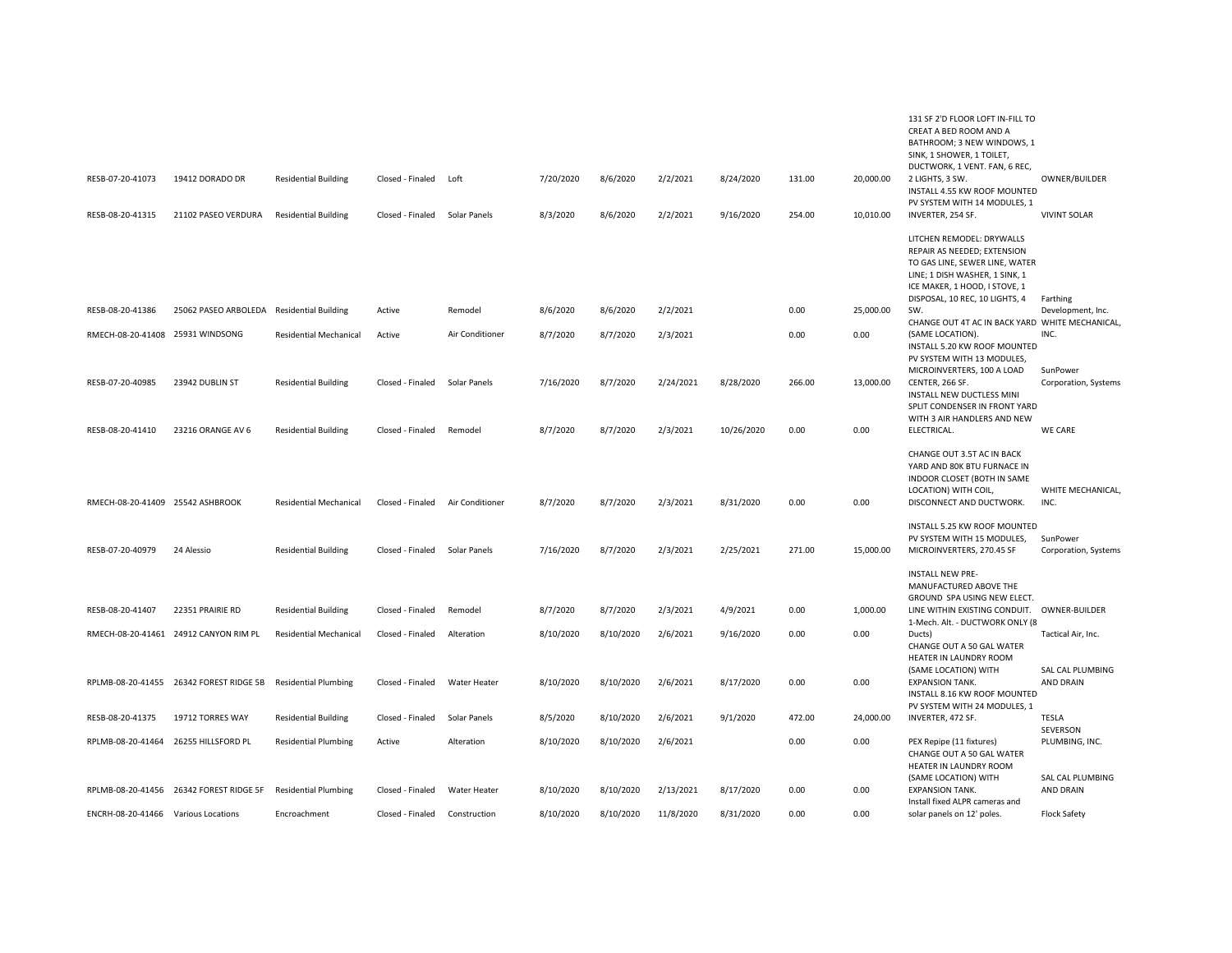|                                 | RMECH-08-20-41459 22511 COSTA BELLA DR | <b>Residential Mechanical</b> | Closed - Finaled | Alteration         | 8/10/2020 | 8/10/2020 | 2/6/2021  | 10/6/2020  | 0.00     | 0.00       | in same right side yard location);<br>1-Coil; 1-FAU Changeout (60,000<br>BTU, in same garage location) with Dynamic Air Services,<br>Ductwork (9 ducts).<br>New gas line with 1 outlet for a<br>heater; New elect. line with 4                                                                                                                                                                                       | Inc.                                                   |
|---------------------------------|----------------------------------------|-------------------------------|------------------|--------------------|-----------|-----------|-----------|------------|----------|------------|----------------------------------------------------------------------------------------------------------------------------------------------------------------------------------------------------------------------------------------------------------------------------------------------------------------------------------------------------------------------------------------------------------------------|--------------------------------------------------------|
| RESB-08-20-41458                | 12 ECLIPSE                             | <b>Residential Building</b>   | Active           | Remodel            | 8/10/2020 | 8/10/2020 | 2/6/2021  |            | 0.00     | 0.00       | outlets.                                                                                                                                                                                                                                                                                                                                                                                                             | OWNER-BUILDER<br>SEVERSON                              |
| RPLMB-08-20-41465               | 26257 HILLSFORD PL                     | <b>Residential Plumbing</b>   | Active           | Alteration         | 8/10/2020 | 8/10/2020 | 2/6/2021  |            | 0.00     | 0.00       | PEX Repipe (11 fixtures)                                                                                                                                                                                                                                                                                                                                                                                             | PLUMBING, INC.                                         |
| RELEC-08-20-41453               | 21512 VIA SERPIENTE                    | <b>Residential Electrical</b> | Closed - Finaled | Meter              | 8/10/2020 | 8/10/2020 | 2/6/2021  | 8/17/2020  | 0.00     | 0.00       | MAIN PANEL UPGRADE TO 200A.                                                                                                                                                                                                                                                                                                                                                                                          | Superpower Electric                                    |
|                                 | 26592 TOWNE CENTRE                     |                               |                  |                    |           |           |           |            |          |            | (ROLL PLANS) 1400 SF INTERIOR<br>T/I IN AN EXISTING SHELL FOR<br>"FIREHOUSE SUBS"; JOB TO<br>INCLUDE: NEW NON-BEARING<br>PARTITIONS, GYP BOARD CEILING,<br>T-BAR CEILING, FLOOR AND WALL<br>FINISHES; TYPE I HOOD, 1<br><b>EVAPOATIVE COOLER,</b><br>DUCTWORKS, 2 BACKFLOW PREV.<br>DEVICES, 4 FLOOR SINKS, 1 GAS<br>LINE WITH 2 OUTLETS, 6 SINKS, 1<br>TOILET, 1 TRAP PRIMERS, 1 WH,<br>56 REC, 10 SW, 30 LIGHTS, 1 |                                                        |
| COMB-04-20-39755                | 110                                    | <b>Commercial Building</b>    | Closed - Finaled | Tenant Improvement | 4/9/2020  | 8/10/2020 | 2/6/2021  | 10/27/2020 | 1,400.00 | 125,000.00 | ELECT. SUB PANEL.                                                                                                                                                                                                                                                                                                                                                                                                    | PRECISION BUILDER<br>SEVERSON                          |
|                                 | RPLMB-08-20-41462 26251 HILLSFORD PL   | <b>Residential Plumbing</b>   | Active           | Alteration         | 8/10/2020 | 8/10/2020 | 2/6/2021  |            | 0.00     | 0.00       | PEX Repipe (10 fixtures)                                                                                                                                                                                                                                                                                                                                                                                             | PLUMBING, INC.<br>SEVERSON                             |
|                                 | RPLMB-08-20-41463 26253 HILLSFORD PL   | <b>Residential Plumbing</b>   | Active           | Alteration         | 8/10/2020 | 8/10/2020 | 2/6/2021  |            | 0.00     | 0.00       | PEX Repipe (11 fixtures)                                                                                                                                                                                                                                                                                                                                                                                             | PLUMBING, INC.<br>Orange County<br>Plumbing, Heating & |
| RPLMB-08-20-41493 5 CAMERON CIR |                                        | <b>Residential Plumbing</b>   | Closed - Finaled | Alteration         | 8/11/2020 | 8/11/2020 | 2/7/2021  | 8/20/2020  | 0.00     | 0.00       | PEX Repipe (14 fixtures)<br>T/O EXISTING 2800 SF ROOF;<br>INSTALL 1 LAYER OF SYNTHETIC<br>UNDERLAYMENT; INSTALL NEW<br>COMP. SHINGLES (HOUSE AND                                                                                                                                                                                                                                                                     | Air Conditioning                                       |
| RESB-08-20-41485                | 24662 COLEFORD ST                      | <b>Residential Building</b>   | Closed - Finaled | Reroof             | 8/11/2020 | 8/11/2020 | 2/7/2021  | 8/19/2020  | 2,800.00 | 9,200.00   | GARAGE).                                                                                                                                                                                                                                                                                                                                                                                                             | SAL - NB ROOFING                                       |
| RELEC-08-20-41481               | 22700 LAKE FOREST DR                   | <b>Residential Electrical</b> | Closed - Finaled | Remodel            | 8/11/2020 | 8/11/2020 | 2/7/2021  | 2/1/2021   | 0.00     | 0.00       | Lighting Upgrades in Common<br>Areas at "Eaves by Avalon"<br>apartment complex - Replacing<br>outdoor lights; some interior in<br>laundry rooms and garage door<br>openers. 180-Lights.<br>PEX REPIPE: 10 FIXTURES.<br>**8/27/20 - PERMIT REVISED TO<br>INCLUDE THE CHANGEOUT OF 1-<br>WATER HEATER (in same garage                                                                                                  | SiteLogiq, Inc.                                        |
|                                 | RPLMB-08-20-41484 23452 DUNE MEAR RD   | <b>Residential Plumbing</b>   | Closed - Finaled | Alteration         | 8/11/2020 | 8/11/2020 | 2/17/2021 | 8/28/2020  | 0.00     | 0.00       | location)**<br>Reroute Kitchen and Laundry                                                                                                                                                                                                                                                                                                                                                                           | <b>REPIPE 1</b><br>Drain Right Services,               |
|                                 | RPLMB-08-20-41491 23452 DUNE MEAR RD   | <b>Residential Plumbing</b>   | Closed - Finaled | Repair             | 8/11/2020 | 8/11/2020 | 2/7/2021  | 8/20/2020  | 0.00     | 0.00       | lines; Repair main sewer line.                                                                                                                                                                                                                                                                                                                                                                                       | Inc.                                                   |
|                                 | RPLMB-08-20-41492 19502 MISTY RIDGE LN | <b>Residential Plumbing</b>   | Active           | Alteration         | 8/11/2020 | 8/11/2020 | 2/7/2021  |            | 0.00     | 0.00       | PEX REPIPE: 13 FIXTURES.                                                                                                                                                                                                                                                                                                                                                                                             | PACIFIC COAST<br>COPPER REPIPE, INC.                   |

1-AC Changeout (3 ton, 14 SEER,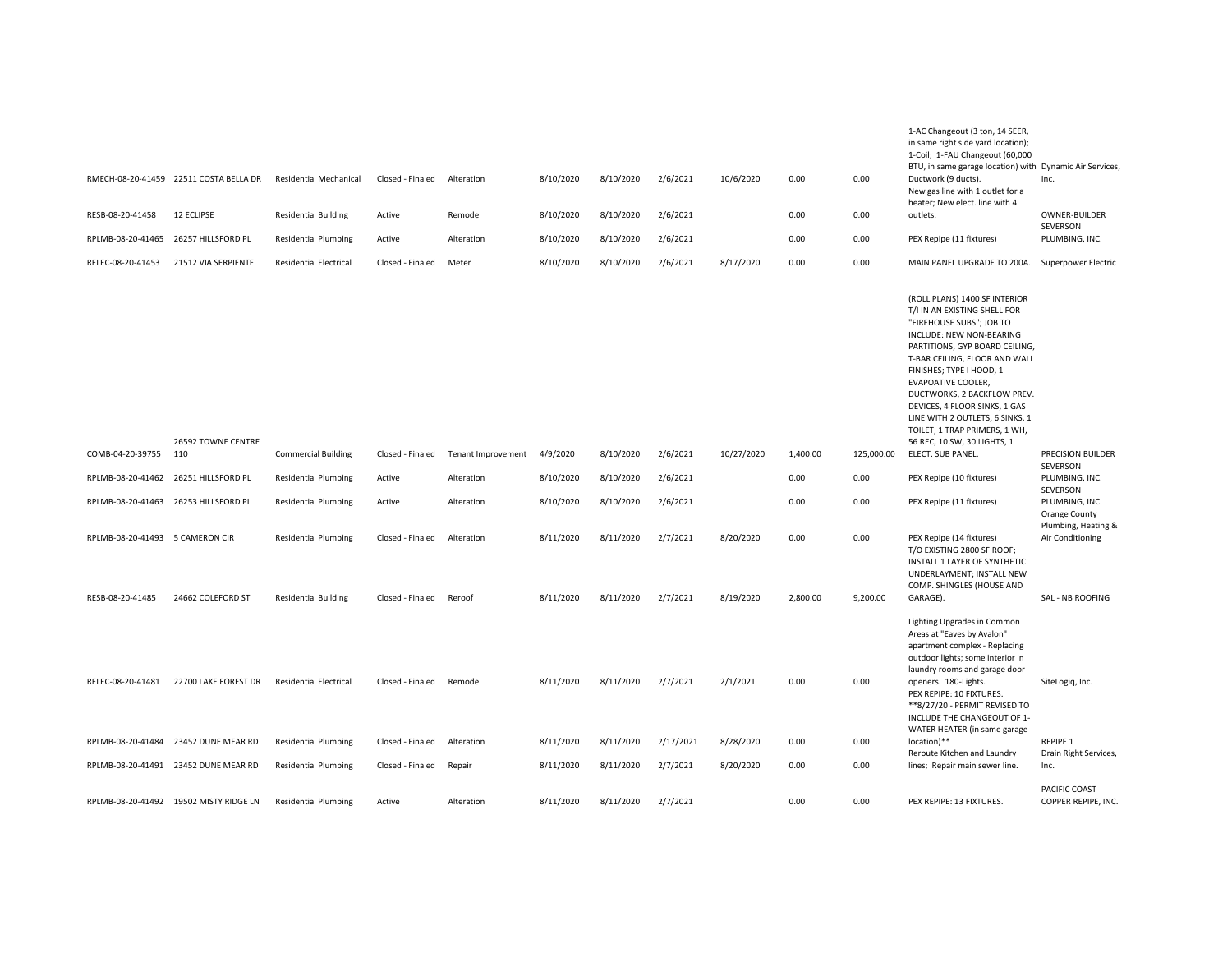|                                     |                          |                               |                  |              |           |           |          |            |          |           | Install 3 duplex outlets in front<br>yard of home tied into existing<br>outlet in front yard. (PLEASE<br>NOTE: One of the three outlets<br>will be located in parkway and has<br>been reviewed/approved by                                                                         |                                     |
|-------------------------------------|--------------------------|-------------------------------|------------------|--------------|-----------|-----------|----------|------------|----------|-----------|------------------------------------------------------------------------------------------------------------------------------------------------------------------------------------------------------------------------------------------------------------------------------------|-------------------------------------|
| RELEC-08-20-41498                   | 24071 CINDY LN           | <b>Residential Electrical</b> | Closed - Finaled | Alteration   | 8/11/2020 | 8/11/2020 | 2/7/2021 | 9/28/2020  | 0.00     | 0.00      | Public Works; PW noted no<br>encroachment permit required.)                                                                                                                                                                                                                        | OWNER/BUILDER                       |
| POOL-08-20-41497                    | 28951 LIVE OAK CIR       | <b>Combination Pool/Spa</b>   | Closed - Finaled | Residential  | 8/11/2020 | 8/11/2020 | 2/7/2021 | 9/11/2020  | 0.00     | 3,500.00  | RE-PLASTER AN EXISTING POOL.                                                                                                                                                                                                                                                       | <b>OWNER-BUILDER</b>                |
| RESB-08-20-41373                    | 22875 GRETTA ST          | <b>Residential Building</b>   | Active           | Solar Panels | 8/5/2020  | 8/12/2020 | 2/8/2021 |            | 472.00   | 24,000.00 | INSTALL 8.16 KW ROOF MOUNTED<br>PV SYSTEM WITH 24 MODULES, 1<br>INVERTER, 472 SF. * PERMIT<br>REVISED TO INCLUDE GMA*                                                                                                                                                              | TESLA                               |
| RESB-08-20-41374                    | 25622 SILVER DOLLAR      | <b>Residential Building</b>   | Active           | Solar Panels | 8/5/2020  | 8/12/2020 | 2/8/2021 |            | 472.00   | 24,000.00 | INSTALL 8.16 KW ROOF MOUNTED<br>PV SYSTEM WITH 24 MODULES, 1<br>INVERTER, 472 SF.<br><b>INSTALL 27 KWH ENERGY</b>                                                                                                                                                                  | TESLA                               |
| RELEC-07-20-40976                   | 24503 JERONIMO LN        | <b>Residential Electrical</b> | Closed - Finaled | Remodel      | 7/16/2020 | 8/12/2020 | 2/8/2021 | 11/10/2020 | 0.00     | 0.00      | STORAGE SYSTEM WITH (2)<br>POWERWALLS, 125A LOAD<br>CENTER.                                                                                                                                                                                                                        | TESLA                               |
|                                     |                          |                               |                  |              |           |           |          |            |          |           | Tear-off two (2) layers of existing<br>roofing on a 1-story home with<br>attached garage; Install new<br>sheathing; Install 32 squares of<br>synthetic underlayment (Tiger<br>Paw); Install 32 squares of GAF<br>Timberline HD Reflective comp<br>shingles (CRRC #1475); Install 4 | McCormack Roofing,                  |
| RESB-08-20-41505                    | 24751 LOBO DR            | <b>Residential Building</b>   | Closed - Finaled | Reroof       | 8/12/2020 | 8/12/2020 | 2/8/2021 | 9/9/2020   | 3,600.00 | 8,600.00  | squares of torch down on flat<br>section.<br>INSTALL 13.5 KWH ENERGY<br>STORAGE SYSTEM WITH 1<br>BATTERY AND NEW LOAD CENTER<br>CONNECTED TO AN EXISTING PV                                                                                                                        | Construction & Energy<br>Solutions  |
| RELEC-07-20-41109                   | 18845 VISTA PORTOLA      | <b>Residential Electrical</b> | Closed - Finaled | Remodel      | 7/22/2020 | 8/12/2020 | 2/8/2021 | 9/22/2020  | 0.00     | 0.00      | SYSTEM.<br>INSTALL 11.34 KW ROOF<br>MOUNTED PV SYSTEM WITH 36                                                                                                                                                                                                                      | TESLA                               |
| RESB-07-20-40970                    | 28921 GLENN RANCH<br>WAY | <b>Residential Building</b>   | Closed - Finaled | Solar Panels | 7/16/2020 | 8/12/2020 | 2/8/2021 | 10/16/2020 | 666.00   | 24,000.00 | MODULES, 2 INVERTERS, 125A<br>LOAD CENTER, 666 SF.                                                                                                                                                                                                                                 | TESLA<br>TRUST ELECTRIC AND         |
| RELEC-08-20-41507                   | 21502 COUNTRYSIDE DR     | <b>Residential Electrical</b> | Closed - Finaled | Meter        | 8/12/2020 | 8/12/2020 | 2/8/2021 | 8/17/2020  | 0.00     | 0.00      | MAIN PANEL UPGRADE TO 200A.<br>INSTALL 8.16 KW ROOF MOUNTED<br>PV SYSTEM WITH 24 MODULES, 1                                                                                                                                                                                        | <b>RESTORATION</b><br>INCORPORATED  |
| RESB-08-20-41377                    | 21012 SHARMILA           | <b>Residential Building</b>   | Active           | Solar Panels | 8/5/2020  | 8/12/2020 | 2/8/2021 |            | 444.00   | 24,000.00 | INVERTER, 444 SF.<br>PEX Repipe (11 fixtures) and 1-<br>Water Heater Changeout (in same                                                                                                                                                                                            | <b>TESLA</b>                        |
| RPLMB-08-20-41510 22745 BROOKHAVEN  |                          | <b>Residential Plumbing</b>   | Closed - Finaled | Alteration   | 8/12/2020 | 8/12/2020 | 2/8/2021 | 9/4/2020   | 0.00     | 0.00      | garage location)<br>1-Water Heater Changeout (40                                                                                                                                                                                                                                   | Repipe 1<br>All Star Water Heaters, |
| RPLMB-08-20-41511 21126 SUNNY RIDGE |                          | <b>Residential Plumbing</b>   | Closed - Finaled | Water Heater | 8/12/2020 | 8/12/2020 | 2/8/2021 | 9/4/2020   | 0.00     | 0.00      | gal., in same garage location).<br>INSTALL 8.16 KW ROOF MOUNTED<br>PV SYSTEM WITH 24 MODULES, 1                                                                                                                                                                                    | Inc.                                |
| RESB-08-20-41376                    | 18905 VISTA PORTOLA      | <b>Residential Building</b>   | Active           | Solar Panels | 8/5/2020  | 8/13/2020 | 2/9/2021 |            | 472.00   | 24,000.00 | INVERTER, 472 SF.                                                                                                                                                                                                                                                                  | TESLA                               |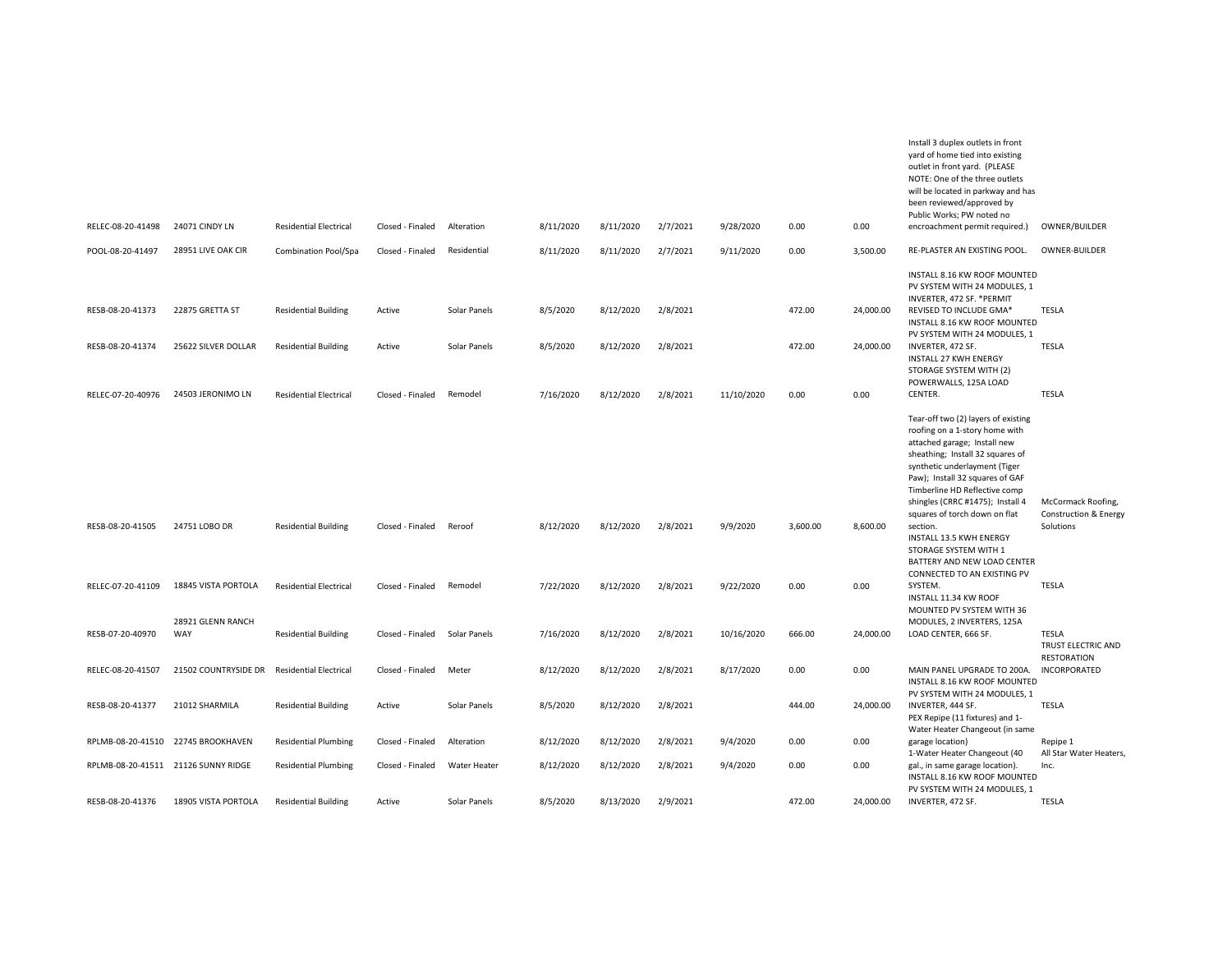| RPLMB-08-20-41526 21061 MARIN |                                                               | <b>Residential Plumbing</b>   | Closed - Finaled | Water Heater         | 8/13/2020 | 8/13/2020 | 2/9/2021 | 8/18/2020 | 0.00      | 0.00       | CHANGE OUT A 40 GAL WATER<br>HEATER IN GARAGE WITH<br><b>EXPANSION TANK (SAME SIZE/</b><br>LOCATION).                                                                                                                                                                                                                                                    | OWNER-BUILDER                              |
|-------------------------------|---------------------------------------------------------------|-------------------------------|------------------|----------------------|-----------|-----------|----------|-----------|-----------|------------|----------------------------------------------------------------------------------------------------------------------------------------------------------------------------------------------------------------------------------------------------------------------------------------------------------------------------------------------------------|--------------------------------------------|
| RESB-07-20-41088              | 401,403,405,407,409<br>COYOTE PASS BLDG #24                   | <b>Residential Building</b>   | Closed - Finaled | New                  | 7/21/2020 | 8/13/2020 | 2/9/2021 | 4/20/2021 | 10,428.00 | 886,520.00 | New 5-Plex MFD Building<br>"Copperleaf Modified" / 10,428 SF<br>/ Garage 2,420 SF / Deck 825 SF /<br>Covered Entry 48 SF / Patio/Porch LANDSEA HOLDINGS<br>593 SF / P-E-M / BUILDING #24                                                                                                                                                                 | CORPORATION                                |
|                               |                                                               |                               |                  |                      |           |           |          |           |           |            | New Pool (433 SF) with Baja Shelf<br>and New Spa (49 SF) to include<br>new equipment, plumbing,<br>electrical, 850 SF of decking with<br>drain grates & system; Also 1-Gas ALAN SMITH POOL                                                                                                                                                               |                                            |
| POOL-08-20-41524              | 21432 COUNTRYSIDE DR Combination Pool/Spa                     |                               | Closed - Finaled | Residential          | 8/13/2020 | 8/13/2020 | 2/9/2021 | 12/9/2020 | 482.00    | 113,191.00 | Line to Firepit.                                                                                                                                                                                                                                                                                                                                         | PLASTERING, INC.<br>INTEGRITY REPIPE,      |
| RPLMB-08-20-41520             | 26471 SUMMER CREEK                                            | <b>Residential Plumbing</b>   | Closed - Finaled | Alteration           | 8/13/2020 | 8/13/2020 | 2/9/2021 | 8/20/2020 | 0.00      | 0.00       | PEX Repipe (12 fixtures)<br>INSTALL 4.49 KW ROOF MOUNTED<br>PV SYSTEM WITH 13 MODULES,                                                                                                                                                                                                                                                                   | INC.                                       |
| RESB-08-20-41308              | 25456 SAWMILL LN                                              | <b>Residential Building</b>   | Closed - Finaled | Solar Panels         | 8/3/2020  | 8/13/2020 | 2/9/2021 | 9/17/2020 | 233.00    | 13,000.00  | MICROINVERTERS, 223 SF. 200A<br>MAIN SERVICE PANEL UPGRADE<br>INCLUDED.                                                                                                                                                                                                                                                                                  | <b>SUNPOWER</b><br>CORPORATION,<br>SYSTEMS |
|                               |                                                               |                               |                  |                      |           |           |          |           |           |            | 1200 SF SLOPED ROOF: REMOVE<br>EXISTING TILES, INSTALL 2 LAYERS<br>OF #30 UNDERLAYMENT, RE-<br>INSTALL THE EXISTING TILES; 1300<br>SF FLAT ROOF; T/O THE EXISTING<br>ROOF, INSTALL NEW 8-#80 TORCH                                                                                                                                                       |                                            |
| RESB-08-20-41522              | 22471 FOREST HILL                                             | <b>Residential Building</b>   | Closed - Finaled | Reroof               | 8/13/2020 | 8/13/2020 | 2/9/2021 | 8/25/2020 | 2,500.00  | 12,000.00  | DOWN.<br>1-Gas Line for BBQ counter &                                                                                                                                                                                                                                                                                                                    | <b>Professional Roofing</b>                |
| RESB-08-20-41556              | 1514 VIEJO RIDGE DRIVE S Residential Building                 |                               | Closed - Finaled | Remodel              | 8/13/2020 | 8/13/2020 | 2/9/2021 | 1/11/2021 | 0.00      | 0.00       | Firepit; 3-Rec.<br>New 6-Plex MFD Building<br>"Copperleaf - Modified" / 12,747<br>SF / Garage 2,913 SF / Deck 934<br>SF/ Covered Entry 96 SF /                                                                                                                                                                                                           | OWNER/BUILDER                              |
| RESB-07-20-41080              | 400,402,404,406,408,410<br>COYOTE PASS BLDG #23               | <b>Residential Building</b>   | Active           | New                  | 7/20/2020 | 8/13/2020 | 2/9/2021 | 4/23/2021 | 12,747.00 |            | Patio/Porch 593 SF / P-E-M /<br>1,063,825.00 BUILDING #23<br>Install High-Piled Storage Racks                                                                                                                                                                                                                                                            | LANDSEA HOLDINGS<br>CORPORATION            |
| COMB-06-20-40547              | 25892 TOWNE CENTRE<br>DR                                      | <b>Commercial Building</b>    | Closed - Finaled | <b>Storage Racks</b> | 6/18/2020 | 8/13/2020 | 2/9/2021 | 9/1/2020  | 2,195.00  | 28,000.00  | (approx. 448 linear feet) at "Ocean<br>Х".                                                                                                                                                                                                                                                                                                               | The Rack Depot, Inc.                       |
|                               | RMECH-08-20-41525 22522 AUBURN DALE DR Residential Mechanical |                               | Active           | Furnace Change Out   | 8/13/2020 | 8/13/2020 | 2/9/2021 |           | 0.00      | 0.00       | CHANGE OUT 60K BTU FURNACE<br>IN CLOSET (SAME LOCATION)                                                                                                                                                                                                                                                                                                  | Dynamic Air Services,<br>Inc.              |
| RMECH-08-20-41529 CIR         | 26122 COUNTRY RIDGE                                           | <b>Residential Mechanical</b> | Active           | Alteration           | 8/13/2020 | 8/13/2020 | 2/9/2021 |           | 0.00      | 0.00       | 1-AC Changeout (5 ton, 14 SEER,<br>in same side yard location) with<br>Disconnect; 1-Coil; 1-FAU<br>Changeout (80,000 BTU, in same<br>attic location) with Ductwork (2<br>returns). ** CONTRACTOR<br>SHOULD BE AVAILABLE AT SITE<br>AND MUST HAVE LADDER OF<br>APPROPRIATE SIZE AND<br>STRENGTH SETUP FOR ATTIC<br>ACCESS AT THE TIME OF<br>INSPECTION** | Steve's Heating and<br>Air Conditioning    |
|                               |                                                               |                               |                  |                      |           |           |          |           |           |            |                                                                                                                                                                                                                                                                                                                                                          |                                            |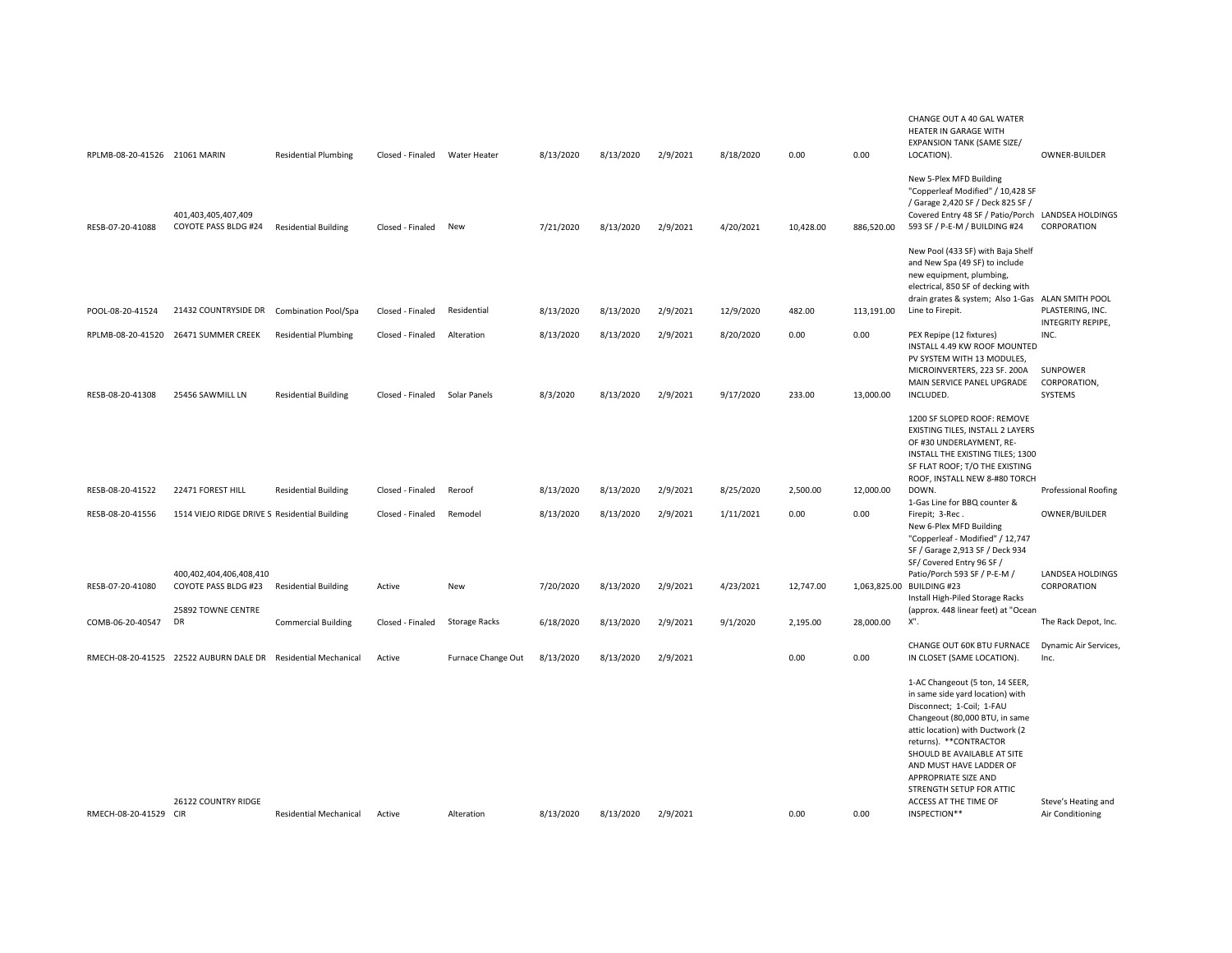| RESB-08-20-41533                  | 23581 CAVANAUGH RD                            | <b>Residential Building</b>   | Closed - Finaled | Reroof       | 8/13/2020 | 8/13/2020 | 2/9/2021  | 9/4/2020   | 2,500.00 | 10,000.00 | T/O EXISTING 2500 SF ROOF;<br>INSTALL 1 LAYER OF #30<br>SYNTHETIC UNDERLAYMENT;<br>INSTALL NEW ASPHALT<br>SHONGLES.                                                                                                                                                                                                                                               | PREMIUM ROOFING<br>SYSTEMS                          |
|-----------------------------------|-----------------------------------------------|-------------------------------|------------------|--------------|-----------|-----------|-----------|------------|----------|-----------|-------------------------------------------------------------------------------------------------------------------------------------------------------------------------------------------------------------------------------------------------------------------------------------------------------------------------------------------------------------------|-----------------------------------------------------|
| SIGN-08-20-41486                  | 22441 EL TORO                                 | Sign                          | Closed - Finaled | Combination  | 8/11/2020 | 8/13/2020 | 2/9/2021  | 9/21/2020  | 0.00     | 10,000.00 | <b>INSTALLATION OF (4)</b><br>ILLUMINATED CHANNEL LETTERS<br>SIGN WITH 37.135 SF TOTAL; (3)<br>ILLUMINATED DOUBLE SIDES<br>DIRECTIONAL SIGNS; (1) MENU<br>STAND ALONE ILUUMINATED<br>SIGN; (1) ILLUMINATED ORDER<br>CONFIRMATION SIGN; (1)<br>ILLUMINATED PREVIEW BOARD<br>STAND ALONE SIGN; (1) DRIVE<br>THRU CLEARANCE BAR FOR "THE<br>COFFEE BEAN & TEA LEAF". | <b>FX SIGNS</b>                                     |
|                                   |                                               |                               |                  |              |           |           |           |            |          |           | T/O EXISTING 20 SF SLOPED ROOF,<br>INSTALL 7/16" RADIANT BARRIER,<br>#30 FELT, CERTANTEED SHINGLES;<br>REMOVE EXISTING 12 SF FLAT<br>ROOF MATERIAL, INSTAL BASE                                                                                                                                                                                                   | UNDER COVER HOME                                    |
| RESB-08-20-41528                  | 23295 BUCKLAND LN                             | <b>Residential Building</b>   | Closed - Finaled | Reroof       | 8/13/2020 | 8/13/2020 | 2/9/2021  | 8/26/2020  | 3,200.00 | 14,900.00 | <b>3PLY AND ROCKS.</b><br>INSTALL 11.6 KW PV SYSTEM<br>WITH 29 MODULES,<br>MICROINVERTERS, 1 LOAD                                                                                                                                                                                                                                                                 | <b>IMPROVEMENTS INC</b><br>SUNPOWER<br>CORPORATION, |
| RESB-08-20-41310                  | 20957 PARKRIDGE                               | <b>Residential Building</b>   | Closed - Finaled | Solar Panels | 8/3/2020  | 8/13/2020 | 2/9/2021  | 9/4/2020   | 593.00   | 29,000.00 | CENTER, 593 SF.                                                                                                                                                                                                                                                                                                                                                   | SYSTEMS                                             |
| RESB-08-20-41372                  | 7 BEAULIEU LN                                 | <b>Residential Building</b>   | Closed - Finaled | Loft         | 8/5/2020  | 8/14/2020 | 2/10/2021 | 10/30/2020 | 203.00   | 20,000.00 | Loft Addition (203 SF) over dining<br>room and living room to be used<br>as open loft area / bonus room;<br>Replace 1 window and remove 1<br>window; 3-Rec 10-Lights 2-<br>Switches; 1-Mech. Alt.<br>(Ductwork).                                                                                                                                                  | <b>BND2 Construction</b>                            |
|                                   |                                               |                               |                  |              |           |           |           |            |          |           | 1-AC Changeout (5 ton, in same<br>right side yard location) with<br>Disconnect; 1-Coil; 1-FAU                                                                                                                                                                                                                                                                     |                                                     |
|                                   | RMECH-08-20-41560 25131 CALLE ALONDRA         | <b>Residential Mechanical</b> | Closed - Finaled | Alteration   | 8/14/2020 | 8/14/2020 | 2/10/2021 | 10/30/2020 | 0.00     | 0.00      | Changeout (100,000 BTU, in same<br>garage location) with Ductwork.<br>CONSTRUCTION OF A 300 SF                                                                                                                                                                                                                                                                    | CAPISTRANO AIR, INC.<br>HOME EXPRESSIONS            |
| RESB-08-20-41411                  | 1514 VIEJO RIDGE DRIVE S Residential Building |                               | Active           | Patio Cover  | 8/7/2020  | 8/14/2020 | 2/10/2021 |            | 300.00   | 25,000.00 | ALUMINUM OPEN LATTICE PATIO BY JACKSON DESIGN &<br>COVER; 2 LIGHTS, 1 SW.<br>1-AC Changeout (3 ton, 16 SEER,<br>in same right side yard location)                                                                                                                                                                                                                 | REMODELING                                          |
| RMECH-08-20-41517 22675 JUBILO PL |                                               | <b>Residential Mechanical</b> | Closed - Finaled | Alteration   | 8/12/2020 | 8/14/2020 | 2/10/2021 | 8/28/2020  | 0.00     | 0.00      | with Disconnect; 1-Coil; 1-FAU<br>Changeout (60,000 BTU, in same<br>garage location).<br>INSTALL 4.83 KW PV SYSTEM<br>WITH 14 MODULES,                                                                                                                                                                                                                            | White Mechanical,<br>Inc.                           |
| RESB-08-20-41337                  | 24472 JUTEWOOD PL                             | <b>Residential Building</b>   | Closed - Finaled | Solar Panels | 8/4/2020  | 8/14/2020 | 2/10/2021 | 9/2/2020   | 276.00   | 16,000.00 | MICROINVERTERS, 276 SF.                                                                                                                                                                                                                                                                                                                                           | Cira Energy, Inc.                                   |
| RESB-08-20-41562                  | 23822 PALMEK CIR                              | <b>Residential Building</b>   | Active           | Reroof       | 8/14/2020 | 8/14/2020 | 2/10/2021 |            | 2,400.00 | 8,000.00  | Tear-off one existing layer of<br>comp. shingles; Apply 30# felt<br>underlayment; Install new Owens Frank Miranda<br>Corning comp. shingles.                                                                                                                                                                                                                      | Construction                                        |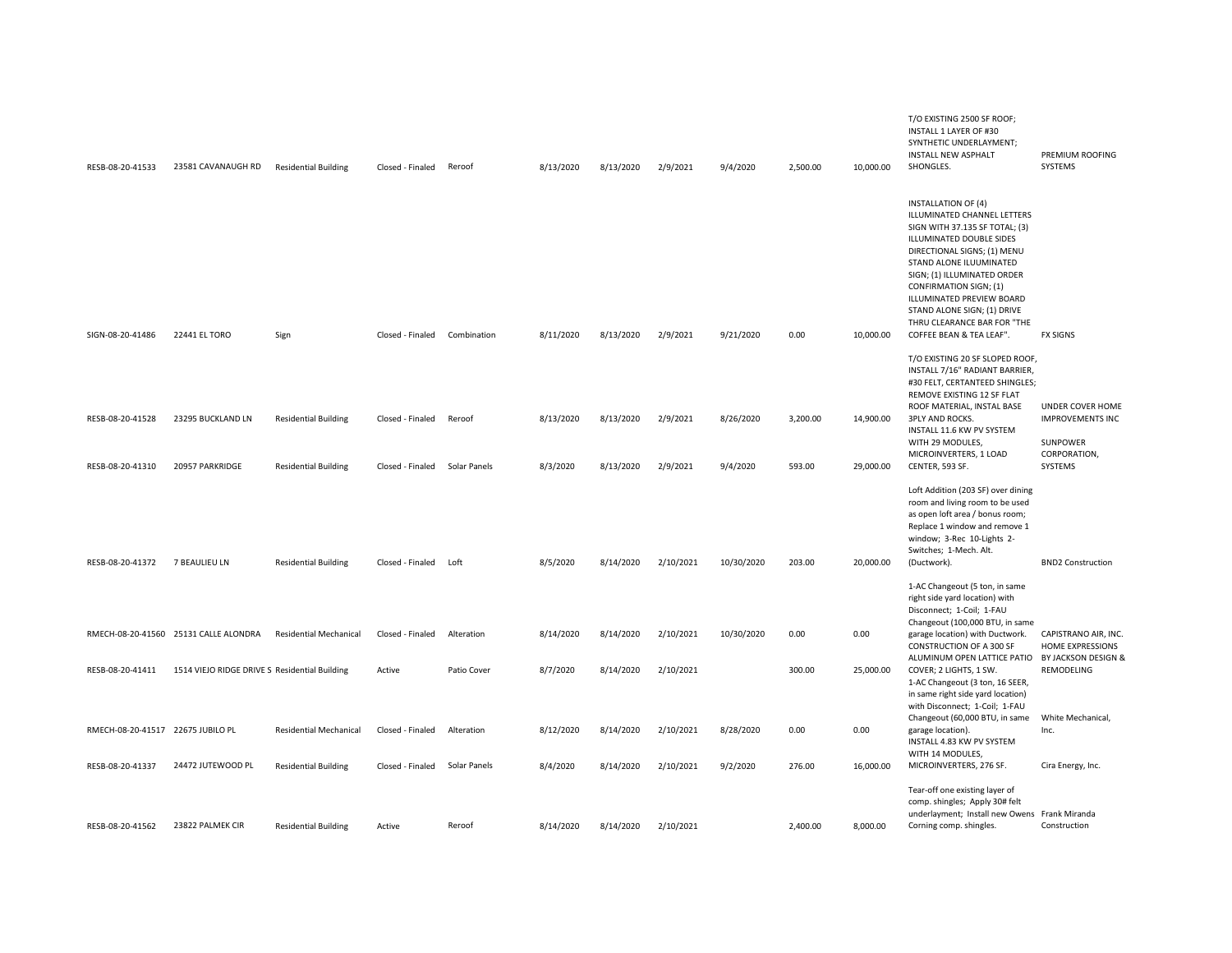| RESB-08-20-41536                   | 24201 BARK ST                          | <b>Residential Building</b>   | Closed - Finaled Solar Panels |                    | 8/13/2020 | 8/14/2020 | 2/10/2021 | 10/21/2020 | 254.00 | 10,000.00 | INSTALL 4.55 KW ROOF MOUNTED<br>PV SYSTEM WITH 14 MOSULES, 1<br>INVERTER, 254 SF.                                                                                                                                                                                                                                                                                                                                                                                                                                                                              | <b>VIVINT SOLAR</b>                                                |
|------------------------------------|----------------------------------------|-------------------------------|-------------------------------|--------------------|-----------|-----------|-----------|------------|--------|-----------|----------------------------------------------------------------------------------------------------------------------------------------------------------------------------------------------------------------------------------------------------------------------------------------------------------------------------------------------------------------------------------------------------------------------------------------------------------------------------------------------------------------------------------------------------------------|--------------------------------------------------------------------|
| RMECH-08-20-41565 3 TRESAUNCE WAY  | 26592 TOWNE CENTRE                     | <b>Residential Mechanical</b> | Active                        | Alteration         | 8/14/2020 | 8/14/2020 | 2/10/2021 |            | 0.00   | 0.00      | 1-AC Changeout (5 ton, 16 SEER,<br>in same left side yard location); 1-<br>Coil; 1-FAU Changeout (100,000<br>BTU, in same attic location).<br>** CONTRACTOR SHOULD BE<br>AVAILABLE AT SITE AND MUST<br>HAVE LADDER OF APPROPRIATE<br>SIZE AND STRENGTH SETUP FOR<br>ATTIC ACCESS AT THE TIME OF<br>INSPECTION**<br><b>INSTALLATION OF (3)</b><br>ILLUMINATED WALL SIGNS; (1)<br>ILLUMINATED PICK UP AHEAD<br>SIGN; (4) ILLUMINATED<br>DIRECTIONAL SIGNS; (1)<br>ILLUMINATED CLEARANCE BAR;<br>(1) PANEL REPLACEMENT ON AN<br><b>EXISTING MONUMENT SIGN FOR</b> | Lewis Air Services, Inc.                                           |
| SIGN-08-20-41489                   | DR                                     | Sign                          | Closed - Finaled              | Combination        | 8/11/2020 | 8/14/2020 | 2/10/2021 | 9/9/2020   | 0.00   | 8,500.00  | "CHIPOTLE".                                                                                                                                                                                                                                                                                                                                                                                                                                                                                                                                                    | <b>LOREN INDUSTRIES</b>                                            |
| SIGN-07-20-40980                   | 20602 PRISM                            | Sign                          | Closed - Finaled              | Monument           | 7/16/2020 | 8/14/2020 | 2/10/2021 | 11/19/2020 | 50.00  | 9,000.00  | CONSTRUCTION OF A 50 SF NON-<br>ILLUMINATED MONUMENT SIGN<br>FOR "BELLA MONTESSORI".                                                                                                                                                                                                                                                                                                                                                                                                                                                                           | Advex Sign Design                                                  |
| RMECH-08-20-41563 21152 RIVER GLEN |                                        | <b>Residential Mechanical</b> | Active                        | Alteration         | 8/14/2020 | 8/14/2020 | 2/10/2021 |            | 0.00   | 0.00      | 1-AC Changeout (2 ton, 16 SEER,<br>in same existing location); 1-Coil;<br>1-FAU Changeout (80,000 BTU, in<br>same existing location).<br>CHANGE OUT 80K BTU FURNACE<br>IN GARAGE (SAME LOCATION)                                                                                                                                                                                                                                                                                                                                                               | Nexgen Air<br>Conditioning &<br>Heating, Inc.<br>WHITE MECHANICAL, |
|                                    | RMECH-08-20-41604 25805 CHAPEL HILL DR | <b>Residential Mechanical</b> | Closed - Finaled              | Furnace Change Out | 8/17/2020 | 8/17/2020 | 2/13/2021 | 9/17/2020  | 0.00   | 0.00      | WITH COIL.                                                                                                                                                                                                                                                                                                                                                                                                                                                                                                                                                     | INC.<br><b>GREAT PARK</b>                                          |
|                                    | RPLMB-08-20-41599 22172 SUMMIT HILL DR | <b>Residential Plumbing</b>   | Closed - Finaled              | Alteration         | 8/17/2020 | 8/17/2020 | 2/13/2021 | 9/2/2020   | 0.00   | 0.00      | PEX Repipe (13 fixtures)<br>Epoxy Lining (19 fixtures - potable<br>hot & cold pressurized water                                                                                                                                                                                                                                                                                                                                                                                                                                                                | PLUMBING                                                           |
|                                    | RPLMB-08-20-41490 22162 SHADE TREE LN  | <b>Residential Plumbing</b>   | Closed - Finaled              | Alteration         | 8/11/2020 | 8/17/2020 | 2/13/2021 | 8/21/2020  | 0.00   | 0.00      | pipes).                                                                                                                                                                                                                                                                                                                                                                                                                                                                                                                                                        | Pipe Restoration, Inc.                                             |
|                                    |                                        |                               |                               |                    |           |           |           |            |        |           | (ROLL PLANS) Addition of 56 new<br>building SF to be used as a walk-in<br>cooler at "Lake Forest Express<br>Wash"; Includes converting a<br>portion of the existing sales area<br>(110 SF) to be a part of this<br>proposed walk-in cooler; 1-Floor<br>Sink; 1-Compressor (1.5 hp) and 1-                                                                                                                                                                                                                                                                      |                                                                    |
| COMB-07-20-40748                   | 24571 TRABUCO RD                       | <b>Commercial Building</b>    | Active                        | Addition           | 7/2/2020  | 8/17/2020 | 2/13/2021 |            | 56.00  | 21,400.00 | Coil.<br>192 SF REMODEL TO CONVERT<br>EXISTING DEN INTO A BEDROOM<br>BY ADDIND A NOD LOAD BEARING<br>WALL; REPLACE THE EXISTING                                                                                                                                                                                                                                                                                                                                                                                                                                | OWNER/BUILDER                                                      |
| RESB-08-20-41500                   | 24871 CALLE EL TORO<br>GRANDE          | <b>Residential Building</b>   | Active                        | Remodel            | 8/11/2020 | 8/17/2020 | 2/13/2021 |            | 192.00 | 1,200.00  | 5'X3' SLIDING WINDOW BY A NEW<br>5'X4' SLIDING WINDOW.                                                                                                                                                                                                                                                                                                                                                                                                                                                                                                         | OWNER-BUILDER                                                      |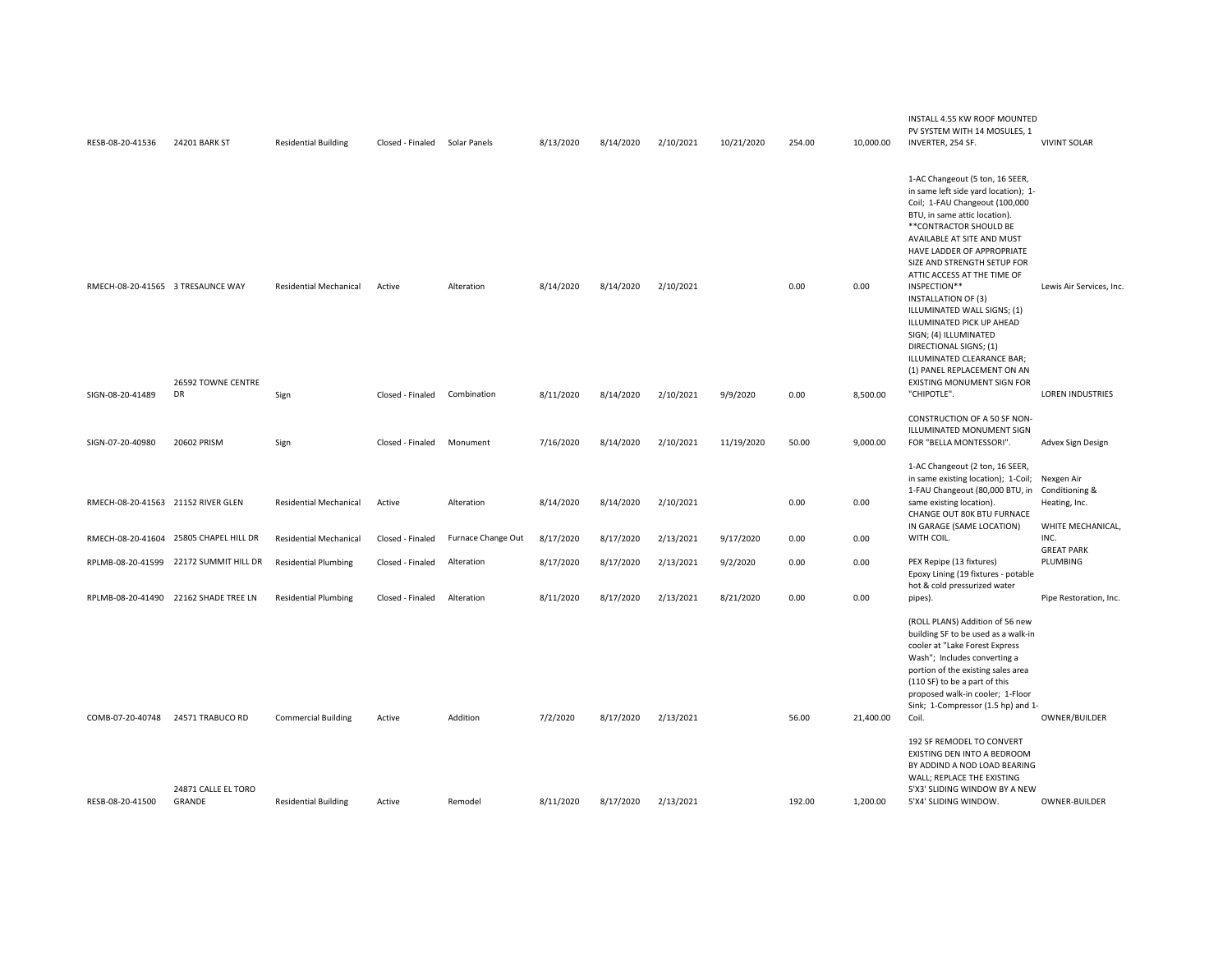| RESB-08-20-41606<br>RPLMB-08-20-41605<br>RPLMB-08-20-41597 | 23956 SWAN DR<br>19431 RUE DE VALORE<br>54A<br>22101 NEWBRIDGE WAY | <b>Residential Building</b><br><b>Residential Plumbing</b><br><b>Residential Plumbing</b> | Active<br>Active<br>Closed - Finaled | Reroof<br>Water Heater<br>Alteration | 8/17/2020<br>8/17/2020<br>8/17/2020 | 8/17/2020<br>8/17/2020<br>8/17/2020 | 2/13/2021<br>2/13/2021<br>2/13/2021 | 9/2/2020                | 1,643.00<br>0.00<br>0.00 | 5,400.00<br>0.00<br>0.00 | T/O EXISTING 1643 SF ROOF;<br>WOOD REPAIR AS NEEDED;<br>INSTALL 1 LAYER OF #30 FELT;<br>INSTALL 40 YEAR COMP.<br>SHINGLES.<br>1-Water Heater Changeout (40<br>gal., in same location in outside<br>closet)<br>PEX Repipe (13 fixtures)                                                                 | OWNER-BUILDER<br>Fast Water Heater<br>Company<br><b>GREAT PARK</b><br>PLUMBING |
|------------------------------------------------------------|--------------------------------------------------------------------|-------------------------------------------------------------------------------------------|--------------------------------------|--------------------------------------|-------------------------------------|-------------------------------------|-------------------------------------|-------------------------|--------------------------|--------------------------|--------------------------------------------------------------------------------------------------------------------------------------------------------------------------------------------------------------------------------------------------------------------------------------------------------|--------------------------------------------------------------------------------|
|                                                            |                                                                    |                                                                                           |                                      |                                      |                                     |                                     |                                     |                         |                          |                          | INSTALL 4.55 KW ROOF MOUNTED<br>PV SYSTEM WITH 14 MODULES, 1<br>INVERTER, 9.8 KWH ENERGY<br>STORAGE SYSTEM WITH (1)                                                                                                                                                                                    |                                                                                |
| RESB-07-20-41121                                           | 24116 ELROND LN                                                    | <b>Residential Building</b>                                                               | Closed - Finaled                     | Solar Panels                         | 7/23/2020                           | 8/17/2020                           | 2/13/2021                           | 11/18/2020              | 254.00                   | 10,010.00                | POWER WALL, 125A BACK UP<br>LOAD PANEL, 254 SF.                                                                                                                                                                                                                                                        | <b>VIVINT SOLAR</b><br><b>GREAT PARK</b>                                       |
|                                                            | RPLMB-08-20-41598 22105 NEWBRIDGE WAY                              | <b>Residential Plumbing</b>                                                               | Closed - Finaled                     | Alteration                           | 8/17/2020                           | 8/17/2020                           | 2/13/2021                           | 9/2/2020                | 0.00                     | 0.00                     | PEX Repipe (13 fixtures)<br>Epoxy Lining (17 fixtures - potable<br>hot & cold pressurized water                                                                                                                                                                                                        | PLUMBING                                                                       |
|                                                            | RPLMB-08-20-41488 22546 LAKE FOREST LN                             | <b>Residential Plumbing</b>                                                               | Closed - Finaled                     | Alteration                           | 8/11/2020                           | 8/17/2020                           | 2/13/2021                           | 9/15/2020               | 0.00                     | 0.00                     | pipes).                                                                                                                                                                                                                                                                                                | Pipe Restoration, Inc.                                                         |
| RESB-08-20-41403<br>RPLMB-08-20-41615 25271 ROMERA PL      | 29 SALINAS                                                         | <b>Residential Building</b><br><b>Residential Plumbing</b>                                | Closed - Finaled<br>Closed - Finaled | Solar Panels<br>Water Heater         | 8/7/2020<br>8/18/2020               | 8/18/2020<br>8/18/2020              | 2/14/2021<br>2/14/2021              | 11/13/2020<br>8/21/2020 | 472.00<br>0.00           | 24,000.00<br>0.00        | INSTALL 8.16 KW ROOF MOUNTED<br>PV SYSTEM WITH 24 MODULES. 1<br>INVERTER, 472 SF.*permit revised<br>to add 13.5 kwh energy storage<br>system with 1 battery, 225A load<br>center*<br>1-Water Heater Changeout (50<br>gal., in same interior laundry room<br>location)                                  | TESLA<br><b>Rescue Rooter</b>                                                  |
| RMECH-08-20-41623 28524 SORANO CV                          |                                                                    | <b>Residential Mechanical</b>                                                             | Active                               | Alteration                           | 8/18/2020                           | 8/18/2020                           | 2/14/2021                           |                         | 0.00                     | 0.00                     | 1-AC Changeout (3 ton, 14 SEER,<br>in same backyard location); 1-Coil;<br>1-FAU Changeout (70,000 BTU, in<br>same attic location).<br>** CONTRACTOR SHALL BE<br>AVAILABLE AT SITE AND MUST<br>HAVE LADDER OF APPROPRIATE<br>SIZE AND STRENGTH SETUP FOR<br>ATTIC ACCESS AT THE TIME OF<br>INSPECTION** | <b>Glenair Heating &amp; Air</b>                                               |
|                                                            | RPLMB-08-20-41612 25825 SOUTHBROOK                                 | <b>Residential Plumbing</b>                                                               | Closed - Finaled                     | Alteration                           | 8/18/2020                           | 8/18/2020                           | 2/14/2021                           | 8/25/2020               | 0.00                     | 0.00                     | PEX Repipe (12 fixtures)<br>SETUP (1) TEMPORARY CANOPY<br>30'X40' TENT FOR<br>"ORANGETHEORY" (due to COVID-                                                                                                                                                                                            | All American Repipe &<br>Plumbing, Inc.                                        |
| COMB-08-20-41607                                           | 27482 PORTOLA PKWY                                                 | <b>Commercial Building</b>                                                                | Closed - Finaled                     | Special Investigation                | 8/17/2020                           | 8/18/2020                           | 2/14/2021                           | 8/27/2020               | 1,200.00                 | 0.00                     | 19). ** PERMIT SUBJECT TO FIELD<br>INSPECTION**                                                                                                                                                                                                                                                        | <b>OWNER-BUILDER</b>                                                           |
| RESB-08-20-41621                                           | 24262 LARKWOOD LN                                                  | <b>Residential Building</b>                                                               | Closed - Finaled                     | Remodel                              | 8/18/2020                           | 8/18/2020                           | 2/16/2021                           | 6/7/2021                | 0.00                     | 0.00                     | Install 1,250 SF of R38 insulation;<br>1-Mech. Alt. (Ductwork - 7 Ducts)                                                                                                                                                                                                                               | Service Champions,<br>Inc.                                                     |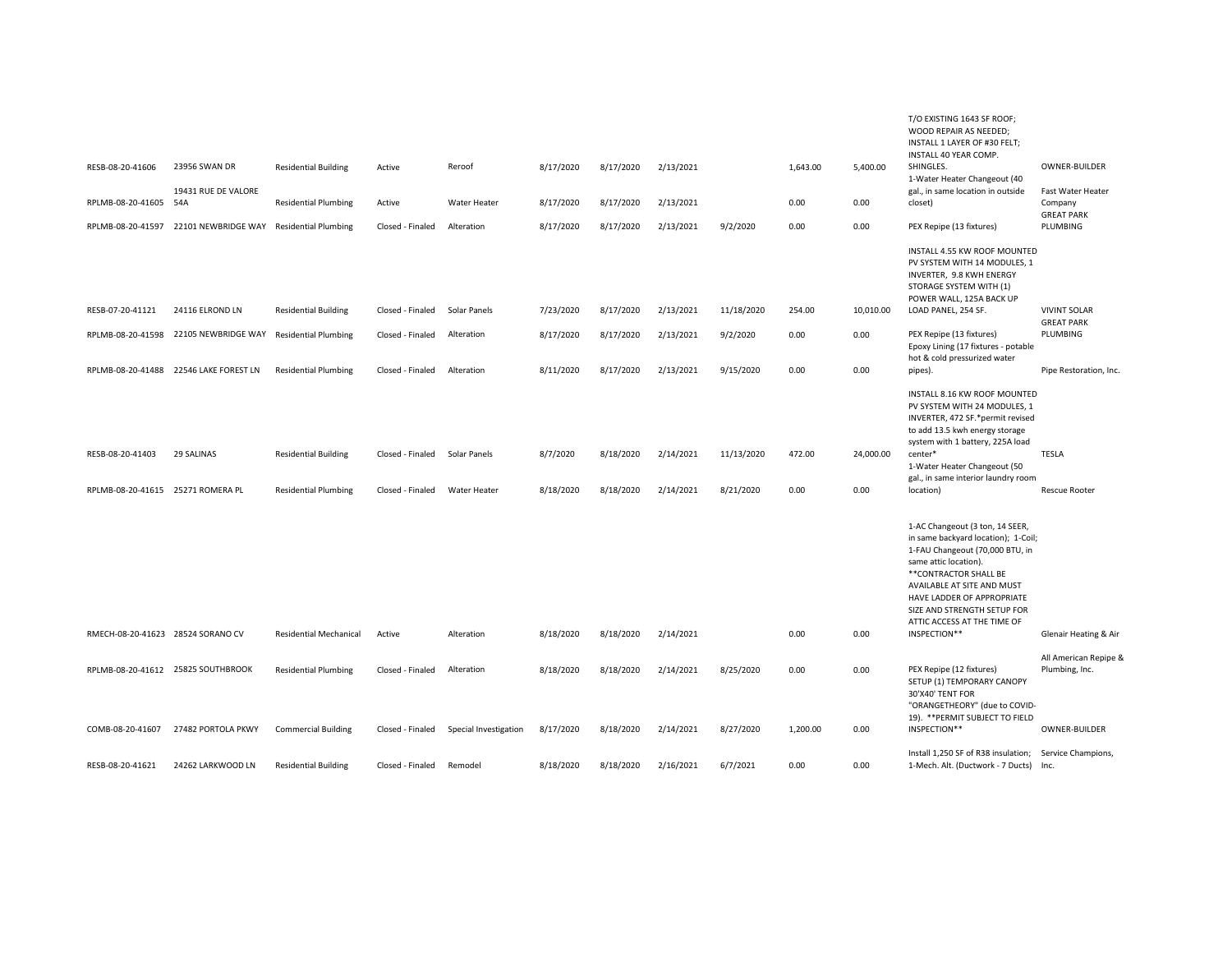| RESB-08-20-41381                     | 29 GALEANA                                 | <b>Residential Building</b>                                | Closed - Finaled                     | Remodel           | 8/6/2020               | 8/18/2020              | 2/14/2021              | 11/10/2020              | 317.00           | 15,000.00             | 317 SF INT. REMODEL TO<br>INCLUDE: REMOVE EXISTING<br>FIREPLACE AND INSTALL A NEW<br>BEAM; KITCHEN AND 3<br>BATHROOMS REMODEL; 1 BATH<br>TUB, 2 SHOWERS, 5 SINKS, 1 DISH<br>WASHER, 3 TOILETS, 1 REC, 20<br>LIGHTS, 6 SW, DUCTWORK.<br>1-AC Changeout (4 ton, 14 SEER,                                                                                                                                                                                                                                                                                                                                                                                                                                      | JOHN T. ERTZ INC.                                                |
|--------------------------------------|--------------------------------------------|------------------------------------------------------------|--------------------------------------|-------------------|------------------------|------------------------|------------------------|-------------------------|------------------|-----------------------|-------------------------------------------------------------------------------------------------------------------------------------------------------------------------------------------------------------------------------------------------------------------------------------------------------------------------------------------------------------------------------------------------------------------------------------------------------------------------------------------------------------------------------------------------------------------------------------------------------------------------------------------------------------------------------------------------------------|------------------------------------------------------------------|
|                                      | RMECH-08-20-41622 22001 TRAILWAY LN        | <b>Residential Mechanical</b>                              | Closed - Finaled                     | Air Conditioner   | 8/18/2020              | 8/18/2020              | 2/14/2021              | 12/11/2020              | 0.00             | 0.00                  | in same left side yard location); 1- Service Champions,<br>Coil.<br>MASTER BEDROOM REMODEL TO<br>INCLUDE: REMOVE AND REPLACE<br>SHOWER, 2 SINKS, 1 TOILET;<br>INSTALL NEW STAND ALONE TUB,<br>1 EXHUST FAN, 5 LIGHTS, 3 SW, 2                                                                                                                                                                                                                                                                                                                                                                                                                                                                               | Inc.                                                             |
| RESB-08-20-41616                     | 39 CALLE CABRILLO                          | <b>Residential Building</b>                                | Active                               | Remodel           | 8/18/2020              | 8/18/2020              | 2/14/2021              |                         | 0.00             | 0.00                  | REC.                                                                                                                                                                                                                                                                                                                                                                                                                                                                                                                                                                                                                                                                                                        | 12:24 Construction                                               |
| RESB-07-20-41270                     | 24951 AVENIDA VERANEO Residential Building |                                                            | Active                               | Addition          | 7/31/2020              | 8/18/2020              | 2/14/2021              |                         | 308.00           | 40,000.00             | (ROLL PLANS) Room Addition (308<br>SF) on first floor to create a<br>bedroom; Solid Roof Patio Cover<br>(230 SF) at front of house; Solid<br>Roof Patio Cover (360 SF) at back<br>of house; Enlarge one kitchen<br>window and install a larger slider<br>from family room to patio; 1-<br>Tankless Water Heater in garage;<br>7-Rec 10-Lights 3-Switches 1-<br>Main Panel Upgrade (to 225<br>amps); 1-Relocate a New AC Unit<br>to new side yard location.                                                                                                                                                                                                                                                  | OWNER/BUILDER                                                    |
| RESB-08-20-41628<br>RESB-08-20-41640 | 26441 MARSHFIELD LN<br>22492 ELOISE DR     | <b>Residential Building</b><br><b>Residential Building</b> | Closed - Finaled<br>Closed - Finaled | Remodel<br>Reroof | 8/18/2020<br>8/19/2020 | 8/18/2020<br>8/19/2020 | 2/14/2021<br>2/15/2021 | 12/11/2020<br>9/10/2020 | 276.00<br>400.00 | 75,000.00<br>1,850.00 | Kitchen & Powder Room Remodel<br>on 1st Floor and Master Bath &<br>Guest Bath Remodel on 2nd Floor:<br>Includes removing non-structural<br>(non-load-bearing) wall between<br>kitchen & living room and<br>replacing with peninsula. Remove<br>/ Replace: 2-Showers (tile<br>enclosures) 1-Bath (tile enclosure)<br>3-Toilets 4-Sinks 1-Dishwasher 1-<br>Water Lines for Refrigerator; 29-<br>Rec 17-Lights 27-Switches 3-<br>Smoke Detectors; 1-Hood 3-Vent<br>Fans. Also new cabinets,<br>countertops, flooring and paint.<br>400SF OF A PARTIAL RE-ROOF<br>UNDER SOLAR PANELS ONLY; T/O<br>THE EXISTING ROOFING<br>MATERIAL, INSTALL 1 LAYER OF<br>SYNTHETIC UNDERLAYMENT;<br>INSTALL GAF COOL SHINGLES. | James English General<br>Contractor<br><b>GREEN ROOF DESIGNS</b> |
|                                      |                                            |                                                            |                                      |                   |                        |                        |                        |                         |                  |                       | 1-AC Changeout (3 ton, 14 SEER,                                                                                                                                                                                                                                                                                                                                                                                                                                                                                                                                                                                                                                                                             |                                                                  |
| RMECH-08-20-41618 21215 SERRA VISTA  |                                            | <b>Residential Mechanical</b>                              | Closed - Finaled                     | Air Conditioner   | 8/18/2020              | 8/19/2020              | 2/15/2021              | 9/8/2020                | 0.00             | 0.00                  | in same side yard location).                                                                                                                                                                                                                                                                                                                                                                                                                                                                                                                                                                                                                                                                                | Platinum Repair, Inc.                                            |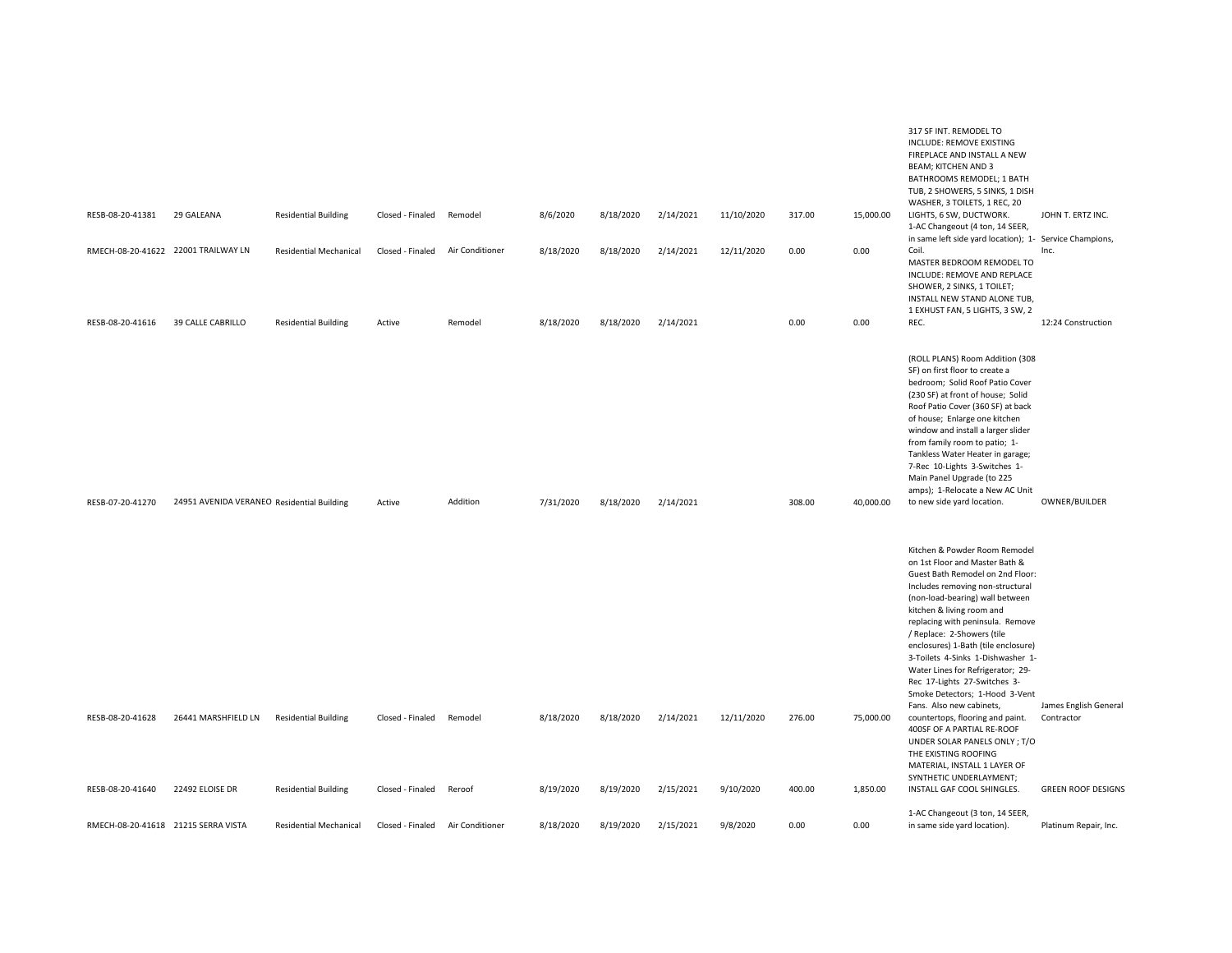| RMECH-08-20-41487 14 BELL VISTA    |                                                               | <b>Residential Mechanical</b> | Closed - Finaled | Alteration      | 8/11/2020 | 8/19/2020 | 2/15/2021 | 9/28/2020  | 0.00     | 0.00      | 1-AC Changeout (5 tons, 14 SEER,<br>in same side yard location) with<br>Disconnect; 1-Coil; 1-FAU<br>Changeout (80,000 BTUs, in same<br>attic location). ** CONTRACTOR<br>SHOULD BE AVAILABLE AT SITE<br>AND MUST HAVE LADDER OF<br>APPROPRIATE SIZE AND<br>STRENGTH SETUP FOR ATTIC<br>ACCESS AT THE TIME OF<br>INSPECTION** | <b>Mighty Ducts Heating</b><br>& Cooling, Inc. |
|------------------------------------|---------------------------------------------------------------|-------------------------------|------------------|-----------------|-----------|-----------|-----------|------------|----------|-----------|-------------------------------------------------------------------------------------------------------------------------------------------------------------------------------------------------------------------------------------------------------------------------------------------------------------------------------|------------------------------------------------|
| SIGN-08-20-41639                   | 22942 RIDGE ROUTE DR<br>#101                                  | Sign                          | Closed - Finaled | Wall Sign       | 8/19/2020 | 8/19/2020 | 2/15/2021 | 9/29/2020  | 56.00    | 3,500.00  | Install two (2) illuminated (channel<br>letter) wall signs for "T-Mobile",<br>including electrical for signs.<br>Includes removal of two existing<br>Sprint wall signs.                                                                                                                                                       | Coast Sign, Inc.                               |
| RESB-08-20-41643                   | 5662 HERITAGE OAK                                             | <b>Residential Building</b>   | Active           | Remodel         | 8/19/2020 | 8/19/2020 | 2/15/2021 |            | 0.00     | 0.00      | NEW ELECT. LINE WITH 4<br>OUTLETS; NEW GAS LINE TO BBQ<br>AND FIREPLACE (5' HIGH MAX -<br>GAS BURNING ONLY); WATER LINE<br>TO WATERFALL (5' HIGH MAX).                                                                                                                                                                        | OWNER-BUILDER                                  |
| RMECH-08-20-41642 21081 BARCLAY LN |                                                               | <b>Residential Mechanical</b> | Active           | Air Conditioner | 8/19/2020 | 8/19/2020 | 2/15/2021 |            | 0.00     | 0.00      | 1-AC Changeout (5 ton, 14 SEER,<br>in same left side yard location)                                                                                                                                                                                                                                                           | Greenstar Home<br>Services, Inc.               |
| RESB-08-20-41641                   | 26356 VINTAGE WOODS<br>RD LEASING OFF/POOL<br><b>RM</b>       | <b>Residential Building</b>   | Closed - Finaled | Reroof          | 8/19/2020 | 8/19/2020 | 2/15/2021 | 9/1/2020   | 5,500.00 | 35,340.00 | Tear-off existing shingle roofs on<br>Leasing Office and Pool Room of<br>"The Arbors Apartments";<br>Replace damaged substrate as<br>needed; Install 30 lb. felt; Re-roof<br>Leasing Office (40 squares) and<br>Pool Room (15 squares) with<br>Certainteed Landmark TL shingles<br>in Country Grey.                           | Schiller Roofing, Inc.                         |
|                                    | RMECH-08-20-41682 28876 WOODSPRING CIR Residential Mechanical |                               | Closed - Finaled | Alteration      | 8/20/2020 | 8/20/2020 | 2/16/2021 | 11/16/2020 | 0.00     | 0.00      | 1-AC Changeout (2.5 ton, 14 SEER,<br>in same right side yard location);<br>1-Coil; 1-FAU Changeout (60,000<br>BTU, in same attic location).<br>**CONTRACTOR SHOULD BE<br>AVAILABLE AT SITE AND MUST<br>HAVE LADDER OF APPROPRIATE<br>SIZE AND STRENGTH SETUP FOR<br>ATTIC ACCESS AT THE TIME OF<br>INSPECTION**               | Dynamic Air Services,<br>Inc.                  |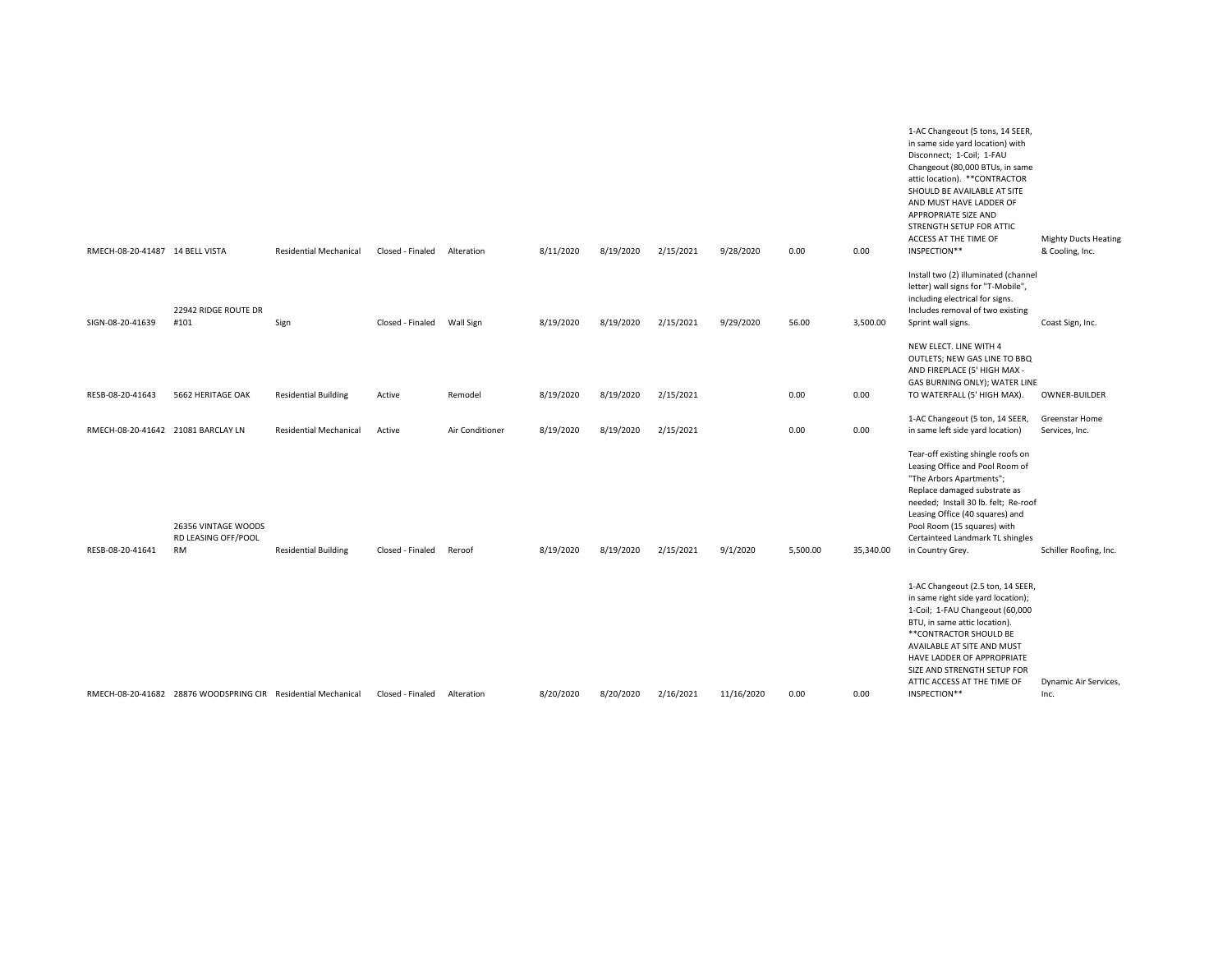| COMB-06-20-40664  | 26000 TOWNE CENTRE<br>DR 110<br>RMECH-08-20-41646 21476 VIA SERPIENTE | <b>Commercial Building</b><br><b>Residential Mechanical</b> | Closed - Finaled<br>Closed - Finaled | Tenant Improvement<br>Air Conditioner | 6/25/2020<br>8/19/2020 | 8/20/2020<br>8/20/2020 | 2/16/2021<br>2/16/2021 | 12/22/2020<br>9/24/2020 | 5,386.00<br>0.00 | 197,000.00<br>0.00 | 5,386 SF OFFICE INTERIOR T/I FOR<br>"GRADELINK" TO INCLUDE: DEMO.<br>INT. WALLS, CEILING, FINISHES,<br>DOORS, ETC; CONSTRUCTION OF<br>NEW PARTITIONS AND WALLS TO<br>CREATE NEW OFFICES AND<br>IMPROVE EXISTING OFFICES, NEW<br>CEILING; 25 REC, 21 SW, 26<br>LIGHTS, 2 MOTORIZED DAMPERS,<br>2 RELOCATED SUB PANELS, 23 AIR<br>INLETS/OUTLETS, DUCTWORK, 1<br>DISH.W, 1 SINK, 1 WH.<br>CHANGE OUT 4T AC IN SIDE YARD<br>AND 80K BTU FURNACE IN<br>GARAGE (BOTH IN SAME<br>LOCATION) WITH COIL AND<br>DUCTWORK. | SERVCO INC<br><b>1ST CHOICE</b><br><b>HEATHING &amp; AIR</b><br>CONDITIONING, INC. |
|-------------------|-----------------------------------------------------------------------|-------------------------------------------------------------|--------------------------------------|---------------------------------------|------------------------|------------------------|------------------------|-------------------------|------------------|--------------------|-----------------------------------------------------------------------------------------------------------------------------------------------------------------------------------------------------------------------------------------------------------------------------------------------------------------------------------------------------------------------------------------------------------------------------------------------------------------------------------------------------------------|------------------------------------------------------------------------------------|
|                   |                                                                       |                                                             |                                      |                                       |                        |                        |                        |                         |                  |                    |                                                                                                                                                                                                                                                                                                                                                                                                                                                                                                                 |                                                                                    |
| RESB-08-20-41683  | 319 CHAUMONT CIR                                                      | <b>Residential Building</b>                                 | Closed - Finaled                     | Remodel                               | 8/20/2020              | 8/20/2020              | 2/16/2021              | 10/19/2020              | 0.00             | 0.00               | KITCHEN REMODEL TO INCLUDE: 1<br>SINK, 1 DISH WASHER, RELOCATE<br>REFRIGERATOR WITH WATER LINE<br>EXTENSION, MINOR ALTERATION<br>TO RANGE GAS LINE, 5 LIGHTS.<br>KITCHEN REMODEL TO INCLUDE:<br>REMOVE/REPLACE SINK, DISH<br>WASHER; RELOCATE<br>REFRIGERATOR, RANGE AND                                                                                                                                                                                                                                        | <b>OWNER-BUILDER</b>                                                               |
| RESB-08-20-41677  | 24362 TWIG ST                                                         | <b>Residential Building</b>                                 | Active                               | Remodel                               | 8/20/2020              | 8/20/2020              | 2/16/2021              |                         | 0.00             | 10,000.00          | HOOD; DRYWALLS REPAIR AS<br>NEEDED; REPLACE AN EXISTION<br>6'X5' WINDOW WITH A NEW 3'X3' CONSTRUCT &<br>WINDOW.<br>INSTALL 9.9 KW ROOF MOUNTED<br>PV SYSTEM WITH 30 MODULES,<br>MICRO-INVERTERS, COMBINER                                                                                                                                                                                                                                                                                                       | LEVELWORKS<br><b>RENOVATE INC</b>                                                  |
| RESB-08-20-41608  | 25232 PIZZARO                                                         | <b>Residential Building</b>                                 | Closed - Finaled                     | Solar Panels                          | 8/17/2020              | 8/20/2020              | 2/16/2021              | 9/28/2020               | 541.00           | 28,000.00          | PANEL, NEW 225A MAIN SERVICE ORANGE COUNTY<br><b>PANEL, 541 SF.</b>                                                                                                                                                                                                                                                                                                                                                                                                                                             | SOLAR                                                                              |
| RESB-08-20-41680  | 19087 SYCAMORE GLEN<br><b>DR</b>                                      | <b>Residential Building</b>                                 | Closed - Finaled                     | Patio Cover (Over 200<br>sq. ft.)     | 8/20/2020              | 8/20/2020              | 2/16/2021              | 10/9/2020               | 280.00           | 7,300.00           | CONSTRUCTION OF A 280 SF<br>ATTACHED SOLID ROOF<br>ALUMOWOOD PATIO COVER; 1<br>FAN, 2 REC, 2 LIGHTS, 1 SW.                                                                                                                                                                                                                                                                                                                                                                                                      | <b>OWNER-BUILDER</b>                                                               |
| RELEC-08-20-41673 | 25826 SOUTHBROOK                                                      | <b>Residential Electrical</b>                               | Closed - Finaled                     | Alteration                            | 8/20/2020              | 8/20/2020              | 2/16/2021              | 8/24/2020               | 0.00             | 0.00               | RELOCATE AN EXISTING EXTERIOR<br>OULET IN THE BACKYARD FROM<br>GROUND TO A WALL.                                                                                                                                                                                                                                                                                                                                                                                                                                | OWNER-BUILDER                                                                      |
| RESB-08-20-41672  | 24562 HIGHPINE RD                                                     | <b>Residential Building</b>                                 | Active                               | Reroof                                | 8/20/2020              | 8/20/2020              | 2/16/2021              |                         | 2,136.00         | 10,000.00          | T/O 2,136 SF EXISTING ROOF<br>OVER THE HOUSE AND GARAGE;<br>INSTALL 1 LAYER OF SYNTHETIC<br>UNDERLAYMENT; INSTALL NEW<br>ASPHALT SHINGLES.                                                                                                                                                                                                                                                                                                                                                                      | OWNER-BUILDER                                                                      |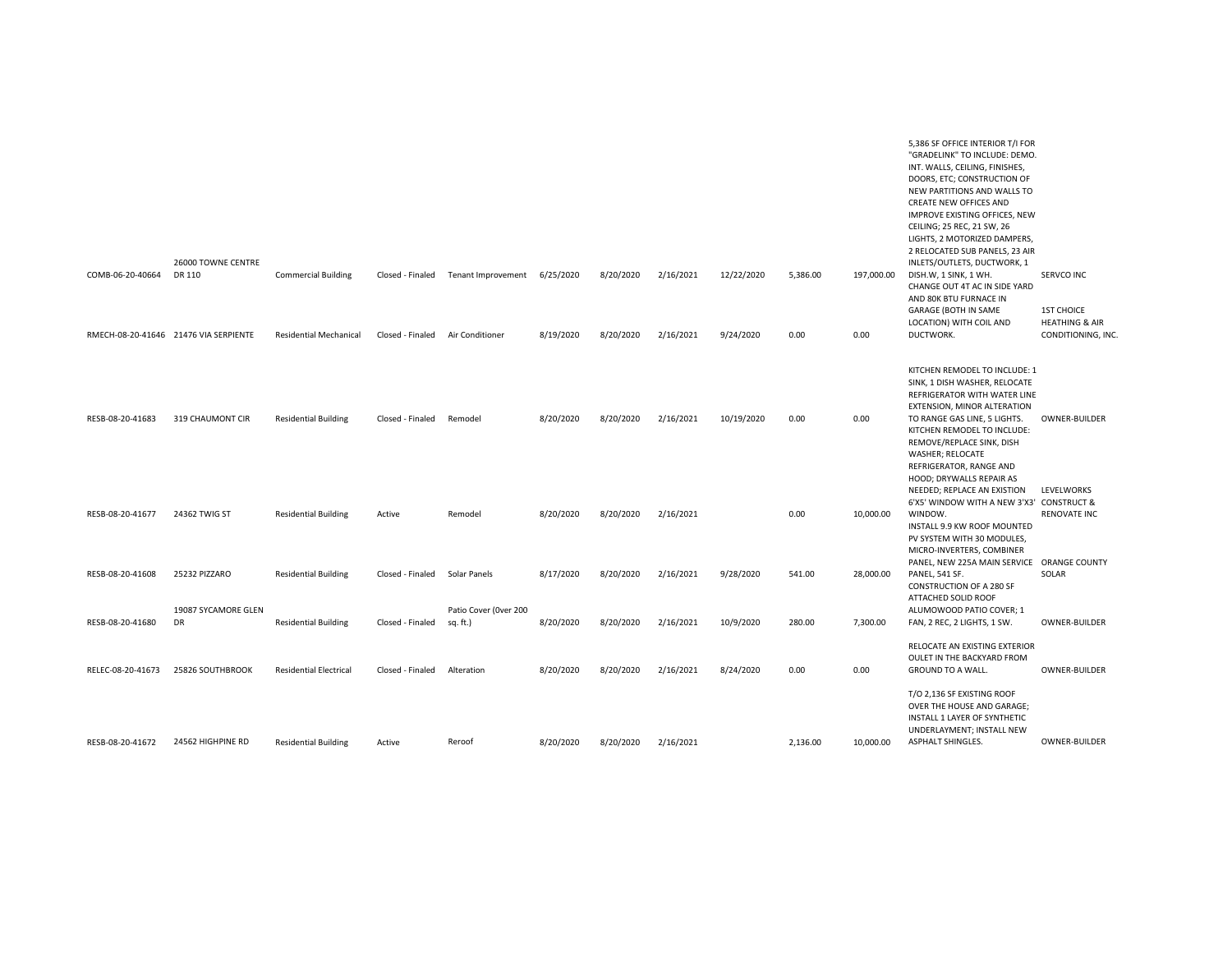|                                   |                                                               |                               |                  | Patio Cover (Over 200 |           |           |            |            |          |           | WATER LINE, SEWER LINE, 6 REC,<br>8 LIGHTS, 5 SW, 4 ELECT. 4<br>HEATERS, 1 CEILING FAN, 1 HOOD.<br>3/17/2021 - PER JOHN; THE HOOD<br>IS NO LONGER INCLUDED IN THE                                                                                                                                           |                                           |
|-----------------------------------|---------------------------------------------------------------|-------------------------------|------------------|-----------------------|-----------|-----------|------------|------------|----------|-----------|-------------------------------------------------------------------------------------------------------------------------------------------------------------------------------------------------------------------------------------------------------------------------------------------------------------|-------------------------------------------|
| RESB-03-20-39486                  | 1171 SUMMIT OAK DRIVE Residential Building                    |                               | Closed - Finaled | sq. ft.)              | 3/13/2020 | 8/20/2020 | 6/2/2021   | 3/17/2021  | 525.00   | 60,000.00 | SCOPE OF WORK.<br>3 Pavement Corings to sample the                                                                                                                                                                                                                                                          | <b>OWNER-BUILDER</b>                      |
|                                   |                                                               |                               |                  |                       |           |           |            |            |          |           | existing asphalt section and                                                                                                                                                                                                                                                                                | Earthworks                                |
| ENCRH-08-20-41671                 |                                                               | Encroachment                  | Closed - Finaled | Construction          | 8/20/2020 | 8/20/2020 | 11/18/2020 | 8/31/2020  | 0.00     | 0.00      | subgrade soils.                                                                                                                                                                                                                                                                                             | Techniques<br><b>KEMNITZ AIR</b>          |
|                                   |                                                               |                               |                  |                       |           |           |            |            |          |           | CHANGE OUT 80K BTU FURNACE                                                                                                                                                                                                                                                                                  | <b>CONDITIONING AND</b>                   |
| RMECH-08-20-41667 10 CAPRI        |                                                               | <b>Residential Mechanical</b> | Closed - Finaled | Furnace Change Out    | 8/20/2020 | 8/20/2020 | 2/16/2021  | 8/31/2020  | 0.00     | 0.00      | IN ATTIC (SAME LOCATION).                                                                                                                                                                                                                                                                                   | <b>HEATING</b>                            |
| RPLMB-08-20-41692                 | 21102 CANTEBURY LN                                            | <b>Residential Plumbing</b>   | Closed - Finaled | Alteration            | 8/21/2020 | 8/21/2020 | 2/17/2021  | 9/10/2020  | 0.00     | 0.00      | PEX REPIPE: 20 FIXTURES.<br>CHANGE OUT 4T AC IN SIDE YARD                                                                                                                                                                                                                                                   | REPIPE 1<br>Saddleback Plumbing,          |
|                                   | RMECH-08-20-41694 25525 WILLOW WOOD ST Residential Mechanical |                               | Active           | Air Conditioner       | 8/21/2020 | 8/21/2020 | 2/17/2021  |            | 0.00     | 0.00      | (SAME LOCATION).                                                                                                                                                                                                                                                                                            | Inc.                                      |
|                                   |                                                               |                               |                  |                       |           |           |            |            |          |           |                                                                                                                                                                                                                                                                                                             | Ameri-Cal Repipe &                        |
|                                   | RPLMB-08-20-41693 21174 JASMINES WAY                          | <b>Residential Plumbing</b>   | Active           | Alteration            | 8/21/2020 | 8/21/2020 | 2/17/2021  |            | 0.00     | 0.00      | PEX REPIPE: 14 FIXTURES.<br>SHEER WALL HOLES REPAIR<br><b>CAUSED BY THE WATER</b>                                                                                                                                                                                                                           | Plumbing, Inc.                            |
| RESB-08-20-41614                  | 28561 BIG SPRINGS RD                                          | <b>Residential Building</b>   | Active           | Repair                | 8/18/2020 | 8/21/2020 | 2/17/2021  |            | 0.00     | 470.00    | REMEDIATION JOB TO ACCESS THE<br>MANIFOLD.                                                                                                                                                                                                                                                                  | <b>OWNER-BUILDER</b>                      |
|                                   |                                                               |                               |                  |                       |           |           |            |            |          |           | INSTALL 10.2 KW ROOF MOUNTED<br>PV SYSTEM WITH 30 MODULES. 1<br>INVERTER, NEW 200A MAIN                                                                                                                                                                                                                     | <b>ORANGE COUNTY</b>                      |
| RESB-08-20-41611                  | 22542 LAKE FOREST LN                                          | <b>Residential Building</b>   | Closed - Finaled | Solar Panels          | 8/18/2020 | 8/21/2020 | 2/17/2021  | 11/4/2020  | 579.00   | 28,000.00 | PANEL, 579 SF.                                                                                                                                                                                                                                                                                              | SOLAR                                     |
|                                   |                                                               |                               |                  |                       |           |           |            |            |          |           | CHANGE OUT 50 GAL WATER<br>HEATER WITH EXPANSION TANK                                                                                                                                                                                                                                                       |                                           |
| RPLMB-08-20-41690                 | 18821 VISTA PORTOLA                                           | <b>Residential Plumbing</b>   | Closed - Finaled | <b>Water Heater</b>   | 8/21/2020 | 8/21/2020 | 2/17/2021  | 9/25/2020  | 0.00     | 0.00      | IN GARAGE (SAME LOCATION).                                                                                                                                                                                                                                                                                  | <b>Rescue Rooter</b>                      |
|                                   | RMECH-08-20-41695 22472 RIPPLING BROOK                        | <b>Residential Mechanical</b> | Closed - Finaled | Alteration            | 8/21/2020 | 8/21/2020 | 2/17/2021  | 12/11/2020 | 0.00     | 0.00      | DUCTWORK ONLY (6 DUCTS).<br>INSTALL 4.16 KW ROOF MOUNTED                                                                                                                                                                                                                                                    | <b>SERVICE CHAMPIONS,</b><br>LLC          |
|                                   |                                                               |                               |                  |                       |           |           |            |            |          |           | PV SYSTEM WITH 13 MODULES, 1                                                                                                                                                                                                                                                                                |                                           |
| RESB-08-20-41542                  | 5377 HERITAGE OAK                                             | <b>Residential Building</b>   | Closed - Finaled | Solar Panels          | 8/13/2020 | 8/24/2020 | 2/22/2021  | 6/17/2021  | 233.00   | 9,150.00  | INVERTER, 233 SF.                                                                                                                                                                                                                                                                                           | <b>VIVINT SOLAR</b><br>Ameri-Cal Repipe & |
|                                   | RPLMB-08-20-41730 21162 JASMINES WAY                          | <b>Residential Plumbing</b>   | Active           | Alteration            | 8/24/2020 | 8/24/2020 | 2/20/2021  |            | 0.00     | 0.00      | PEX REPIPE: 14 FIXTURES.                                                                                                                                                                                                                                                                                    | Plumbing, Inc.                            |
| RESB-08-20-41717                  | 26192 ERIN CT                                                 |                               | Closed - Finaled |                       |           |           |            |            | 1,500.00 | 8,000.00  | T/O EXISTING 1500 SF ROOF;<br>INSTALL 1 LAYER OF GAF TIGER<br>PAW UNDERLAYMENT; INSTALL<br>MALARKEY ECOASIS SHINGLES.                                                                                                                                                                                       | <b>Western Roofing</b>                    |
|                                   |                                                               | <b>Residential Building</b>   |                  | Reroof                | 8/24/2020 | 8/24/2020 | 2/20/2021  | 9/1/2020   |          |           |                                                                                                                                                                                                                                                                                                             | Systems                                   |
|                                   |                                                               |                               |                  |                       |           |           |            |            |          |           | 1-AC Changeout (5 ton, 16 SEER,<br>in same side yard location) with<br>Disconnect; 1-Coil; 1-FAU<br>Changeout (80,000 BTU, in same<br>attic location). ** CONTRACTOR<br>SHOULD BE AVAILABLE ON SITE<br>AND MUST HAVE LADDER OF<br>APPROPRIATE SIZE AND<br>STRENGTH SETUP FOR ATTIC<br>ACCESS AT THE TIME OF | Alicia Air Conditioning                   |
| RMECH-08-20-41721 30 MONSERRAT PL |                                                               | <b>Residential Mechanical</b> | Closed - Finaled | Alteration            | 8/24/2020 | 8/24/2020 | 2/20/2021  | 10/13/2020 | 0.00     | 0.00      | INSPECTION**<br>INSTALL 4.16 KW ROOF MOUNTED<br>PV SYSTEM WITH 13 MODULES, 1                                                                                                                                                                                                                                | & Heating, Inc.                           |
| RESB-08-20-41547                  | 1632 SUNSET VIEW                                              | <b>Residential Building</b>   | Active           | Solar Panels          | 8/13/2020 | 8/24/2020 | 2/20/2021  |            | 233.00   | 9,150.00  | INVERTER, 233 SF.                                                                                                                                                                                                                                                                                           | <b>VIVINT SOLAR</b>                       |

CONSTRUCTION OF A 525 SF DETACHED SOLID ROOF PATIO COVER WITH A BBQ, 1 SINK,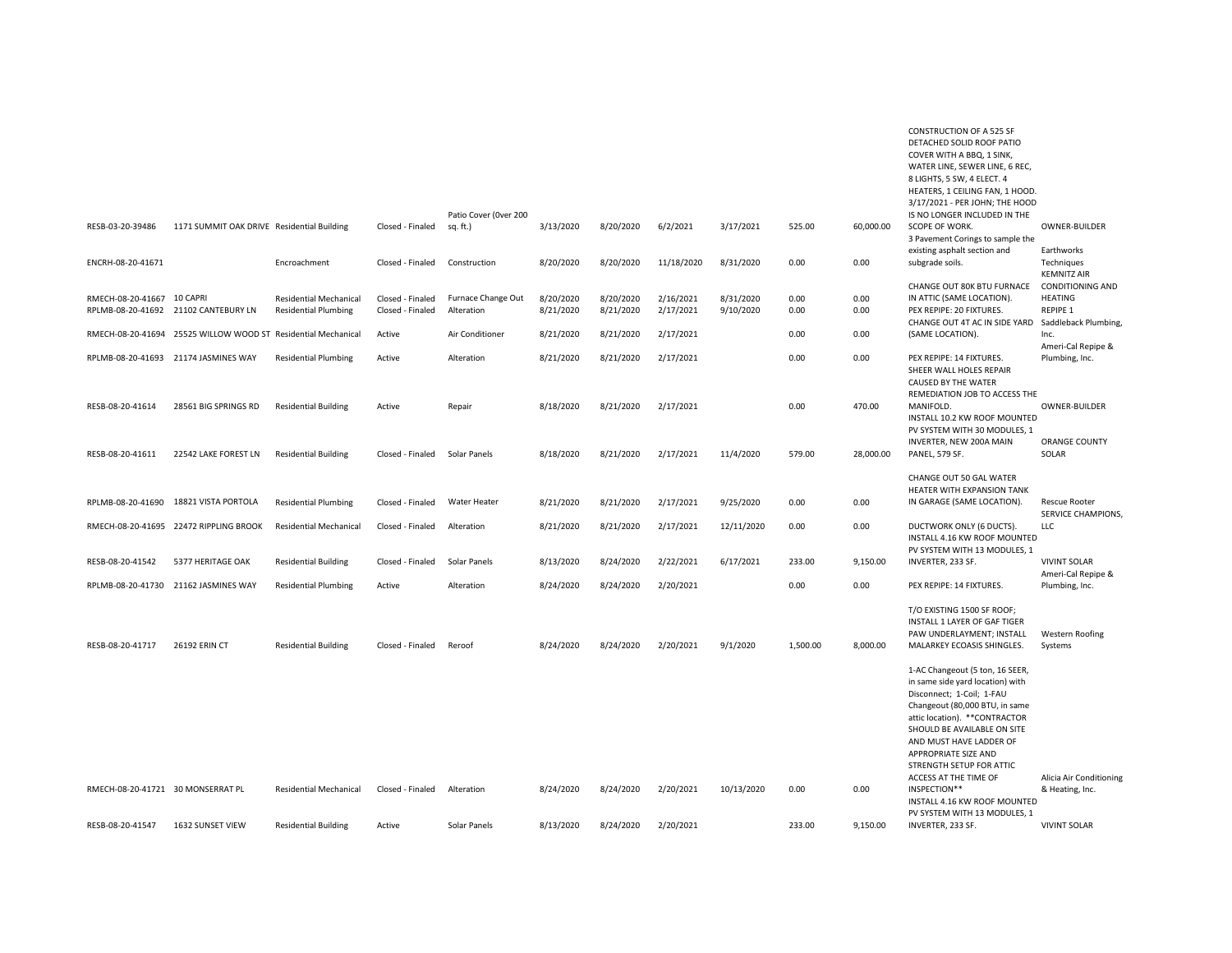| RESB-08-20-41552                    | 5372 HERITAGE OAK                                             | <b>Residential Building</b>   | Active           | Solar Panels       | 8/13/2020 | 8/24/2020 | 9/21/2021 |            | 233.00   | 9,150.00  | INSTALL 4.16 KW ROOF MOUNTED<br>PV SYSTEM WITH 13 MODULES, 1<br>INVERTER, 233 SF.                                                                                                                                                                                                                                                                                                                                                                                                                                                                                                                                                                                                                                                                                     | <b>VIVINT SOLAR</b>                         |
|-------------------------------------|---------------------------------------------------------------|-------------------------------|------------------|--------------------|-----------|-----------|-----------|------------|----------|-----------|-----------------------------------------------------------------------------------------------------------------------------------------------------------------------------------------------------------------------------------------------------------------------------------------------------------------------------------------------------------------------------------------------------------------------------------------------------------------------------------------------------------------------------------------------------------------------------------------------------------------------------------------------------------------------------------------------------------------------------------------------------------------------|---------------------------------------------|
| RPLMB-08-20-41711 24 BELL VISTA     |                                                               | <b>Residential Plumbing</b>   | Closed - Finaled | Alteration         | 8/24/2020 | 8/24/2020 | 2/20/2021 | 8/27/2020  | 0.00     | 0.00      | PEX REPIPE: 12 FIXTURES.                                                                                                                                                                                                                                                                                                                                                                                                                                                                                                                                                                                                                                                                                                                                              | Integrity Repipe, Inc.                      |
| RESB-08-20-41543                    | 5407 HERITAGE OAK                                             | <b>Residential Building</b>   | Active           | Solar Panels       | 8/13/2020 | 8/24/2020 | 2/20/2021 |            | 233.00   | 9,150.00  | INSTALL 4.16 KW ROOF MOUNTED<br>PV SYSTEM WITH 13 MODULES, 1<br>INVERTER, 233 SF. *permit revised<br>ac disconnect relocated to garage* VIVINT SOLAR                                                                                                                                                                                                                                                                                                                                                                                                                                                                                                                                                                                                                  |                                             |
| RESB-08-20-41681                    | 22016, 22018, 22022,<br>22024 NEWBRIDGE DR<br><b>BLDG #43</b> | <b>Residential Building</b>   | Closed - Finaled | Reroof             | 8/20/2020 | 8/24/2020 | 2/21/2021 | 1/14/2021  | 6,683.00 | 21,279.00 | REROOF BLDG. #43 (4-UNIT<br>BLDG): Tear-off existing sloped<br>roof and flat roof; Replace<br>plywood deck & fascia board, as<br>needed. SLOPED ROOF (4,830 SF):<br>Install GAF RoofPro underlayment,<br>26-gauge galvanized sheet metal,<br>2"x2" drip edge metal for eaves,<br>GAF TimberCrest 10" Cool for hip<br>and ridge, and Timberline HDZ RS<br>Shingles. FLAT ROOF (1,853 SF):<br>Install BUR-GAF NB5G/P6 System -<br>one layer of red rosin sheathing<br>paper; one ply GAF #75 base<br>sheet; hot mop four plies GAF<br>Flexply 6 ply sheet with Type III<br>asphalt; and hot mop (apply flood<br>coat of Type III asphalt at rate of<br>60 lbs / 100 SF and broadcast new<br>Gravel Aggregate - 4/5 Granite<br>into hot asphalt at 400 lbs / 100<br>SF). | <b>FONTAINE</b><br>WEATHERPROOFING,<br>INC. |
|                                     | 22826 SAIL WIND WAY                                           |                               |                  | Remodel            |           |           |           |            |          |           | Kitchen Remodel & Downstairs<br>Bath Remodel (Remove / Replace<br>like-for-like in same locations): 2-<br>Sinks 1-Shower (with tile, lath, hot<br>mop) 1-Toilet; 1-Rec 7-Lights; 1- INSPIRED REMODELS,<br>Exhaust Fan.                                                                                                                                                                                                                                                                                                                                                                                                                                                                                                                                                | INC.                                        |
| RESB-08-20-41726                    |                                                               | <b>Residential Building</b>   | Closed - Finaled |                    | 8/24/2020 | 8/24/2020 | 2/20/2021 | 1/7/2021   | 0.00     | 0.00      |                                                                                                                                                                                                                                                                                                                                                                                                                                                                                                                                                                                                                                                                                                                                                                       |                                             |
|                                     | COMB-06-20-40258 27412 PORTOLA PKWY D Commercial Building     |                               | Closed - Finaled | Tenant Improvement | 6/2/2020  | 8/24/2020 | 2/20/2021 | 10/5/2020  | 0.00     | 2,000.00  | 13' WIDE NEW DOOR OPENING<br>BETWEEN TWO RESTAURANTS<br>(URBAN GRILL AND CITTADINA).                                                                                                                                                                                                                                                                                                                                                                                                                                                                                                                                                                                                                                                                                  | <b>KENWOOD</b><br>CONSTRUCTION              |
| RMECH-08-20-41722 22732 ISLAMARE LN |                                                               | <b>Residential Mechanical</b> | Closed - Finaled | Alteration         | 8/24/2020 | 8/24/2020 | 2/20/2021 | 11/10/2020 | 0.00     | 0.00      | 1-AC Changeout (5 ton, 16 SEER,<br>in same location at corner of<br>property) with Disconnect; 1-Coil;<br>1-FAU Changeout (80,000 BTU, in Alicia Air Conditioning<br>same closet location).                                                                                                                                                                                                                                                                                                                                                                                                                                                                                                                                                                           | & Heating, Inc.                             |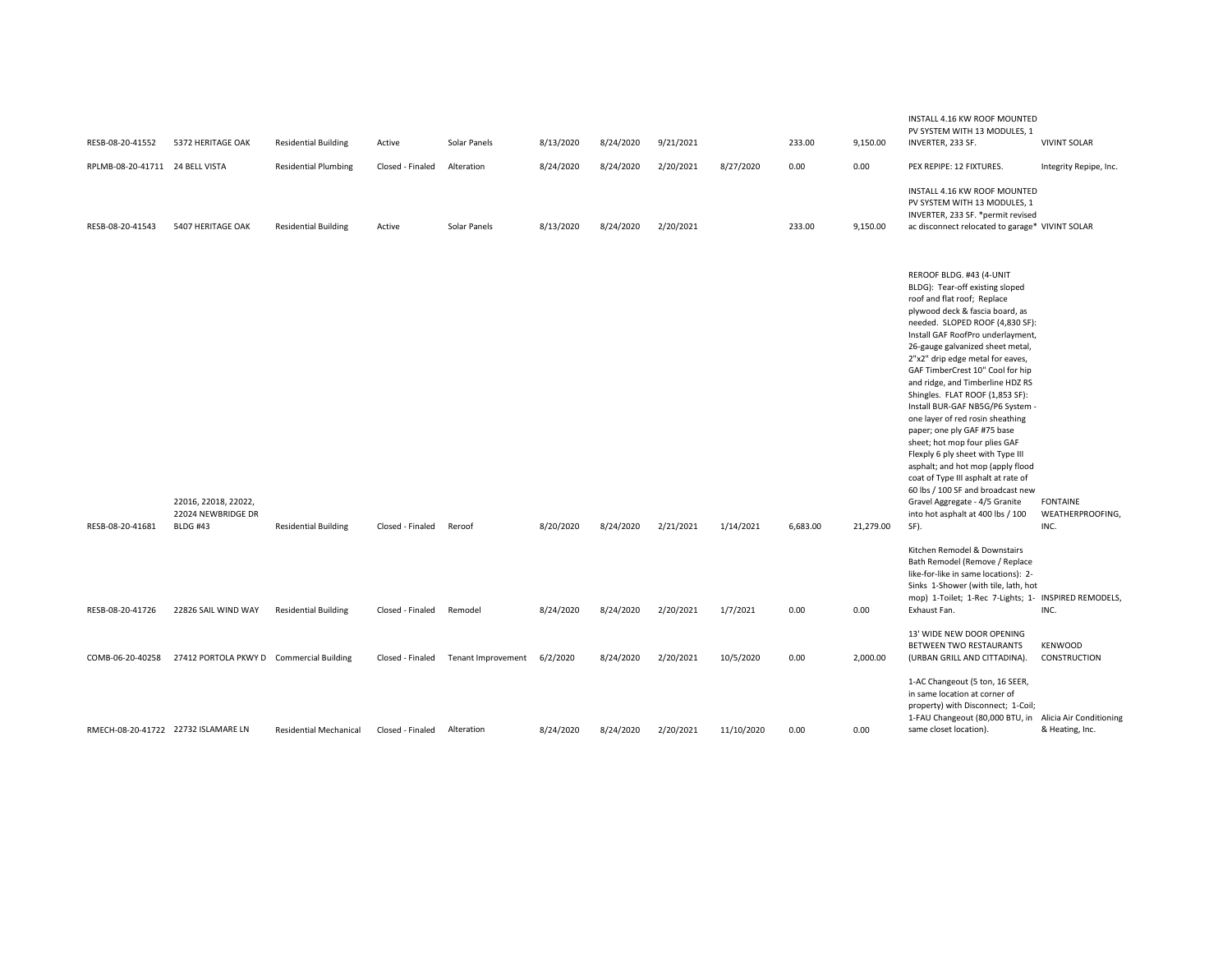| RESB-08-20-41685 | 22021, 22025, 22027,<br>22029 NEWBRIDGE DR<br><b>BLDG #73</b>     | <b>Residential Building</b> | Closed - Finaled | Reroof       | 8/20/2020 | 8/24/2020 | 2/21/2021 | 1/14/2021 | 6,683.00 | 21,279.00 | Install BUR-GAF NB5G/P6 System -<br>one layer of red rosin sheathing<br>paper; one ply GAF #75 base<br>sheet; hot mop four plies GAF<br>Flexply 6 ply sheet with Type III<br>asphalt; and hot mop (apply flood<br>coat of Type III asphalt at rate of<br>60 lbs / 100 SF and broadcast new<br>Gravel Aggregate - 4/5 Granite<br>into hot asphalt at 400 lbs / 100<br>SF).                                                                                                                                                                                                                                                                                                            | <b>FONTAINE</b><br>WEATHERPROOFING,<br>INC. |
|------------------|-------------------------------------------------------------------|-----------------------------|------------------|--------------|-----------|-----------|-----------|-----------|----------|-----------|--------------------------------------------------------------------------------------------------------------------------------------------------------------------------------------------------------------------------------------------------------------------------------------------------------------------------------------------------------------------------------------------------------------------------------------------------------------------------------------------------------------------------------------------------------------------------------------------------------------------------------------------------------------------------------------|---------------------------------------------|
|                  |                                                                   |                             |                  |              |           |           |           |           |          |           | REROOF BLDG. #29 (3-UNIT<br>BLDG): Tear-off existing sloped<br>roof and flat roof; Replace<br>plywood deck & fascia board, as<br>needed. SLOPED ROOF (4,150 SF):<br>Install GAF RoofPro underlayment,<br>26-gauge galvanized sheet metal,<br>2"x2" drip edge metal for eaves,<br>GAF TimberCrest 10" Cool for hip<br>and ridge, and Timberline HDZ RS<br>Shingles. FLAT ROOF (993 SF):<br>Install BUR-GAF NB5G/P6 System -<br>one layer of red rosin sheathing<br>paper; one ply GAF #75 base<br>sheet; hot mop four plies GAF<br>Flexply 6 ply sheet with Type III<br>asphalt; and hot mop (apply flood<br>coat of Type III asphalt at rate of<br>60 lbs / 100 SF and broadcast new |                                             |
| RESB-08-20-41686 | 22031, 22033, 22035<br>NEWBRIDGE DR BLDG #29 Residential Building |                             | Closed - Finaled | Reroof       | 8/20/2020 | 8/24/2020 | 2/21/2021 | 1/14/2021 | 5,143.00 | 15,557.00 | Gravel Aggregate - 4/5 Granite<br>into hot asphalt at 400 lbs / 100<br>SF).<br>INSTALL 4.16 KW ROOF MOUNTED                                                                                                                                                                                                                                                                                                                                                                                                                                                                                                                                                                          | <b>FONTAINE</b><br>WEATHERPROOFING,<br>INC. |
| RESB-08-20-41540 | 1622 SUNSET VIEW                                                  | <b>Residential Building</b> | Active           | Solar Panels | 8/13/2020 | 8/24/2020 | 2/20/2021 |           | 233.00   | 9,150.00  | PV SYSTEM WITH 13 MODULES, 1<br>INVERTER, 233 SF.<br>INSTALL 4.16 KW ROOF MOUNTED                                                                                                                                                                                                                                                                                                                                                                                                                                                                                                                                                                                                    | <b>VIVINT SOLAR</b>                         |
| RESB-08-20-41541 | 1602 SUNSET VIEW                                                  | <b>Residential Building</b> | Active           | Solar Panels | 8/13/2020 | 8/24/2020 | 2/20/2021 |           | 233.00   | 9,150.00  | PV SYSTEM WITH 13 MODULES, 1<br>INVERTER, 233 SF.                                                                                                                                                                                                                                                                                                                                                                                                                                                                                                                                                                                                                                    | <b>VIVINT SOLAR</b>                         |

REROOF BLDG. #73 (4-UNIT BLDG): Tear-off existing sloped roof and flat roof; Replace plywood deck & fascia board, as needed. SLOPED ROOF (4,830 SF): Install GAF RoofPro underlayment, 26-gauge galvanized sheet metal, 2"x2" drip edge metal for eaves, GAF TimberCrest 10" Cool for hip and ridge, and Timberline HDZ RS Shingles. FLAT ROOF (1,853 SF):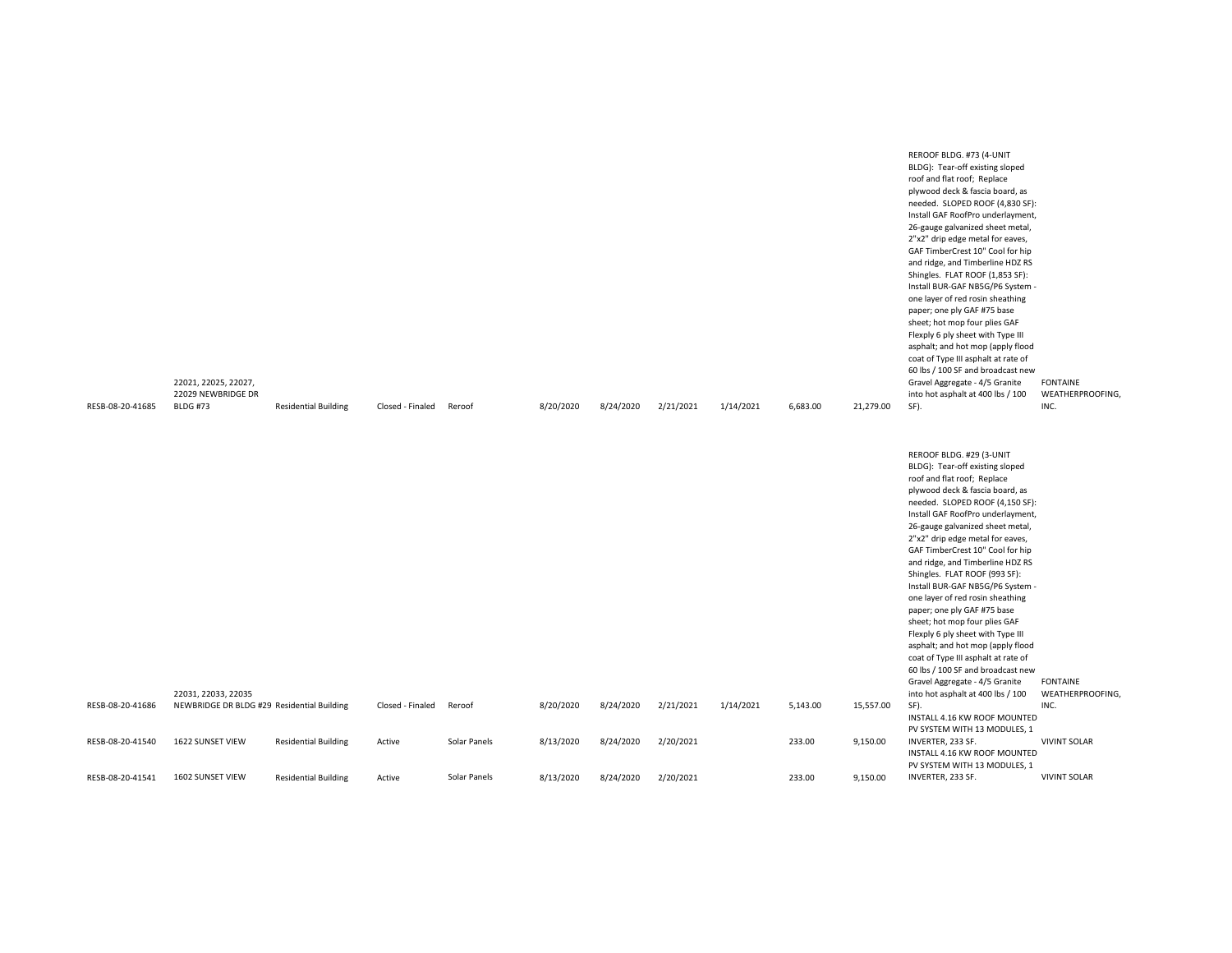|                   | COMB-08-20-41311 21991 EL TORO RD 5                           | <b>Commercial Building</b>  | Closed - Finaled | Tenant Improvement 8/3/2020 |           | 8/24/2020 | 2/20/2021 | 10/9/2020 | 657.00   | 19,000.00 | Interior Tenant Improvement (657<br>SF) to bring an existing 1-story<br>vacant suite back to shell<br>conditions: Make restroom ADA<br>compliant; Patch drywall; Repair t-<br>bar grid & replace ceiling tiles;<br>Paint interior. Remove Shower &<br>Service Sink, 1-Sink, 1-Toilet, 1-<br>Insta Hot.                                                                                                                                                                                                                                                                                                                                                                                 | <b>Next Generation</b><br>Contractors, Inc.                      |
|-------------------|---------------------------------------------------------------|-----------------------------|------------------|-----------------------------|-----------|-----------|-----------|-----------|----------|-----------|----------------------------------------------------------------------------------------------------------------------------------------------------------------------------------------------------------------------------------------------------------------------------------------------------------------------------------------------------------------------------------------------------------------------------------------------------------------------------------------------------------------------------------------------------------------------------------------------------------------------------------------------------------------------------------------|------------------------------------------------------------------|
| COMB-08-20-41309  | 21991 EL TORO RD 1                                            | <b>Commercial Building</b>  | Closed - Finaled | Tenant Improvement          | 8/3/2020  | 8/24/2020 | 2/20/2021 | 10/9/2020 | 2,318.00 | 15,000.00 | <b>Interior Tenant Improvement</b><br>(2,318 SF) to bring an existing 1-<br>story vacant suite back to shell<br>conditions: Make restroom ADA<br>compliant; Patch drywall; Repair t-<br>bar grid & replace ceiling tiles;<br>Paint interior. 1-Sink (relocate), 1-<br>Insta Hot, Remove Floor Sink;<br>Relocate 1-Rec.                                                                                                                                                                                                                                                                                                                                                                 | <b>Next Generation</b><br>Contractors, Inc.<br><b>GREAT PARK</b> |
|                   | RPLMB-08-20-41724 22101 SUMMIT HILL DR                        | <b>Residential Plumbing</b> | Closed - Finaled | Alteration                  | 8/24/2020 | 8/24/2020 | 2/20/2021 | 9/15/2020 | 0.00     | 0.00      | PEX REPIPE: 13 FIXTURES.                                                                                                                                                                                                                                                                                                                                                                                                                                                                                                                                                                                                                                                               | PLUMBING                                                         |
|                   |                                                               |                             |                  |                             |           |           |           |           |          |           | REROOF BLDG. #74 (4-UNIT<br>BLDG): Tear-off existing sloped<br>roof and flat roof; Replace<br>plywood deck & fascia board, as<br>needed. SLOPED ROOF (4,830 SF):<br>Install GAF RoofPro underlayment,<br>26-gauge galvanized sheet metal,<br>2"x2" drip edge metal for eaves,<br>GAF TimberCrest 10" Cool for hip<br>and ridge, and Timberline HDZ RS<br>Shingles. FLAT ROOF (1,853 SF):<br>Install BUR-GAF NB5G/P6 System -<br>one layer of red rosin sheathing<br>paper; one ply GAF #75 base<br>sheet; hot mop four plies GAF<br>Flexply 6 ply sheet with Type III<br>asphalt; and hot mop (apply flood<br>coat of Type III asphalt at rate of<br>60 lbs / 100 SF and broadcast new |                                                                  |
| RESB-08-20-41684  | 22011, 22015, 22017,<br>22019 NEWBRIDGE DR<br><b>BLDG #74</b> | <b>Residential Building</b> | Closed - Finaled | Reroof                      | 8/20/2020 | 8/24/2020 | 2/21/2021 | 1/14/2021 | 6,683.00 | 21,279.00 | Gravel Aggregate - 4/5 Granite<br>into hot asphalt at 400 lbs / 100<br>SF).                                                                                                                                                                                                                                                                                                                                                                                                                                                                                                                                                                                                            | <b>FONTAINE</b><br>WEATHERPROOFING,<br>INC.                      |
| RPLMB-08-20-41728 | 26472 SAGEWOOD                                                | <b>Residential Plumbing</b> | Active           | Alteration                  | 8/24/2020 | 8/24/2020 | 2/20/2021 |           | 0.00     | 0.00      | PEX REPIPE: 14 FIXTURES.                                                                                                                                                                                                                                                                                                                                                                                                                                                                                                                                                                                                                                                               | Ameri-Cal Repipe &<br>Plumbing, Inc.<br><b>GREAT PARK</b>        |
| RPLMB-08-20-41725 | 26361 SPRING CREEK CIR Residential Plumbing                   |                             | Active           | Alteration                  | 8/24/2020 | 8/24/2020 | 2/20/2021 |           | 0.00     | 0.00      | PEX REPIPE: 13 FIXTURES.                                                                                                                                                                                                                                                                                                                                                                                                                                                                                                                                                                                                                                                               | PLUMBING<br>Ameri-Cal Repipe &                                   |
|                   | RPLMB-08-20-41729 21176 JASMINES WAY                          | <b>Residential Plumbing</b> | Active           | Alteration                  | 8/24/2020 | 8/24/2020 | 2/20/2021 |           | 0.00     | 0.00      | PEX REPIPE: 14 FIXTURES.<br>INSTALL 4.16 KW ROOF MOUNTED                                                                                                                                                                                                                                                                                                                                                                                                                                                                                                                                                                                                                               | Plumbing, Inc.                                                   |
| RESB-08-20-41537  | 5422 HERITAGE OAK                                             | <b>Residential Building</b> | Closed - Finaled | Solar Panels                | 8/13/2020 | 8/24/2020 | 2/22/2021 | 6/22/2021 | 233.00   | 9,150.00  | PV SYSTEM WITH 13 MODULES, 1<br>INVERTER, 233 SF.                                                                                                                                                                                                                                                                                                                                                                                                                                                                                                                                                                                                                                      | <b>VIVINT SOLAR</b>                                              |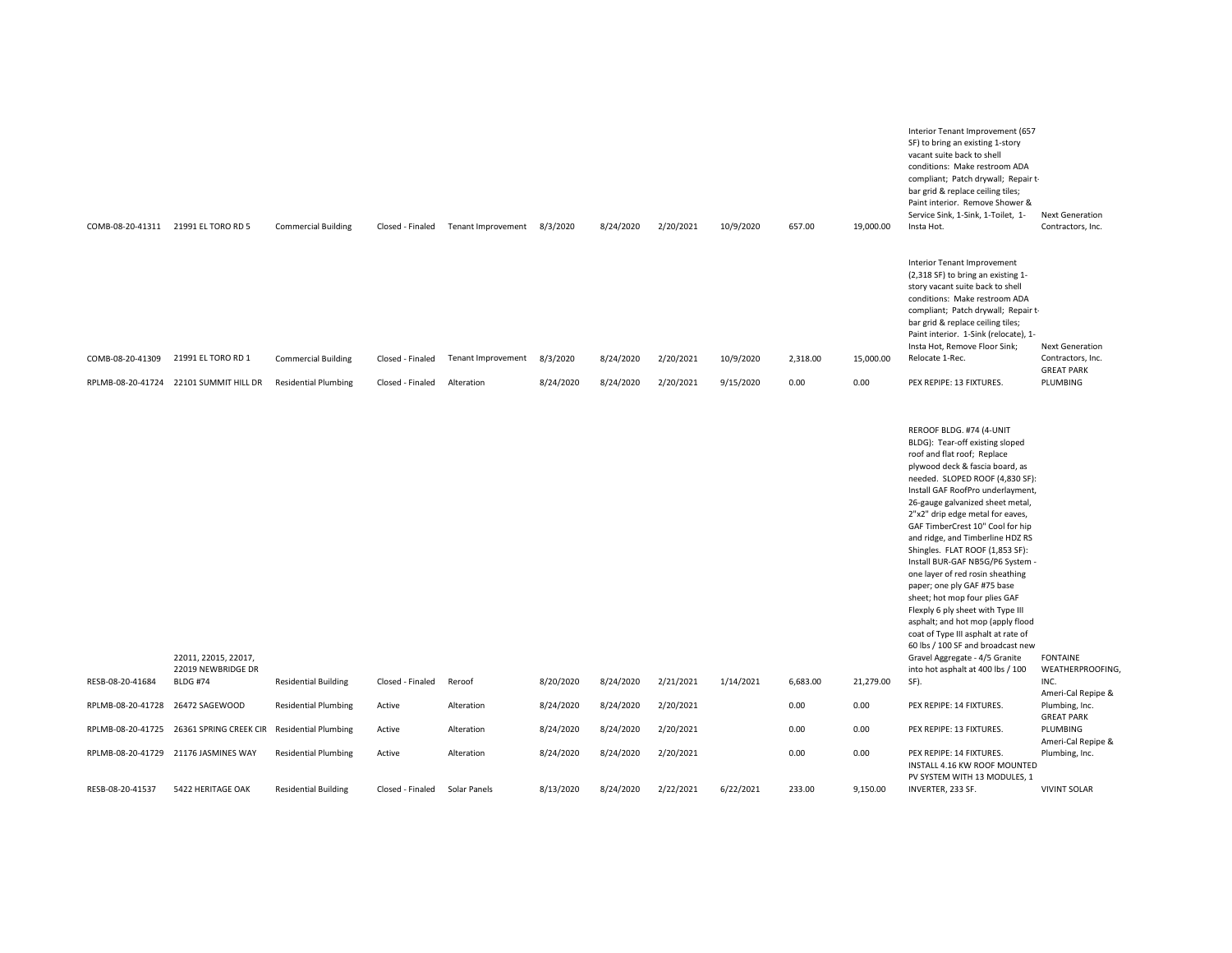|                                                        |                                                                |                                                            |                            |                       |                        |                        |                        |            |              |                  | INSTALL A NEW 4T HEAT PUMP IN<br>SIDE YARD WITH AN AIR HANDLER<br>UNIT IN THE INSIDE CLOSET WITH                                                                                                                                                                                                                                                        |                                                  |
|--------------------------------------------------------|----------------------------------------------------------------|------------------------------------------------------------|----------------------------|-----------------------|------------------------|------------------------|------------------------|------------|--------------|------------------|---------------------------------------------------------------------------------------------------------------------------------------------------------------------------------------------------------------------------------------------------------------------------------------------------------------------------------------------------------|--------------------------------------------------|
| RMECH-08-20-41713 23055 EL CABALLO ST                  |                                                                | <b>Residential Mechanical</b>                              | Active                     | Air Conditioner       | 8/24/2020              | 8/24/2020              | 2/20/2021              |            | 0.00         | 0.00             | ELECT. DISCONNECT.                                                                                                                                                                                                                                                                                                                                      | <b>Just Right Services</b><br><b>METRO POOLS</b> |
| RELEC-08-20-41744                                      | 25601 BLOSSOM PARK ST Residential Electrical                   |                                                            | Closed - Finaled           | Remodel               | 8/25/2020              | 8/25/2020              | 2/21/2021              | 12/23/2020 | 0.00         | 0.00             | Install 6 new receptacles in front<br>yard (in planter box areas).<br>INSTALL 8.16 KW ROOF MOUNTED<br>PV SYSTEM WITH 24 MODULES, 1                                                                                                                                                                                                                      | LANDSCAPE &<br>DESIGN, INC.                      |
| RESB-08-20-41627                                       | <b>4 VERONA LN</b>                                             | <b>Residential Building</b>                                | Closed - Finaled           | Solar Panels          | 8/18/2020              | 8/25/2020              | 2/21/2021              | 9/28/2020  | 472.00       | 16,000.00        | INVERTER, 472 SF.                                                                                                                                                                                                                                                                                                                                       | <b>TESLA</b>                                     |
|                                                        | RMECH-08-20-41753 28411 HARVEST VIEW LN Residential Mechanical |                                                            | Active                     | Alteration            | 8/25/2020              | 8/25/2020              | 2/21/2021              |            | 0.00         | 0.00             | 1-AC Changeout (4 ton, 16 SEER,<br>in same right side yard location);<br>1-Coil; 1-Air Handler Changeout<br>(in same garage location).                                                                                                                                                                                                                  | Tactical Air, Inc.                               |
|                                                        |                                                                |                                                            |                            |                       |                        |                        |                        |            |              |                  | (ROLL PLANS) Addition (50 SF) to<br>enlarge existing bedroom;<br>Addition of new detached studio<br>(213.5 SF) in backyard; Relocate<br>existing AC unit to new side yard<br>location 1-Floor Heater; 11-Rec<br>15-Lights 5-Switches 1-Fixed Appl                                                                                                       |                                                  |
| RESB-07-20-41275                                       | 21701 MONTBURY DR                                              | <b>Residential Building</b>                                | Closed - Finaled           | Addition              | 7/31/2020              | 8/25/2020              | 2/21/2021              | 12/8/2020  | 263.00       | 20,000.00        | (Heater).<br>1-PEX Repipe (13 fixtures); 1-<br>Water Heater Changeout (50 gal,<br>in same garage location); 1-Water                                                                                                                                                                                                                                     | OWNER/BUILDER                                    |
| RPLMB-08-20-41755 1 RUE BRITTANY                       |                                                                | <b>Residential Plumbing</b>                                | Closed - Finaled           | Alteration            | 8/25/2020              | 8/25/2020              | 2/21/2021              | 9/8/2020   | 0.00         | 0.00             | Softener Changeout (in same<br>garage location)                                                                                                                                                                                                                                                                                                         | Ameri-Cal Repipe &<br>Plumbing, Inc.             |
|                                                        |                                                                |                                                            |                            |                       |                        |                        |                        |            |              |                  | INSTALL 5.67 KW ROOF MOUNTED<br>PV SYSTEM WITH 18 MODULES, 1<br>INVERTER, MAIN PANEL UPGRADE<br>TO 225A, 326.5 SF. *11/03/20<br>revision to change the location of                                                                                                                                                                                      |                                                  |
| RESB-07-20-41122                                       | 23385 GONDOR DR                                                | <b>Residential Building</b>                                | Closed - Finaled           | Solar Panels          | 7/23/2020              | 8/25/2020              | 2/21/2021              | 11/19/2020 | 237.00       | 11,340.00        | inverter and ac disconnect*                                                                                                                                                                                                                                                                                                                             | <b>Bright Planet Solar</b>                       |
| SIGN-08-20-41738                                       | 24301 MUIRLANDS BLVD<br>M                                      | Sign                                                       | Active                     | Wall Sign             | 8/25/2020              | 8/25/2020              | 2/21/2021              |            | 20.00        | 2,500.00         | <b>INSTALLATION OF A 20 FS</b><br>ILLUMINATED WALL SIGN FOR "<br>O'SHINEE TAIWANESE LITCHEN". Y2K<br><b>INSTALL 27 KWH ENERGY</b><br>STORAGE SYSTEM WITH 2<br>BATTERIES AND A BACKUP LOAD                                                                                                                                                               |                                                  |
| RELEC-08-20-41306                                      | 22621 DUNKENFIELD CIR Residential Electrical                   |                                                            | Closed - Finaled           | Alteration            | 8/3/2020               | 8/25/2020              | 2/21/2021              | 9/25/2020  | 0.00         | 23,935.80        | CENTER.                                                                                                                                                                                                                                                                                                                                                 |                                                  |
|                                                        | 21021 AVENIDA<br>ALBERCON                                      |                                                            |                            |                       |                        |                        |                        |            |              |                  | Permit to complete the addition of<br>new bathroom within the existing<br>2nd Floor bonus room. (NOTE:<br>Some work was completed and<br>passed under previous permit<br>#12586 - framing, rough electrical,<br>rough & underground plumbing,<br>and ductwork). 1-Sink 1-Shower<br>1-Toilet; 1-Light 1-Switch 2-GFI<br>Outlets 1-Light/Fan Combo; Also, | OWNER/BUILDER                                    |
| RESB-08-20-41749<br>RPLMB-08-20-41740 26001 MCKENNA CT |                                                                | <b>Residential Building</b><br><b>Residential Plumbing</b> | Active<br>Closed - Finaled | Remodel<br>Alteration | 8/25/2020<br>8/25/2020 | 8/25/2020<br>8/25/2020 | 2/21/2021<br>2/21/2021 | 9/1/2020   | 0.00<br>0.00 | 4,000.00<br>0.00 | add one sink in garage.<br>PEX Repipe (14 fixtures)                                                                                                                                                                                                                                                                                                     | G&W Plumbing &<br>Repipe, Inc.                   |
|                                                        |                                                                |                                                            |                            |                       |                        |                        |                        |            |              |                  |                                                                                                                                                                                                                                                                                                                                                         |                                                  |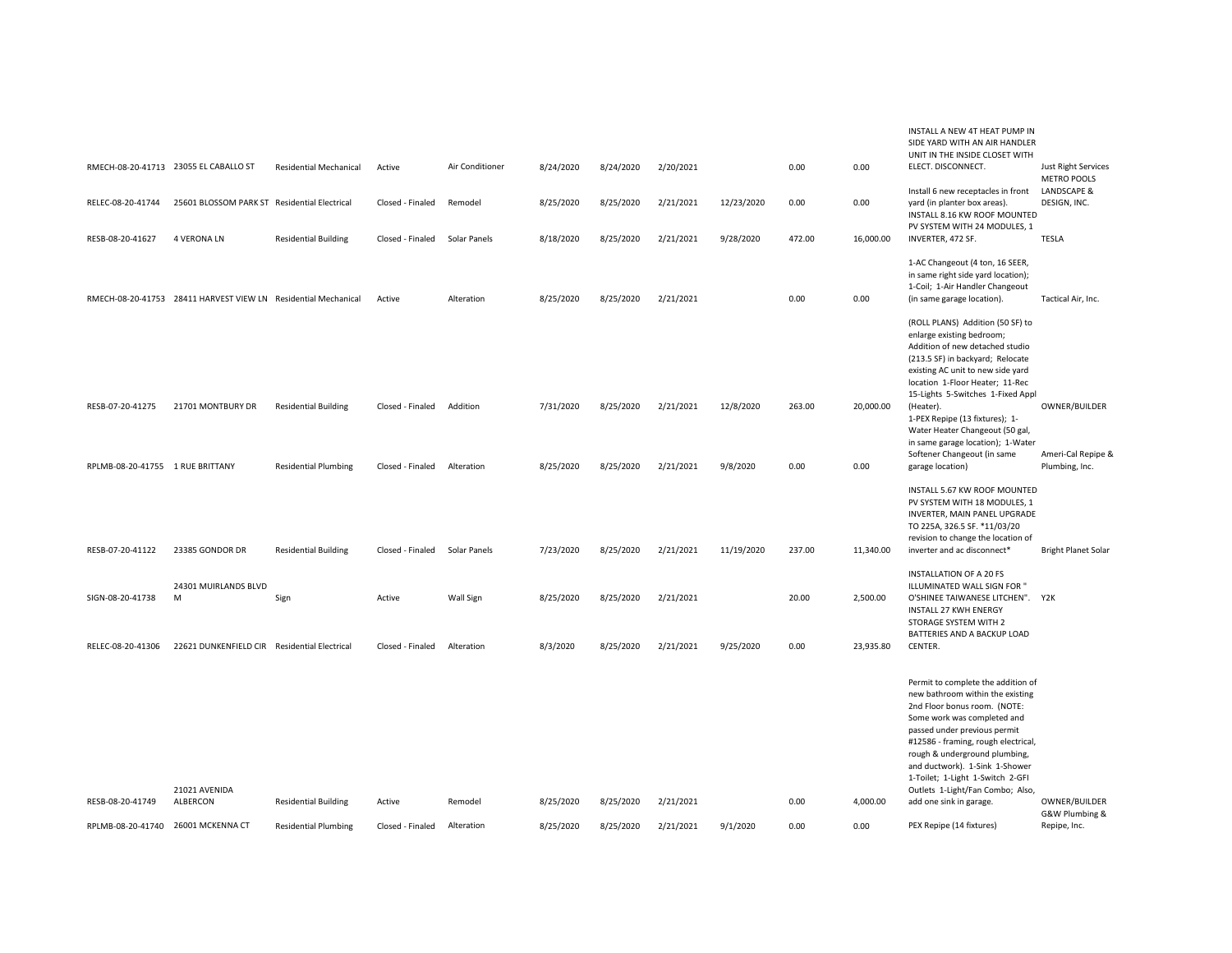| RESB-08-20-41746<br>RPLMB-08-20-41743 | 24662 SHADOWFAX DR<br>19281 JASPER HILL RD                                     | <b>Residential Building</b><br><b>Residential Plumbing</b> | Closed - Finaled<br>Closed - Finaled | Reroof<br>Alteration               | 8/25/2020<br>8/25/2020 | 8/25/2020<br>8/25/2020 | 2/21/2021<br>2/21/2021 | 9/16/2020<br>8/27/2020 | 2,500.00<br>0.00 | 10,000.00<br>0.00      | Tear-off existing roof; Install new<br>sheathing (plywood) and new<br>synthetic underlayment; Install<br>new Owens Corning TruDefinition<br>Duration Cool comp. shingles in<br>Summerwood.<br>PEX REPIPE: 16 FIXTURES.                                                                | Triple M Roofing, Inc.<br>REPIPE 1                                         |
|---------------------------------------|--------------------------------------------------------------------------------|------------------------------------------------------------|--------------------------------------|------------------------------------|------------------------|------------------------|------------------------|------------------------|------------------|------------------------|---------------------------------------------------------------------------------------------------------------------------------------------------------------------------------------------------------------------------------------------------------------------------------------|----------------------------------------------------------------------------|
| RESB-08-20-41741                      | 19422 HIGHRIDGE WAY                                                            | <b>Residential Building</b>                                | Closed - Finaled                     | Reroof                             | 8/25/2020              | 8/25/2020              | 2/21/2021              | 9/16/2020              | 1,200.00         | 10,000.00              | 1200 SF OF TILE RELAY: REMOVE<br>EXISTINGS TILES; INSTALL 2<br>LAYERS OF #40 UNDERLAYMENT; CONSTRUCTION<br>RE-INSTALL THE EXISTING TILES.                                                                                                                                             | <b>ACCURATE</b><br><b>GROUP</b>                                            |
|                                       | RMECH-08-20-41754 26501 ELMCREST WAY                                           | <b>Residential Mechanical</b>                              | Active                               | Alteration                         | 8/25/2020              | 8/25/2020              | 2/21/2021              |                        | 0.00             | 0.00                   | 1-AC Changeout (4 ton, 14 SEER,<br>in same right side yard location);<br>1-Coil; 1-FAU Changeout (80,000 Dynamic Air Services,<br>BTU, in same garage location).<br>INSTALL 7.8 KW ROOF MOUNTED<br>PV SYSTEM WITH 24 MODULES, 2<br>INVERTERS, 9.8 KWH ENERGY<br>STORAGE SYSTEM WITH 1 | Inc.                                                                       |
| RESB-08-20-41535                      | 23972 SWAN DR                                                                  | <b>Residential Building</b>                                | Closed - Finaled                     | Solar Panels                       | 8/13/2020              | 8/26/2020              | 2/22/2021              | 5/21/2021              | 436.00           | 17,160.00              | BATTERY; 125A BACK UP LOAD<br>PANEL; 436 SF.                                                                                                                                                                                                                                          | <b>VIVINT SOLAR</b>                                                        |
| FCWL-07-20-41153<br>RESB-08-20-41674  | TRACT 18189 SERRANO<br><b>SUMMIT BLOCK WALLS</b><br>NH-1, COVERA<br>10 ENCINAL | Fence/Wall<br><b>Residential Building</b>                  | Closed - Finaled<br>Closed - Finaled | Fences over 8 feet<br>Solar Panels | 7/24/2020<br>8/20/2020 | 8/26/2020<br>8/26/2020 | 2/22/2021<br>2/22/2021 | 6/10/2021<br>9/17/2020 | 0.00<br>758.00   | 35,000.00<br>44,000.00 | 815 'L MAX 6'8" HIGH BLOCK<br>WALLS WITH 3' DEEP CONCRETE<br>FOOTING @ SERRANO SUMMIT<br>TRACT 18189, LOT C, NH-1<br>COVERA, BACKBONE<br>INSTALL 14.07 KW ROOF<br>MOUNTED PV SYSTEM WITH 42<br>MODULES, MICRO INVERTERS,<br>758.5 SF.                                                 | <b>LENNAR HOMES OF</b><br>CA, INC.<br><b>TEAM ALL STAR</b><br>CONSTRUCTION |
| RESB-08-20-41756                      | 25436 BAYES ST                                                                 | <b>Residential Building</b>                                | Closed - Finaled                     | Reroof                             | 8/26/2020              | 8/26/2020              | 2/22/2021              | 9/11/2020              | 3,000.00         | 10,000.00              | Tear-off existing roof; Replace<br>sheathing as necessary; Reroof<br>with Lifetime Shingles<br>"Timberline" HDZRS comp.<br>shingles.<br>(CITY PROJECT) Installation of a<br>New Freestanding Metal Gazebo                                                                             | OWNER/BUILDER                                                              |
| COMB-08-20-41663                      | 22651 CHERRY AV                                                                | <b>Commercial Building</b>                                 | Closed - Finaled                     | Patio Cover                        | 8/19/2020              | 8/26/2020              | 2/22/2021              | 12/30/2020             | 900.00           | 0.00                   | (approx. 900 SF, with 6 posts and<br>solid roof) in the playground area<br>in "Cherry Park".                                                                                                                                                                                          | Lehman Construction,<br>Inc.                                               |
|                                       | RPLMB-08-20-41789 21542 CAMINO PAPAL                                           | <b>Residential Plumbing</b>                                | Closed - Finaled                     | Water Heater                       | 8/27/2020              | 8/27/2020              | 2/23/2021              | 9/4/2020               | 0.00             | 0.00                   | CHANGE OUT A WATER HEATER IN<br>GARAGE WITH EXPANSION TANK AFFORDABLE WATER<br>(LIKE FOR LIKE).                                                                                                                                                                                       | <b>HEATERS</b>                                                             |
| RMECH-08-20-41781 24581 BRIDGER RD    |                                                                                | <b>Residential Mechanical</b>                              | Active                               | Air Conditioner                    | 8/27/2020              | 8/27/2020              | 2/23/2021              |                        | 0.00             | 0.00                   | 1-AC Changeout (3 ton, 14 SEER,<br>in same left side yard location).                                                                                                                                                                                                                  | Dynamic Air Services,<br>Inc.                                              |
| RELEC-08-20-41773                     | 24681 VIA TONADA                                                               | <b>Residential Electrical</b>                              | Closed - Finaled                     | Meter                              | 8/27/2020              | 8/27/2020              | 3/2/2021               | 9/3/2020               | 0.00             | 0.00                   | MAIN PANEL UPGRADE TO 200A.<br>REPLACING 1,525 OUTDOOR<br>LIGHT FIXTURES IN COMMON<br>AREAS AT "AVALON BAKER                                                                                                                                                                          | <b>BERT SMIT</b>                                                           |
| CELEC-08-20-41766                     | 1000 LUPINE                                                                    | <b>Commercial Electrical</b>                               | Closed - Finaled                     | Alteration                         | 8/27/2020              | 8/27/2020              | 2/23/2021              | 2/1/2021               | 0.00             | 0.00                   | RANCH".                                                                                                                                                                                                                                                                               | SITELOGIQ INC                                                              |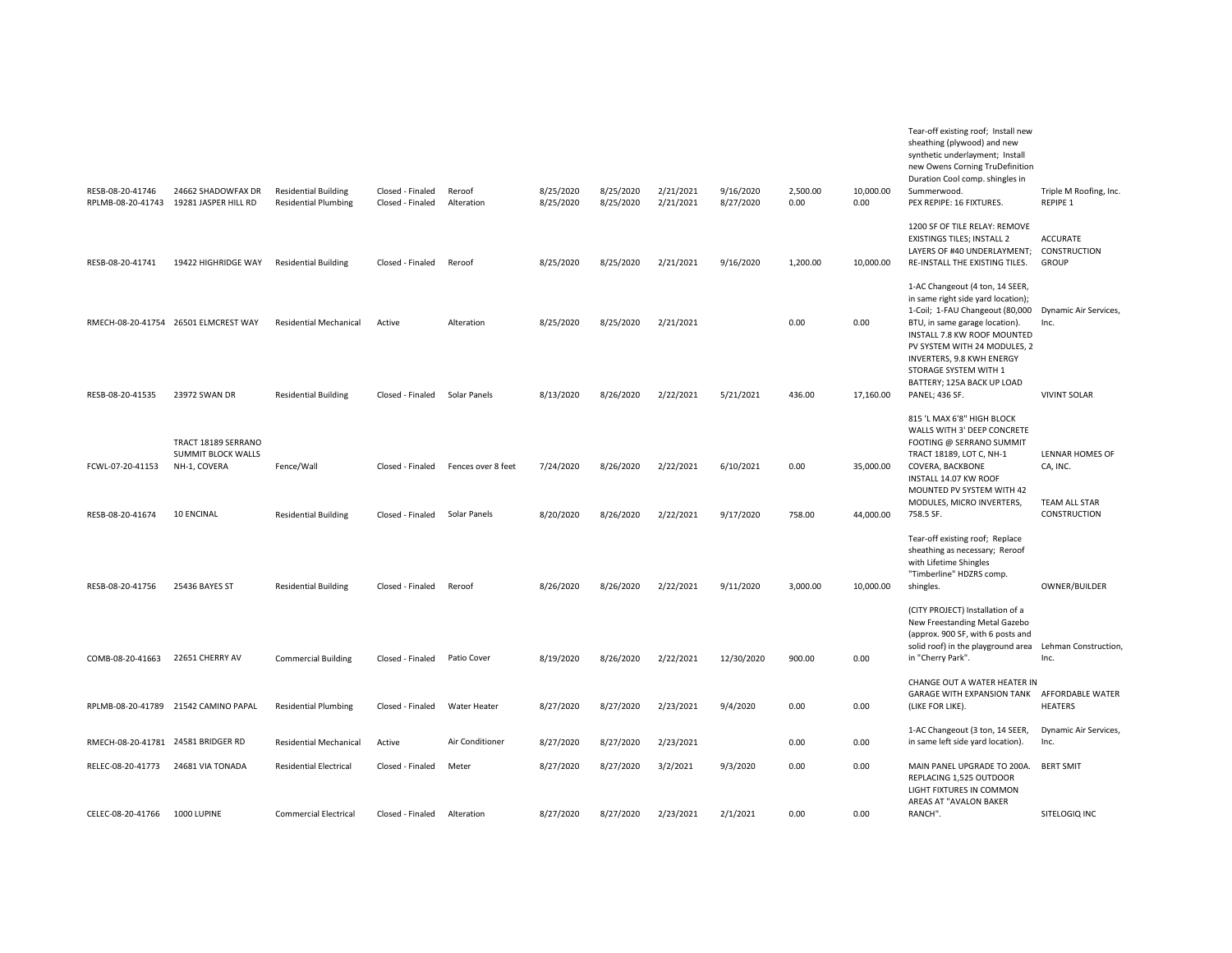|                                        |                                             |                                                              |                                      |                           |                        |                        |                        |                        |              |              | CHANGE OUT 5T AC IN SIDE YARD                                                                                                                                                                                                                                                     |                                                |
|----------------------------------------|---------------------------------------------|--------------------------------------------------------------|--------------------------------------|---------------------------|------------------------|------------------------|------------------------|------------------------|--------------|--------------|-----------------------------------------------------------------------------------------------------------------------------------------------------------------------------------------------------------------------------------------------------------------------------------|------------------------------------------------|
|                                        |                                             |                                                              |                                      |                           |                        |                        |                        |                        |              |              | AND 80K BTU FURNACE IN<br>GARAGE (BOTH IN SAME                                                                                                                                                                                                                                    | <b>1ST CHOICE</b><br><b>HEATHING &amp; AIR</b> |
| RMECH-08-20-41762 24 ALAMITOS          |                                             | <b>Residential Mechanical</b>                                | Active                               | Air Conditioner           | 8/26/2020              | 8/27/2020              | 2/23/2021              |                        | 0.00         | 0.00         | LOCATION) WITH COIL.<br>1-Water Heater Changeout (40                                                                                                                                                                                                                              | CONDITIONING, INC.<br>Fast Water Heater        |
| RPLMB-08-20-41785 25391 ESROSE CT      |                                             | <b>Residential Plumbing</b>                                  | Closed - Finaled                     | Water Heater              | 8/27/2020              | 8/27/2020              | 2/23/2021              | 9/29/2020              | 0.00         | 0.00         | gal., in same garage location).<br>CHANGE OUT 3.5T AC UNIT IN<br>BACK YARD AND 70K BTU                                                                                                                                                                                            | Company                                        |
| RMECH-08-20-41776 9 CARRELAGE AV       |                                             | Residential Mechanical                                       | Closed - Finaled                     | Air Conditioner           | 8/27/2020              | 8/27/2020              | 2/23/2021              | 1/14/2021              | 0.00         | 0.00         | FURNACE IN ATTIC (BOTH IN<br>SAME LOCATION) WITH COIL.                                                                                                                                                                                                                            | <b>FAMILY HEATING &amp;</b><br>AIR INC         |
|                                        |                                             |                                                              |                                      |                           |                        |                        |                        |                        |              |              | INSTALL 5.60 KW ROOF MOUNTED<br>PV SYSTEM WITH 14 MODULES,<br>MICRO-INVERTERS, 100A LOAD<br>CENTER, 225A MAIN SERVICE                                                                                                                                                             | SunPower                                       |
| RESB-08-20-41499                       | 22492 ELOISE DR                             | <b>Residential Building</b>                                  | Closed - Finaled                     | Solar Panels              | 8/11/2020              | 8/27/2020              | 2/23/2021              | 9/15/2020              | 286.00       | 14,000.00    | PANEL UPGRADE, 286 SF.<br>CHANGE OUT A ROOF TOP AIR<br>HANDLING UNIT (SAME<br>LOCATION) ; REPLACING A SINGLE 1ST CHOICE                                                                                                                                                           | Corporation, Systems                           |
| RMECH-08-20-41758 24772 LOBO DR        |                                             | <b>Residential Mechanical</b>                                | Closed - Finaled                     | Air Conditioner           | 8/26/2020              | 8/27/2020              | 2/23/2021              | 10/30/2020             | 0.00         | 0.00         | STAGE FAN CCOIL IN ATTIC (SAME HEATHING & AIR<br>LOCATION).                                                                                                                                                                                                                       | CONDITIONING, INC.                             |
|                                        |                                             |                                                              |                                      |                           |                        |                        |                        |                        |              |              |                                                                                                                                                                                                                                                                                   | <b>Pipeline Restoration</b>                    |
| RPLMB-08-20-41778 25645 ASHBY WAY      |                                             | <b>Residential Plumbing</b>                                  | Closed - Finaled                     | Alteration                | 8/27/2020              | 8/27/2020              | 2/23/2021              | 8/31/2020              | 0.00         | 0.00         | PEX Repipe (13 fixtures)<br>ADDITION TO AN EXISTING PV<br>SYSTEM: INSTALL 7.4 KW ROOF<br>MOUNTED PV SYSTEM WITH 20<br>MODULES, MICROINVERTERS, 613                                                                                                                                | Plumbing, Inc.                                 |
| RESB-08-20-41670                       | 1522 SUNSET VIEW DRIVE Residential Building |                                                              | Closed - Finaled                     | Solar Panels              | 8/20/2020              | 8/27/2020              | 4/13/2021              | 10/15/2020             | 613.00       | 25,900.00    | SF.                                                                                                                                                                                                                                                                               | Precis Solar<br>INTEGRITY REPIPE,              |
| RPLMB-08-20-41777                      | 19301 SLEEPING OAK DR Residential Plumbing  |                                                              | Closed - Finaled                     | Alteration                | 8/27/2020              | 8/27/2020              | 2/23/2021              | 9/1/2020               | 0.00         | 0.00         | PEX REPIPE: 12 FIXTURES.                                                                                                                                                                                                                                                          | INC.                                           |
|                                        |                                             |                                                              |                                      |                           |                        |                        |                        |                        |              |              | 1-AC Changeout (2.5 ton, 14 SEER,<br>in same backyard location); 1-FAU<br>Changeout (24,000 BTU, in same<br>attic location). ** CONTRACTOR<br>SHOULD BE AVAILABLE AT SITE<br>AND MUST HAVE LADDER OF<br>APPROPRIATE SIZE AND<br>STRENGTH SETUP FOR ATTIC<br>ACCESS AT THE TIME OF | Dynamic Air Services,                          |
|                                        | RMECH-08-20-41779 58 SANTA BARBARA CT       | <b>Residential Mechanical</b>                                | Active                               | Alteration                | 8/27/2020              | 8/27/2020              | 2/23/2021              |                        | 0.00         | 0.00         | INSPECTION**<br>INSTALL 9.065 KW ROOF<br>MOUNTED PV SYSTEM WITH 24<br>MODULES, MICROINVERTERS,<br>125A PV COMBINER PANEL,                                                                                                                                                         | Inc.                                           |
| RESB-08-20-41460                       | 21302 CALLE BALSA                           | <b>Residential Building</b>                                  | Closed - Finaled                     | Solar Panels              | 8/10/2020              | 8/28/2020              | 2/24/2021              | 9/29/2020              | 481.44       | 24,000.00    | 481.44 SF.                                                                                                                                                                                                                                                                        | STELLAR SOLAR                                  |
|                                        |                                             |                                                              |                                      |                           |                        |                        |                        |                        |              |              | (ROLL PLANS) Installation of an<br>ADA door operator and actuator<br>to an existing storefront door (at<br>"Bank of America"). Includes<br>electrical to power door operator.<br>No changes to plumbing or                                                                        | Armstrong                                      |
| COMB-06-20-40383                       | 26660 PORTOLA PKWY                          | <b>Commercial Building</b>                                   | Closed - Finaled                     | <b>Tenant Improvement</b> | 6/8/2020               | 8/28/2020              | 2/24/2021              | 9/18/2020              | 0.00         | 3,500.00     | mechanical.<br>Replace 2 circuit breakers on                                                                                                                                                                                                                                      | Construction                                   |
| RELEC-08-20-41794<br>RPLMB-08-20-41797 | 22546 LAKE FOREST LN<br>24906 JERONIMO LN   | <b>Residential Electrical</b><br><b>Residential Plumbing</b> | Closed - Finaled<br>Closed - Finaled | Alteration<br>Alteration  | 8/28/2020<br>8/28/2020 | 8/28/2020<br>8/28/2020 | 2/24/2021<br>2/24/2021 | 9/15/2020<br>9/11/2020 | 0.00<br>0.00 | 0.00<br>0.00 | existing panel.<br>PEX Repipe (13 fixtures)                                                                                                                                                                                                                                       | OWNER/BUILDER<br>Repipe 1                      |
| RMECH-08-20-41799 23202 STELLA CT      |                                             | <b>Residential Mechanical</b>                                | Closed - Finaled                     | Alteration                | 8/28/2020              | 8/28/2020              | 2/24/2021              | 3/10/2021              | 0.00         | 0.00         | Replace 1-Coil                                                                                                                                                                                                                                                                    | Glenair Heating & Air                          |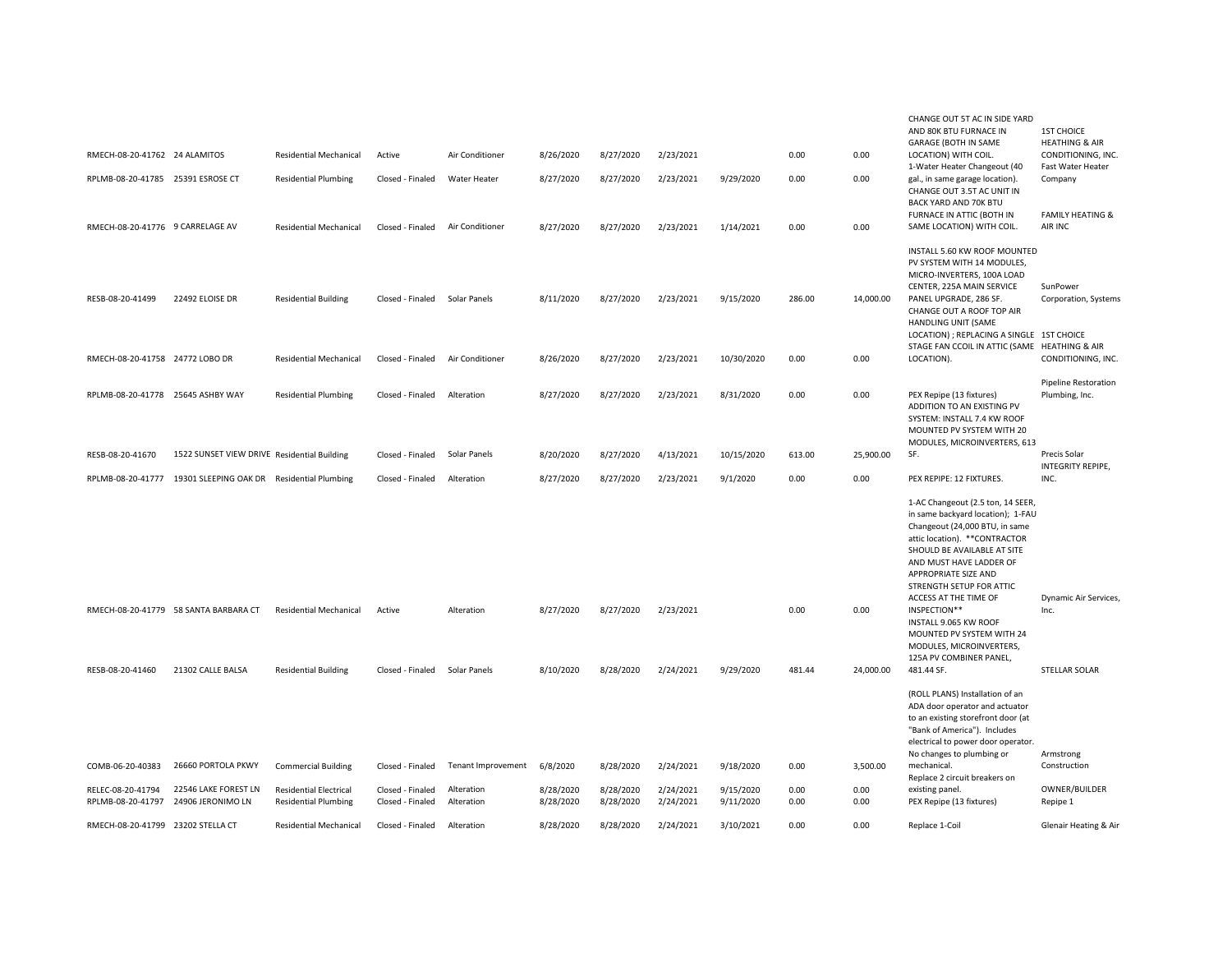| RELEC-08-20-41793                    | 22492 ELOISE DR                          | <b>Residential Electrical</b> | Closed - Finaled | Alteration      | 8/28/2020 | 8/28/2020 | 2/24/2021 | 9/4/2020   | 0.00     | 0.00      | 1-Panel Upgrade to 200 amps                                                                                                                                                                                                                                                                              | Myers Electric Co.                                      |
|--------------------------------------|------------------------------------------|-------------------------------|------------------|-----------------|-----------|-----------|-----------|------------|----------|-----------|----------------------------------------------------------------------------------------------------------------------------------------------------------------------------------------------------------------------------------------------------------------------------------------------------------|---------------------------------------------------------|
| RMECH-08-20-41801 24211 ELROND LN    |                                          | <b>Residential Mechanical</b> | Closed - Finaled | Alteration      | 8/28/2020 | 8/28/2020 | 2/24/2021 | 11/6/2020  | 0.00     | 0.00      | 1-AC Changeout (4 ton, 16 SEER,<br>in same right side yard location);<br>1-Coil; 1-FAU Changeout (80,000 Dynamic Air Services,<br>BTU, in same garage location).<br>Remove existing comp. shingle<br>roof; Use existing sheathing;<br>Install 30 lb. felt; Install GAF                                   | Inc.                                                    |
| RESB-08-20-41795                     | 23075 ARDEN ST                           | <b>Residential Building</b>   | Closed - Finaled | Reroof          | 8/28/2020 | 8/28/2020 | 2/24/2021 | 9/1/2020   | 1,700.00 | 5,200.00  | Timberline 30 year asphalt<br>shingles.                                                                                                                                                                                                                                                                  | OWNER/BUILDER                                           |
|                                      | RMECH-08-20-41800 26347 SPRING CREEK CIR | <b>Residential Mechanical</b> | Closed - Finaled | Alteration      | 8/28/2020 | 8/28/2020 | 2/24/2021 | 11/6/2020  | 0.00     | 0.00      | 1-AC Changeout (3 ton, 14 SEER,<br>in same left side yard location) and<br>1-FAU Changeout (80,000 BTU, in<br>same attic location).<br>** CONTRACTOR SHOULD BE<br>AVAILABLE AT SITE AND MUST<br>HAVE LADDER OF APPROPRIATE<br>SIZE AND STRENGTH SETUP FOR<br>ATTIC ACCESS AT THE TIME OF<br>INSPECTION** | Dynamic Air Services,<br>Inc.                           |
| RPLMB-08-20-41820 26103 HILLSFORD PL |                                          | <b>Residential Plumbing</b>   | Closed - Finaled | Alteration      | 8/31/2020 | 8/31/2020 | 2/27/2021 | 9/10/2020  | 0.00     | 0.00      | PEX REPIPE: 10 FIXTURES.                                                                                                                                                                                                                                                                                 | SEVERSON<br>PLUMBING, INC.                              |
|                                      |                                          |                               |                  |                 |           |           |           |            |          |           |                                                                                                                                                                                                                                                                                                          | SEVERSON                                                |
| RPLMB-08-20-41822 26092 HILLSFORD PL |                                          | <b>Residential Plumbing</b>   | Closed - Finaled | Alteration      | 8/31/2020 | 8/31/2020 | 2/27/2021 | 9/9/2020   | 0.00     | 0.00      | PEX REPIPE: 10 FIXTURES.                                                                                                                                                                                                                                                                                 | PLUMBING, INC.                                          |
| RMECH-08-20-41842 21204 CAMELIA      |                                          | <b>Residential Mechanical</b> | Active           | Air Conditioner | 8/31/2020 | 8/31/2020 | 2/27/2021 |            | 0.00     | 0.00      | CHANGE OUT 2T AC IN SIDE YARD<br>AND 40K BTU FURNACE IN CLOSET<br>(BOTH IN SAME LOCATION) WITH<br>COIL AND DUCTWORK.<br>ADDITION TO AN EXISTING ROOF<br>MOUNTED SOLAR SYSTEM:<br>INSTALL 3.9 KW ROOF MOUNTED                                                                                             | Dynamic Air Services,<br>Inc.                           |
| RESB-08-20-41770                     | 23892 GATES ST                           | <b>Residential Building</b>   | Closed - Finaled | Solar Panels    | 8/27/2020 | 8/31/2020 | 2/27/2021 | 12/30/2020 | 708.00   | 8,580.00  | PV SYSTEM WITH 12 MODULES, 1<br>INVERTER, 1 SUB PANEL, 708 SF. VIVINT SOLAR<br>INSTALL 7.8 KW ROOF MOUNTED                                                                                                                                                                                               |                                                         |
| RESB-08-20-41769                     | 21831 EVENINGSIDE LN                     | <b>Residential Building</b>   | Closed - Finaled | Solar Panels    | 8/27/2020 | 8/31/2020 | 2/27/2021 | 11/18/2020 | 436.00   | 17,160.00 | PV SYSTEM WITH 24 MODULES, 1<br>INVERTER, 436 SF.                                                                                                                                                                                                                                                        | <b>VIVINT SOLAR</b>                                     |
| RPLMB-08-20-41844                    | 2251 ARROYO TRABUCO                      | <b>Residential Plumbing</b>   | Active           | Remodel         | 8/31/2020 | 8/31/2020 | 2/27/2021 |            | 0.00     | 0.00      | NEW GAS LINE TO FIRE PIT AND<br>BBQ, 1 SINK, 1 SEWER LINE.                                                                                                                                                                                                                                               | <b>MARTORCOR</b><br>LANDSCAPING CO<br><b>GREAT PARK</b> |
| RPLMB-08-20-41824                    | 22281 NEWBRIDGE WAY                      | <b>Residential Plumbing</b>   | Closed - Finaled | Alteration      | 8/31/2020 | 8/31/2020 | 2/27/2021 | 10/5/2020  | 0.00     | 0.00      | PEX Repipe (13 fixtures)                                                                                                                                                                                                                                                                                 | PLUMBING<br><b>GREAT PARK</b>                           |
| RPLMB-08-20-41827                    | 26403 WATERFORD CIR                      | <b>Residential Plumbing</b>   | Active           | Alteration      | 8/31/2020 | 8/31/2020 | 2/27/2021 |            | 0.00     | 0.00      | PEX Repipe (13 fixtures)                                                                                                                                                                                                                                                                                 | PLUMBING<br><b>GREAT PARK</b>                           |
|                                      | RPLMB-08-20-41825 22002 SUMMIT HILL DR   | <b>Residential Plumbing</b>   | Closed - Finaled | Alteration      | 8/31/2020 | 8/31/2020 | 2/27/2021 | 1/12/2021  | 0.00     | 0.00      | PEX Repipe (13 fixtures)<br>INSTALL 4.16 KW ROOF MOUNTED<br>PV SYSTEM WITH 13 MODULES, 1                                                                                                                                                                                                                 | PLUMBING                                                |
| RESB-08-20-41555                     | 5392 HERITAGE OAK                        | <b>Residential Building</b>   | Active           | Solar Panels    | 8/13/2020 | 8/31/2020 | 2/27/2021 |            | 233.00   | 9,150.00  | INVERTER, 233 SF.                                                                                                                                                                                                                                                                                        | <b>VIVINT SOLAR</b>                                     |